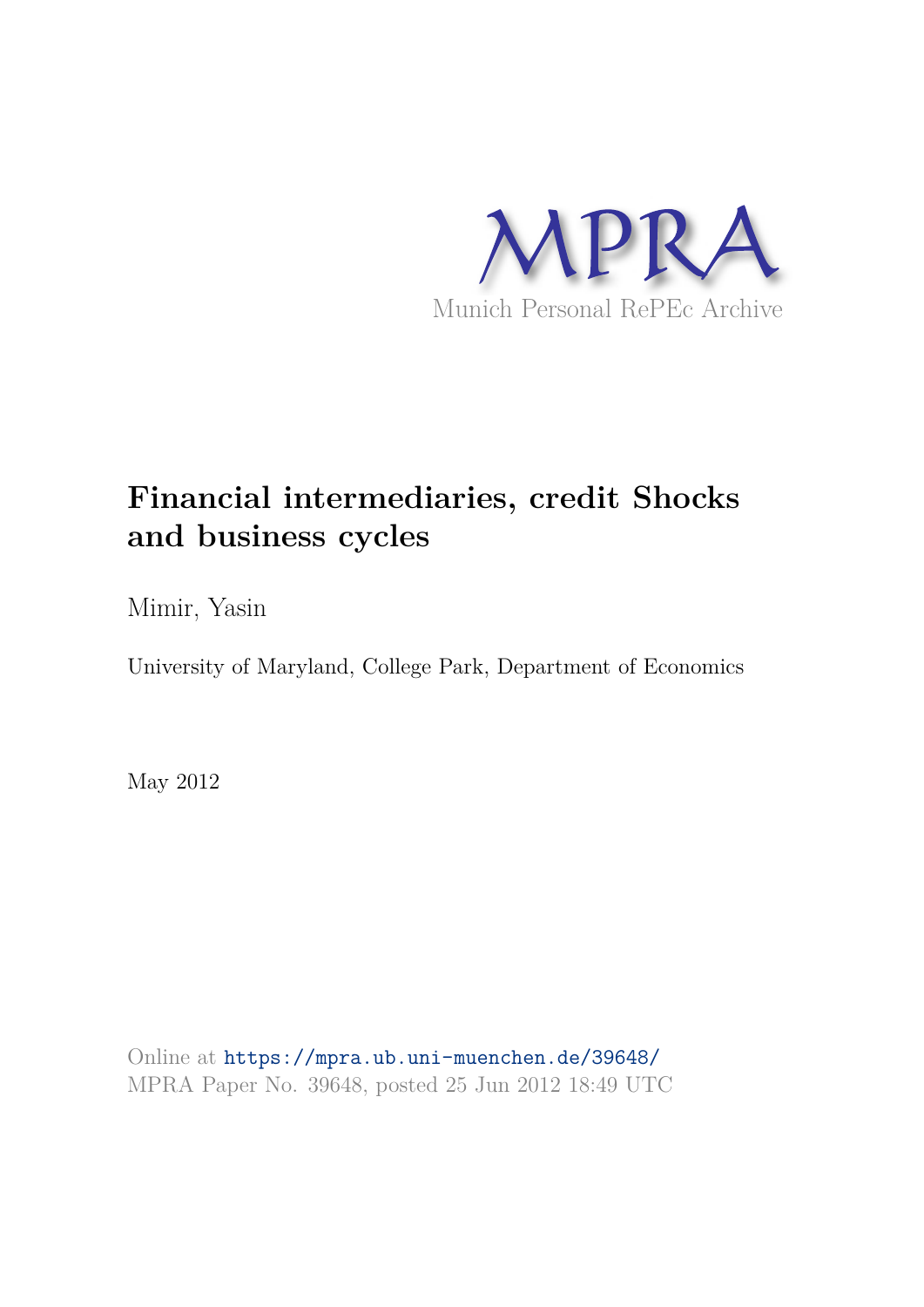# Financial Intermediaries, Credit Shocks and Business Cycles<sup>∗</sup>

Yasin Mimir University of Maryland

May 2012

#### Abstract

This paper conducts a quantitative analysis of the role of financial shocks and credit frictions affecting the banking sector in driving U.S. business cycles. I first document three key business cycle stylized facts of aggregate financial variables in the U.S. banking sector: (i) Bank credit, deposits and loan spread are less volatile than output, while net worth and leverage ratio are more volatile, (ii) bank credit and net worth are procyclical, while deposits, leverage ratio and loan spread are countercyclical, and (iii) financial variables lead the output fluctuations by one to three quarters. I then present an equilibrium business cycle model with a financial sector, featuring a moral hazard problem between banks and its depositors, which leads to endogenous capital constraints for banks in obtaining funds from households. The model incorporates empirically-disciplined shocks to bank net worth (i.e. "financial shocks") that alter the ability of banks to borrow and to extend credit to nonfinancial businesses. I show that the benchmark model is able to deliver most of the above stylized facts. Financial shocks and credit frictions in banking sector are important not only for explaining the dynamics of financial variables but also for the dynamics of standard macroeconomic variables. Financial shocks play a major role in driving real fluctuations due to their impact on the tightness of bank capital constraint and the credit spread.

Keywords: Banks, Financial Fluctuations, Credit Frictions, Bank Equity, Real Fluctuations

JEL Classification: E10, E20, E32, E44

<sup>∗</sup> I thank seminar participants at the Board of Governors of the Federal Reserve System, Bank of Canada, Bank of England, Uppsala University, New Economic School, Koc University, Ozyegin University, TOBB-ETU, METU-NCC, 2011 Annual Meeting of the Society for Economic Dynamics, 2011 International Conference on Computing in Economics and Finance, 2011 Eastern Economic Association Conference, University of Maryland, 2010 Midwest Macroeconomics Meetings, Bilkent University, Central Bank of the Republic of Turkey, 2010 International Conference of Middle East Economic Association, 2010 International Conference on Economic Modeling for helpful comments. I am also grateful to the Federal Reserve Board for their hospitality. I also would like to thank S. Boragan Aruoba, Sanjay K. Chugh, Pablo N. D'Erasmo, Anton Korinek, Enrique G. Mendoza, John Shea, and Enes Sunel for very constructive suggestions. All remaining errors are mine. Contact Details: Department of Economics, University of Maryland, 3105 Tydings Hall, College Park MD 20742. E-mail: mimir@econ.umd.edu.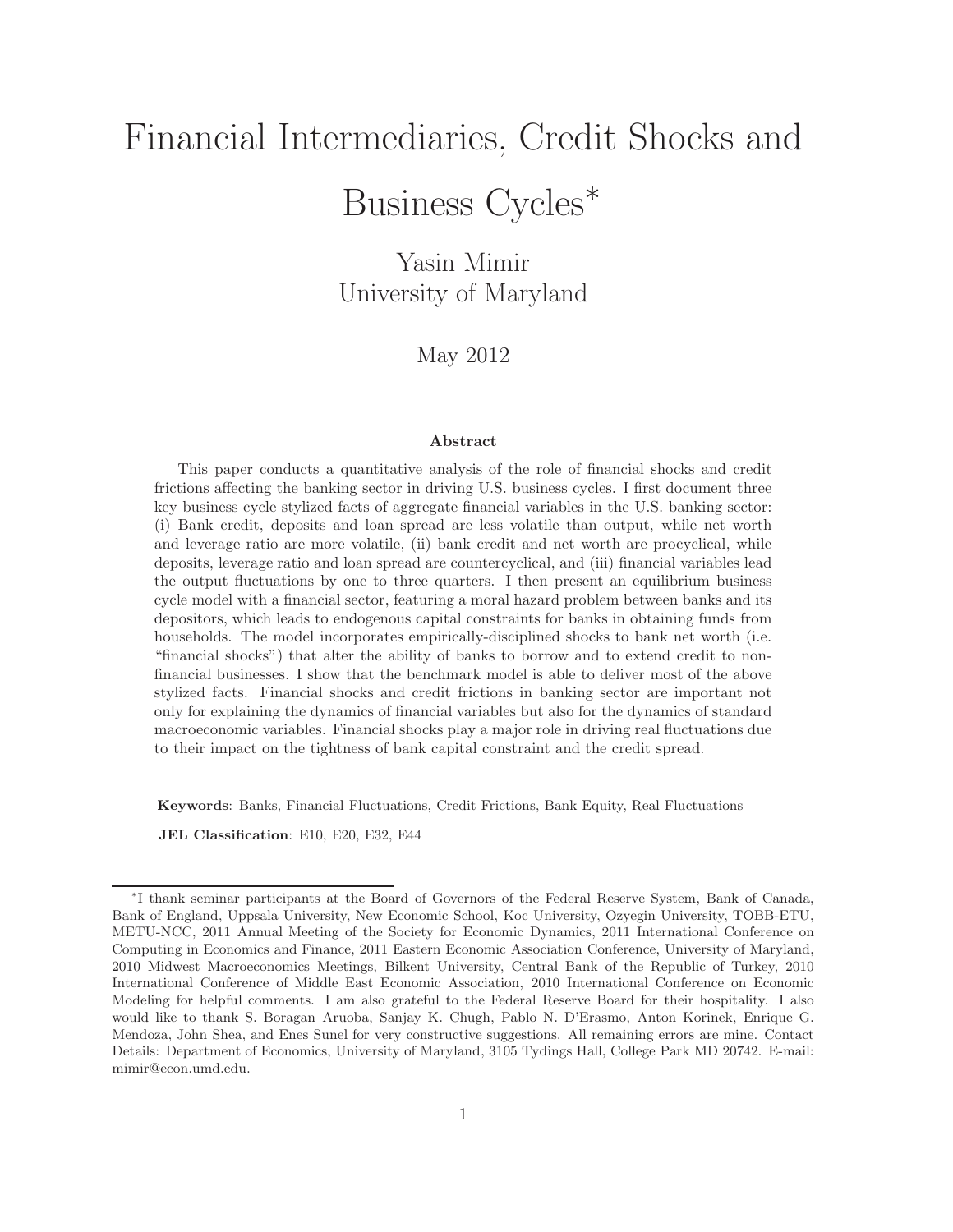## 1 Introduction

What are the cyclical properties of financial flows in the U.S. banking sector? How important are financial shocks relative standard productivity shocks in driving real and financial business cycles in the U.S.? To address these questions, this paper proposes an equilibrium business cycle model with a financial sector, that is capable of matching both real and financial fluctuations observed in the U.S. data. Although the relevance of financial shocks together with an explicit modeling of frictions in financial sector has received attention recently, the behavior of aggregate financial variables in the U.S. banking sector and how they interact with real variables over the business cycle have not been fully explored in the literature.<sup>1</sup> Most previous studies have not tried to match fluctuations in both standard macro variables and aggregate financial variables simultaneously. In this paper, I show that financial shocks to banking sector contribute significantly to explaining the observed dynamics of real and financial variables. Financial shocks play a major role in driving real fluctuations due to their impact on the tightness of bank capital constraint and credit spread.

I first systematically document the business cycle properties of aggregate financial variables, using the data on U.S. commercial banks from the Federal Reserve Board.<sup>2</sup> The following empirical facts emerge from the analysis: (i) Bank credit, deposits, and loan spread are less volatile than output, while net worth and leverage ratio are more volatile, (ii) bank assets and net worth are procyclical, while deposits, leverage ratio, and loan spread are countercyclical, and (iii) financial variables lead the output fluctuations by one to three quarters.

I then assess the quantitative performance of a theoretical model by its ability to match these empirical facts. In particular, there are two main departures from an otherwise standard real business cycle framework in order to have balance sheet fluctuations of financial sector matter for real fluctuations. The first departure is that I introduce an active banking sector with financial frictions into the model, which are modeled as in Gertler and Karadi (2011). Financial frictions require that banks borrow funds from households and their ability to borrow is limited due to a moral hazard (costly enforcement) problem, leading to an endogenous capital constraint for banks in obtaining deposits.<sup>3</sup> The second departure is that the model incorporates

<sup>1</sup> See Christiano et. al. (2010), Dib (2010), Meh and Moran (2010), Gertler and Kiyotaki (2010), Gertler and Karadi (2011), Kollman et al. (2011).

<sup>&</sup>lt;sup>2</sup>I also document the business cycle properties of aggregate financial variables of the whole U.S. financial sector from 1952 to 2009, using the Flow of Funds data. Interested readers may look at Appendix D.

<sup>3</sup>Hellmann, Murdock and Stiglitz (2000) argue that moral hazard in banking sector plays a crucial role in most of the U.S. economic downturns in the last century. Moreover, the presence of the agency problem makes the balance sheet structure of financial sector matter for real fluctuations, invalidating the application of Modigliani-Miller theorem to the model economy presented below.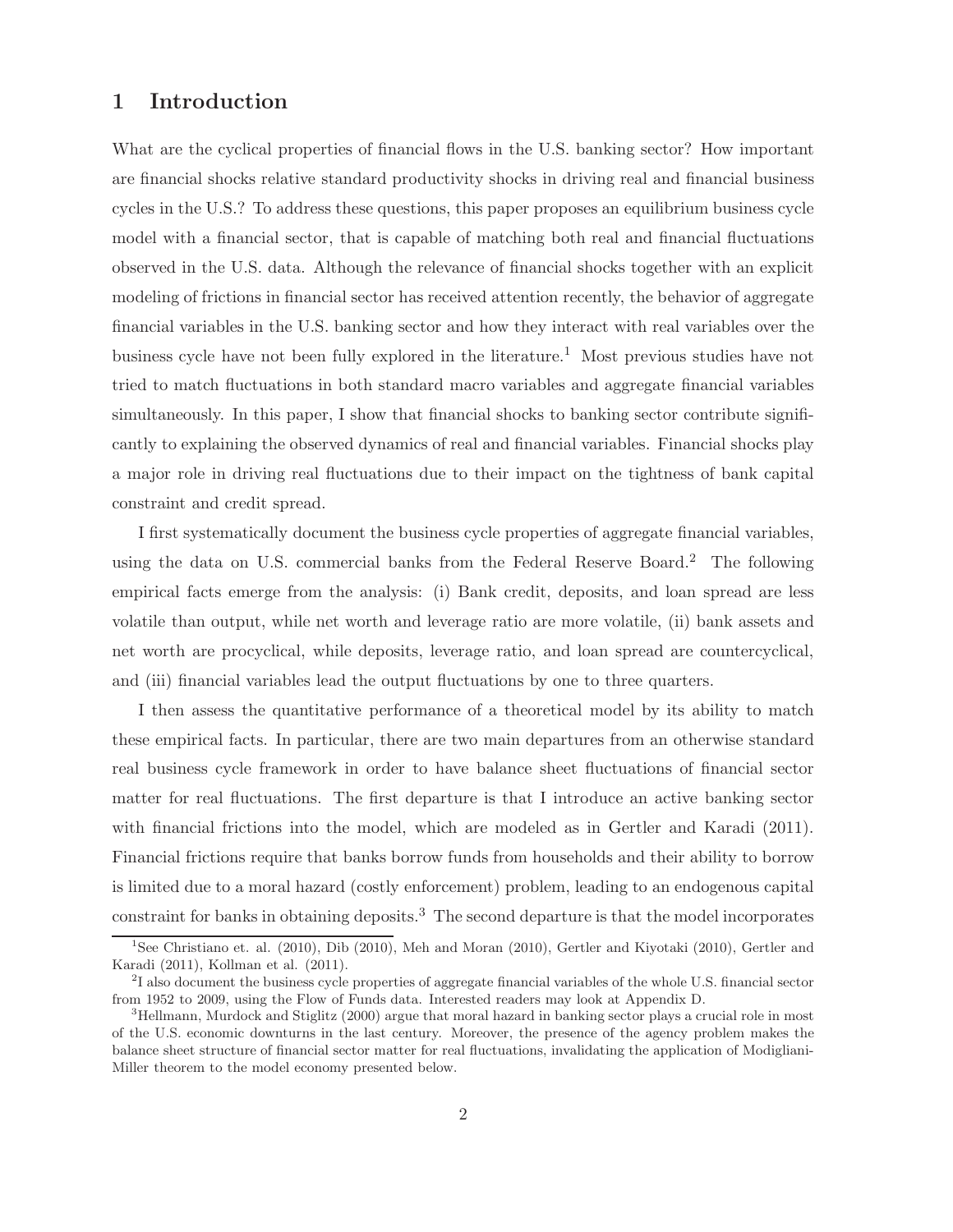shocks to bank net worth (i.e."financial shocks") that alter the ability of banks to borrow and to extend loans to non-financial businesses.<sup>4</sup> This shock can be interpreted as a redistribution shock, which transfers some portion of the wealth from financial intermediaries to households.<sup>5</sup> However, because of the moral hazard problem between households and bankers, it distorts intermediaries' role of allocating resources between households and firms, inducing large real effects.

I construct the time series of financial shocks as the residuals from the law of motion for bank net worth, using empirical data for credit spread, leverage ratio, deposit rate and net worth. This approach is similar to the standard method for constructing productivity shocks as Solow residuals from the production function using empirical series for output, capital and labor. <sup>6</sup> The shock series show that U.S. economy is severely hit by negative financial shocks in the Great Recession. Finally, in order to elucidate the underlying mechanism as clearly as possible, I abstract from various real and nominal rigidities that are generally considered in medium scale DSGE models such as Christiano et. al. (2005) and Smets and Wouters (2007).

In the theoretical model, there are three main results. First, the benchmark model driven by both standard productivity and financial shocks is able to deliver most of the stylized cyclical facts about real and financial variables simultaneously. Second, financial shocks to banking sector are important not only for explaining the dynamics of financial variables but also for the dynamics of standard macroeconomic variables. In particular, the model simulations show that the benchmark model driven by both shocks has better predictions about investment, hours and output than the frictionless version of the model (which is standard RBC model with capital

<sup>4</sup>Hancock, Laing and Wilcox (1995), Peek and Rosengren (1997, 2000) empirically show that adverse shocks to bank capital contributed significantly to the U.S. economic downturns of the late 1980s and early 1990s. Theoretically, Meh and Moran (2010) consider shocks that originate within the banking sector and produce sudden shortages in bank capital. They suggest that these shocks reflect periods of financial distress and weakness in financial markets. Brunnermeier and Pedersen (2009) introduce shocks to bank capital and interpret them as independent shocks arising from other activities like investment banking. Curdia and Woodford (2010) introduce exogenous increases in the fraction of loans that are not repaid and exogenous increases in real financial intermediation costs, both of which reduce net worth of financial intermediaries exogenously. Mendoza and Quadrini (2010) study the effect of net worth shocks on asset prices and interpret these shocks as unexpected loan losses due to producers' default on their debt. A complete model of the determination of the fluctuations in net worth of banks is beyond the scope of this paper, because my goal is to analyze the quantitative effects of movements in net worth of financial sector on business cycle fluctuations of real and financial variables.

<sup>&</sup>lt;sup>5</sup>This interpretation is suggested by Iacoviello (2010). He argues that 1990-91 and 2007-09 recessions can be characterized by situations in which some borrowers pay less than contractually agreed upon and financial institutions that extend loans to these borrowers suffer from loan losses, resulting in some sort of a redistribution of wealth between borrowers (households and firms) and lenders (banks).

<sup>&</sup>lt;sup>6</sup>I also consider some alternative measures of financial shocks, including the one constructed based on loan losses incurred by U.S. commercial banks (using the charge-off and delinquency rates data compiled by the Federal Reserve Board). The construction of these alternative measures and their simulation results can be found in Appendix E. The main results of the paper do not change under these alternative measures.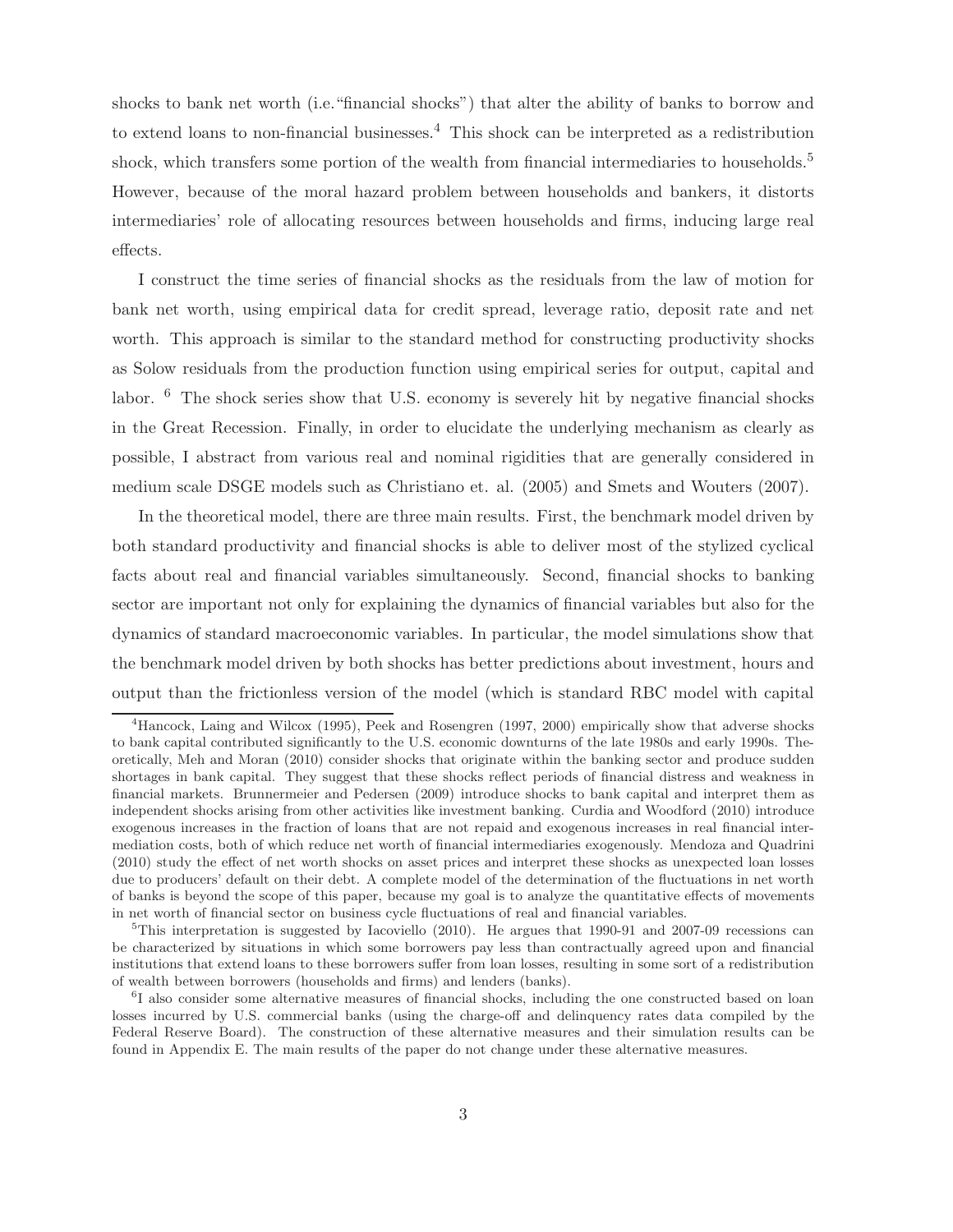adjustment costs) and the model driven only by productivity shocks. The benchmark model also performs better than the model with only productivity shocks in terms of its predictions about aggregate financial variables.<sup>7</sup> Third, the tightness of bank capital constraint given by the Lagrange multiplier in the theoretical model (which determines the banks' ability to extend credit to non-financial firms) tracks the index of tightening credit standards (which shows the adverse changes in banks' lending) constructed by the Federal Reserve Board quite well.

The economic intuition for why financial shocks matter a lot for real fluctuations in the model lies in the effect of these shocks on the tightness of bank capital constraint and credit spread. When financial shocks move the economy around the steady state, they lead to large fluctuations in the tightness of bank capital constraint as evidenced by the big swings in the Lagrange multiplier of the constraint. Since credit spread is a function of this Lagrange multiplier, fluctuations in the latter translate into variations in the former. Credit spread appears as a positive wedge in the intertemporal Euler equation, which determines how households' deposits (savings in the economy) are transformed into bank credit to non-financial firms. Fluctuations in this wedge move the amount of deposits, therefore the amount of bank credit that can be extended to firms. Since productive firms finance their capital expenditures via bank credit, movements in the latter translate into the fluctuations in capital stock. Because hours worked is complementary to capital stock in a standard Cobb-Douglas production function, empiricallyrelevant fluctuations in capital stock lead to empirically-observed fluctuations in hours, which eventually generate observed fluctuations in output.

This paper contributes to recently growing empirical and theoretical literature studying the role of financial sector on business cycle fluctuations. On the empirical side, Adrian and Shin (2008, 2009) provide evidence on the time series behavior of balance sheet items of some financial intermediaries using the Flow of Funds data.<sup>8</sup> However, they do not present standard business cycle statistics of financial flows.<sup>9</sup> On the theoretical side, the current paper differs from the existing literature on financial accelerator effects on demand for credit, arising from the movements in the strength of borrowers' balance sheets.<sup>10</sup> I focus on fluctuations in supply

 $7\text{The RBC model with capital adjustment costs has no predictions about financial variables since balance.}$ sheets of banks in that model are indeterminate.

<sup>8</sup>They argue that to the extent that balance sheet fluctuations affect the supply of credit, they have the potential to explain real fluctuations, and they empirically show that bank equity has a significant forecasting power for GDP growth.

<sup>9</sup>The notion of "procyclical" in their papers is with respect to total assets of financial intermediaries, not with respect to GDP as in the current paper. In that sense, this paper undertakes a more standard business cycle accounting exercise.

<sup>&</sup>lt;sup>10</sup>For example, see Kiyotaki and Moore (1997), Carlstrom and Fuerst (1998), Bernanke, Gertler, and Gilchrist (1999)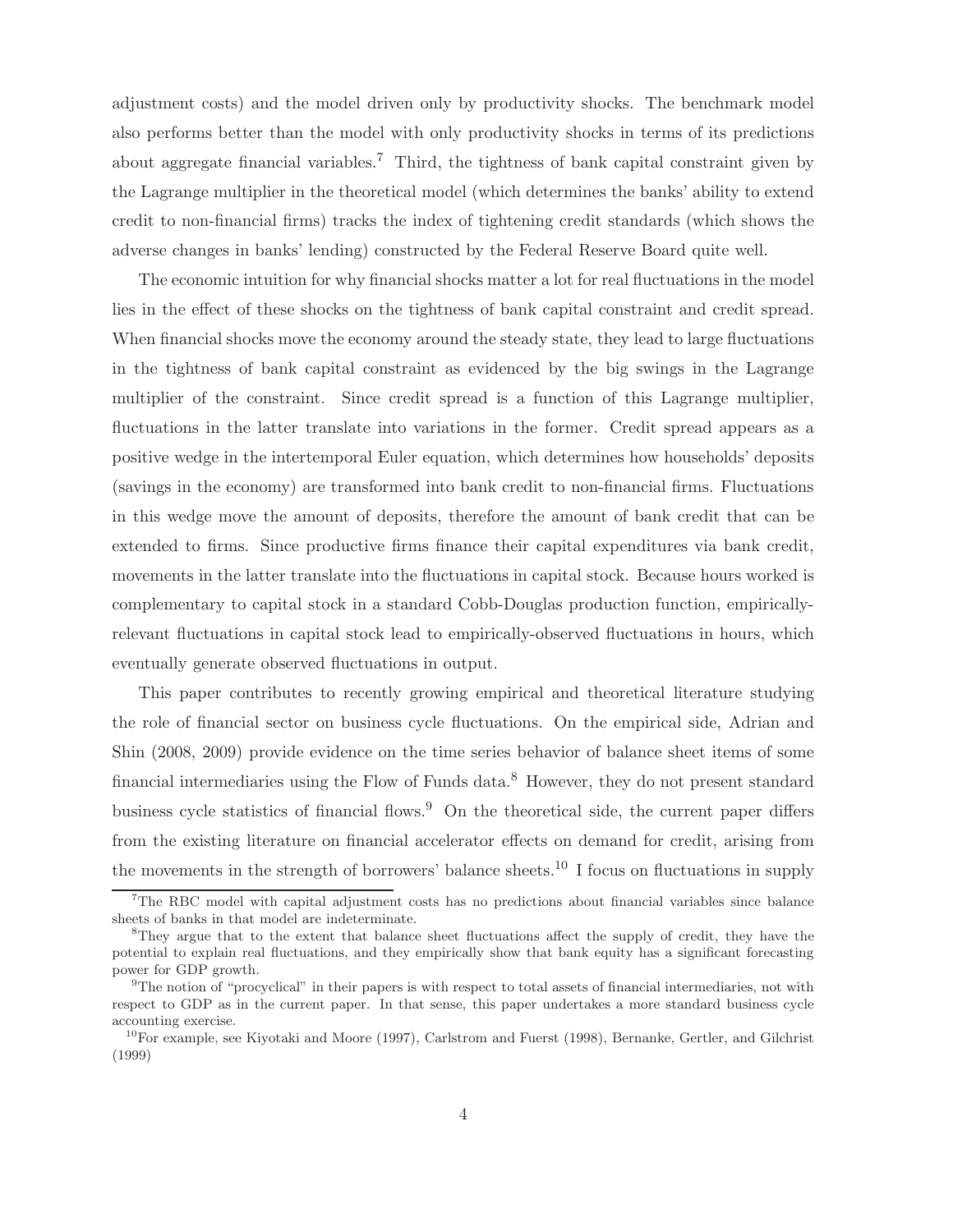of credit driven by movements in the strength of lenders' balance sheets. Meh and Moran (2010) investigate the role of bank capital in transmission of technology, bank capital and monetary policy shocks in a medium-scale New Keynesian, double moral hazard framework. Jermann and Quadrini (2010) study the importance of credit shocks in non-financial sector in explaining the cyclical properties of equity and debt payouts of U.S. non-financial firms in a model without a banking sector.

An independent paper that is closely related and complementary to our work is Iacoviello (2011). In a DSGE framework with households, banks, and entrepreneurs each facing endogenous borrowing constraints, he studies how repayment shocks undermine the flow of funds between savers and borrowers in the recent recession. My work is different from his paper in terms of both empirical and theoretical contributions. First, in terms of empirical work, I systemically document the business cycle properties of aggregate financial variables in the U.S. banking sector from 1987 to 2010, which I then use to judge the quantitative performance of the theoretical model, while his paper particularly focuses on the 2007-09 recession. Second, in the theoretical model presented below, only the banking sector faces endogenous capital constraints, which gives me the ability to isolate the role of banks in the transmission of financial shocks from the role of household and production sectors. Finally, I employ a different methodology of constructing the series of financial shocks from the data. In terms of normative policy, Angeloni and Faia (2010) examine the role of banks in the interaction between monetary policy and macroprudential regulations in a New Keynesian model with bank runs, while Gertler & Kiyotaki (2010), and Gertler & Karadi (2011) investigate the effects of central bank's credit policy aimed at troubled banks.<sup>11</sup> Finally, in an open-economy framework, Kollmann (2011) studies how a bank capital constraint affects the international business cycles driven by productivity and loan default shocks in a two-country RBC model with a global bank.

The rest of the paper is structured as follows: In Section 2, I document evidence on the real and financial fluctuations in U.S. data. Section 3 describes the theoretical model. Section 4 presents the model parametrization and calibration together with the quantitative results of the model. Section 5 concludes.

## 2 Real and Financial Fluctuations in the U.S. economy

This section documents some key empirical features of financial cycles in the U.S. economy. The upper left panel of Figure 1 displays quarterly time series for loan losses of U.S. commercial

 $11$ The latter also features the interbank market.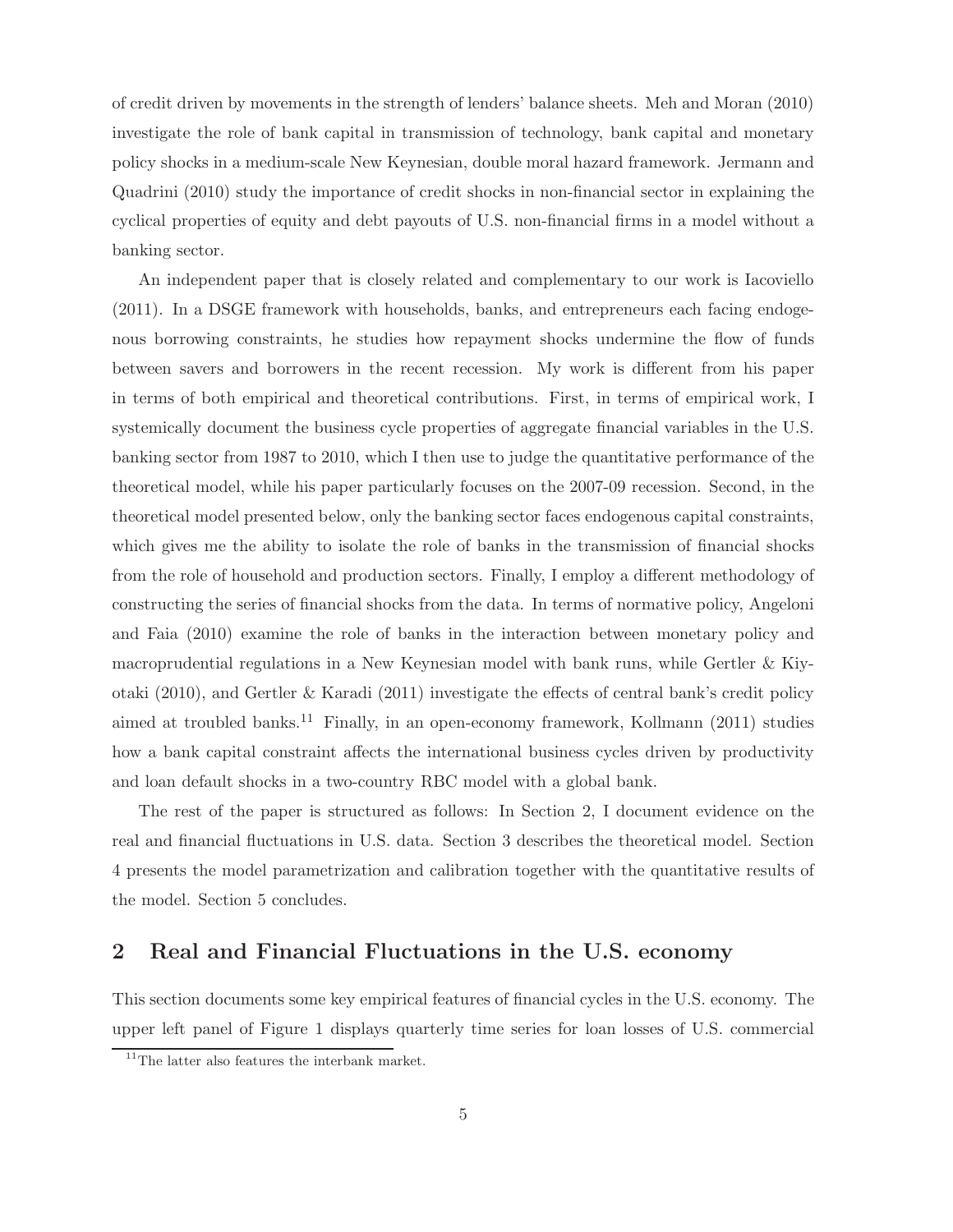banks from 1987 to 2010. The loan loss rates are expressed as annualized percentages of GDP. The figure shows that loan loss rates increased in last three recessions of the U.S. economy. The loss rates peaked in both 1990-91 and 2007-09 recessions, reaching its highest level of 5% in the latter. The upper right panel of Figure 1 plots daily time series for Dow Jones Bank Index from 1992 to 2010. The figure suggests that the market value of banks' shares declined substantially in the recent recession. Finally, the middle left panel of Figure 1 displays real net worth growth of U.S. commercial banks (year-on-year). The figure suggests that banks' net worth shrank in last three recessions of the U.S. economy, with a reduction of 40% in the 2007-09 recession. These three plots convey a common message: substantial loan losses incurred by banks together with the fall in their equity prices typically cause large declines in banks' net worth, which might lead to persistent and mounting pressures on bank balance sheets, worsening the aggregate credit conditions, and thus causing the observed decline in real economic activity, which is much more pronounced in the Great Recession.

The middle left panel of Figure 1 plots commercial and industrial loan spreads over federal funds rate (annualized). The figure shows that bank lending spreads sky-rocketed in the recent crisis, reaching a 3.2% per annum towards the end of the recession and they keep rising although the recession was officially announced to be over. The bottom left panel displays real bank credit growth rates (year-on-year). The figure indicates that bank credit growth fell significantly in the recent economic downturn. Taken together, these figures suggest that the U.S. economy has experienced a significant deterioration in aggregate credit conditions as total bank lending to non-financial sector declined sharply and the cost of funds for non-financial firms increased substantially. Finally, the bottom right panel of Figure 1 plots real deposit growth rates (yearon-year). The figure shows that growth rate of deposits began to fall substantially right after the recent recession.

I will assess the performance of the model below by its ability to match empirical cyclical properties of real and financial variables in the U.S data. Table 1 presents the business cycle properties of aggregate financial variables in U.S. commercial banking sector together with standard macro aggregates for the period  $1987-2010$ .<sup>12</sup> The correlation coefficients in bold font are the maximum ones in their respective rows, which indicate the lead-lag relationship of variables with output. The aggregate financial variables I consider are U.S. commercial banks'

 $12$ I focus on the period that begins in 1987 for two reasons. First, U.S. banking sector witnessed a significant transformation starting from 1987 such as deregulation of deposit rates, increases in financial flexibility. Second, it also corresponds to a structural break in the volatility of many standard macro variables, which is so-called Great Moderation.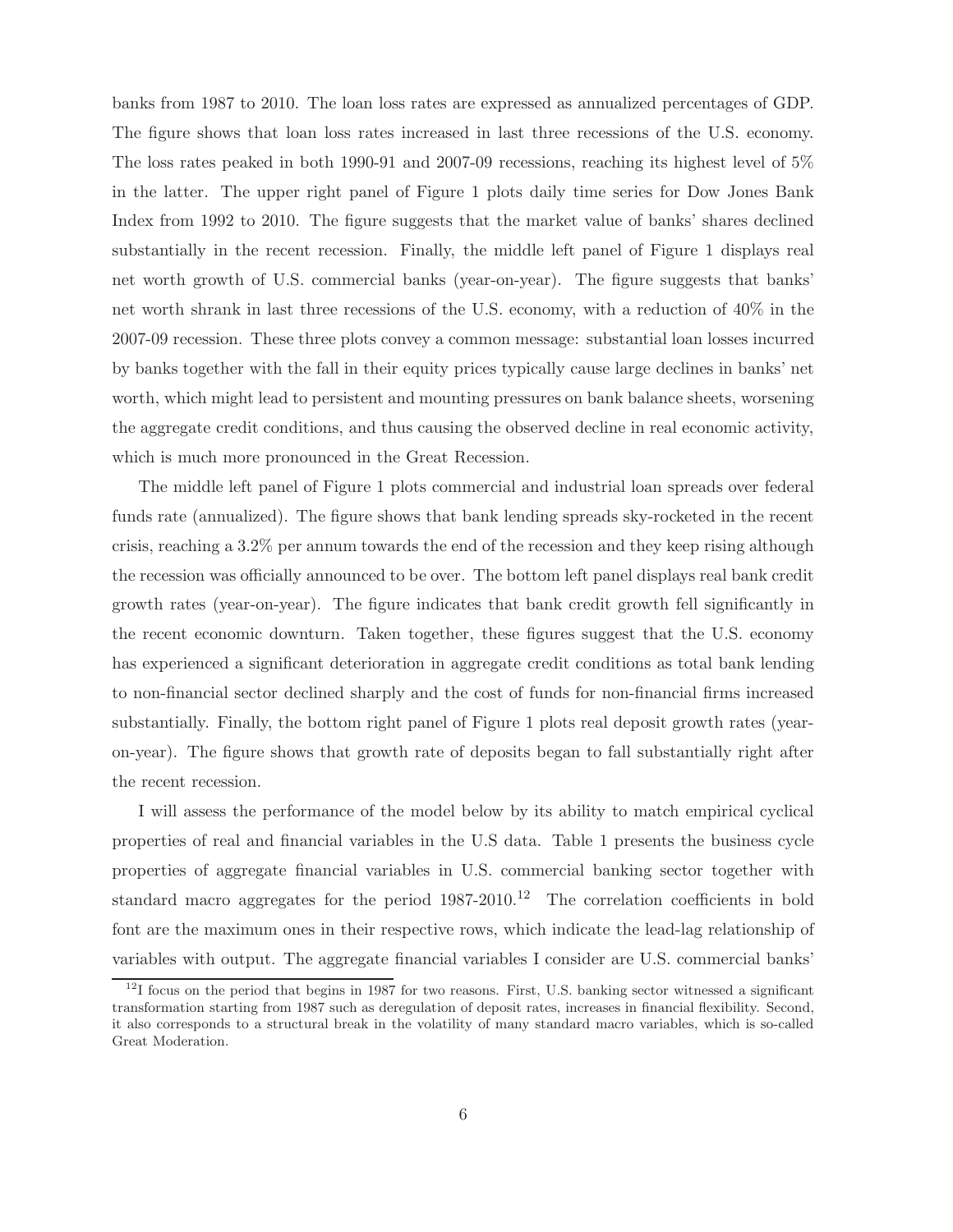

Figure 1: Financial Flows in the U.S. Economy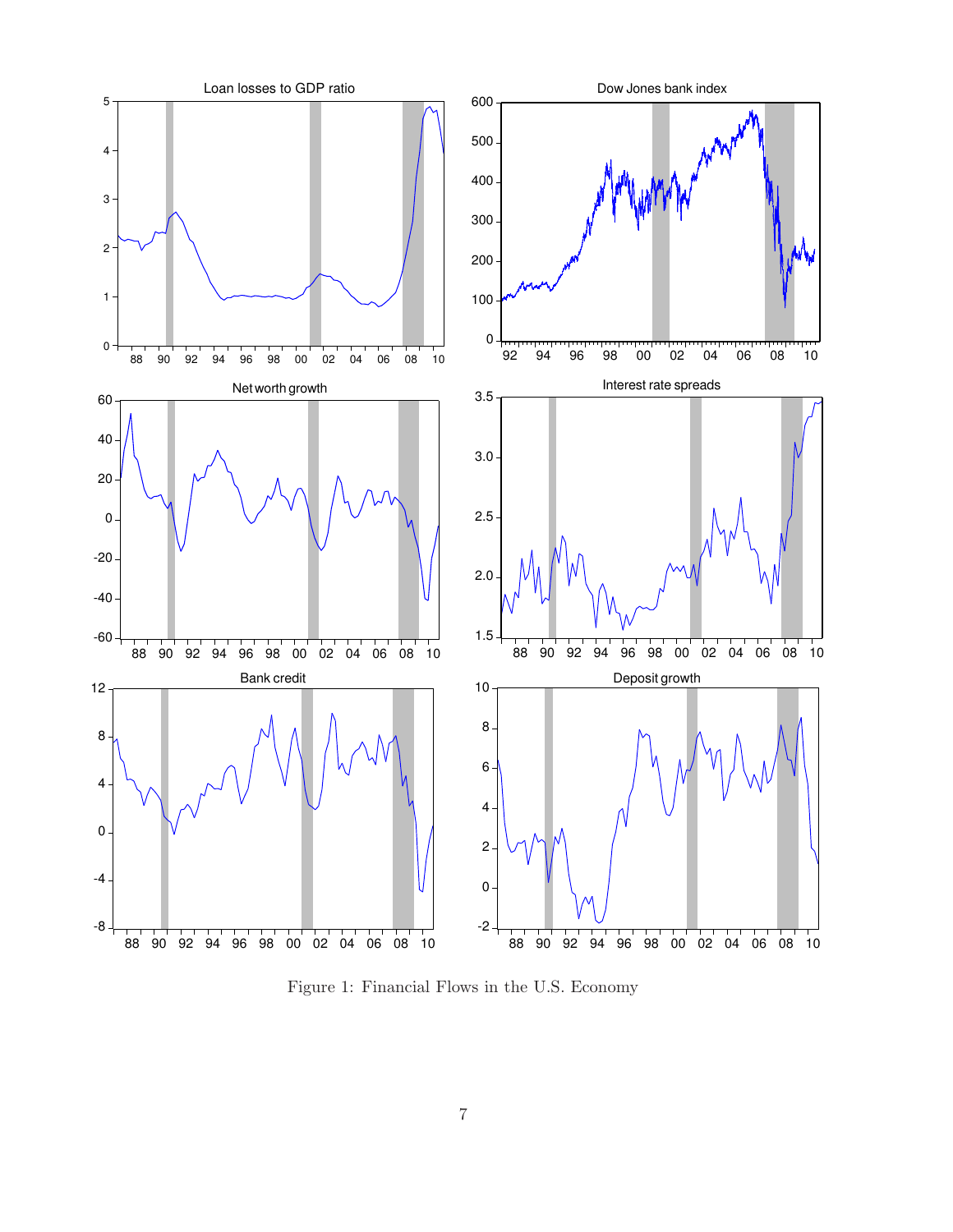|                            | Standard  |           |           |           |           |         |           |           |           |           |
|----------------------------|-----------|-----------|-----------|-----------|-----------|---------|-----------|-----------|-----------|-----------|
|                            | Deviation | $x_{t-4}$ | $x_{t-3}$ | $x_{t-2}$ | $x_{t-1}$ | $x_t$   | $x_{t+1}$ | $x_{t+2}$ | $x_{t+3}$ | $x_{t+4}$ |
| <b>Real Variables</b>      |           |           |           |           |           |         |           |           |           |           |
| Output                     | 1.80      | 0.15      | 0.39      | 0.66      | 0.87      | 1.00    | 0.87      | 0.66      | 0.39      | 0.15      |
| Consumption                | 0.45      | $-0.20$   | 0.06      | 0.37      | 0.66      | 0.82    | 0.80      | 0.67      | 0.46      | 0.25      |
| Investment                 | 2.73      | 0.27      | 0.49      | 0.71      | 0.87      | 0.97    | 0.82      | 0.59      | 0.33      | 0.09      |
| Hours                      | 0.91      | $-0.01$   | 0.19      | 0.43      | 0.65      | 0.83    | 0.89      | 0.83      | 0.68      | 0.44      |
| <b>Financial Variables</b> |           |           |           |           |           |         |           |           |           |           |
| Bank credit                | 0.93      | $-0.20$   | $-0.11$   | 0.02      | 0.14      | 0.30    | 0.47      | 0.63      | 0.68      | 0.63      |
| Deposits                   | 0.69      | $-0.02$   | $-0.08$   | $-0.18$   | $-0.30$   | $-0.39$ | $-0.42$   | $-0.34$   | $-0.22$   | $-0.07$   |
| Net Worth                  | 5.17      | $-0.15$   | $-0.03$   | 0.14      | 0.32      | 0.52    | 0.70      | 0.80      | 0.76      | 0.63      |
| Leverage Ratio             | 5.61      | 0.16      | 0.05      | $-0.12$   | $-0.30$   | $-0.49$ | $-0.66$   | $-0.74$   | $-0.70$   | $-0.55$   |
| Loan Spread                | 0.08      | 0.05      | 0.04      | $-0.08$   | $-0.21$   | $-0.39$ | $-0.42$   | $-0.43$   | $-0.32$   | $-0.18$   |

Table 1: Business Cycle Properties of Real and Financial Variables, Quarterly U.S. Data, 1987- 2010

 $a$  Business cycle statistics in the table are based on HP-filtered cyclical components of quarterly empirical time series (smoothing parameter:1600).

 $\overrightarrow{b}$  The standard deviation of output is expressed in percent; standard deviations of the remaining variables are normalized by the standard deviation of output  $(std(x)/std(GDP))$ .

 $c$  The correlation coefficients in bold font are the maximum ones in their respective rows.

<sup>d</sup> Data sources are provided in Appendix A.

assets (bank credit), liabilities (deposits), net worth, leverage ratio and loan spread. Quarterly seasonally-adjusted financial data are taken from the Federal Reserve Board. Quarterly real data are taken from Federal Reserve Economic Data (FRED) of St. Louis FED. Financial data at the FED Board is nominal. GDP deflator from NIPA accounts is used to deflate the financial time series. See the data appendix for a more detailed description.

Table 1 gives us the following empirical facts about real and financial variables. Consumption and hours are less volatile than output, while investment is more volatile; and consumption, investment, and hours are all strongly procyclical with respect to output. These are standard business-cycle facts; for example, see King and Rebelo (1999). Bank credit, deposits, and loan spread are less volatile than output, while net worth and leverage ratio are more volatile. Bank assets and net worth are procyclical, while deposits, leverage ratio, and loan spread are countercyclical. Finally, all financial variables lead the output fluctuations by one to three quarters.<sup>13</sup>

<sup>&</sup>lt;sup>13</sup>I also reproduce Table 1 for the period 1987:Q1-2007:Q1 in order to see whether the empirical results are driven or at least substantially affected by the recent economic events starting at 2007:Q3 or not. The reproduced table is available upon request. The results show that the key stylized facts about real and financial variables described above are robust to the sample period taken.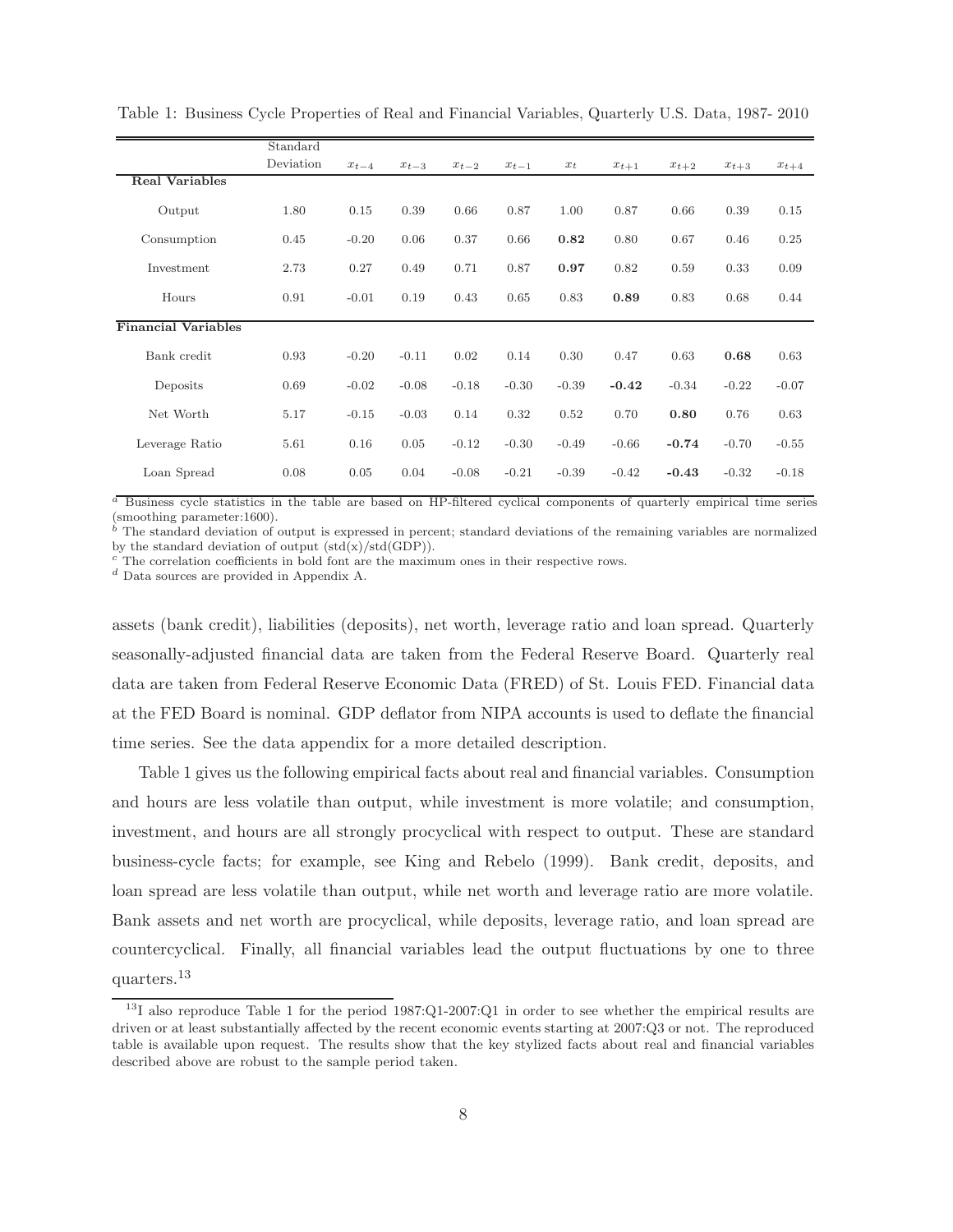2. Firms hire labor  $H_t$  and use capital  $K_t$  they purchased in period  $t - 1$ , which are used for production,  $Y_t = z_t \mathbb{F}(K_t, H_t)$ .

4. Banks make their interest payments on deposits of households from period t-1 and bankers exit with probability (1-θ).

- 7. Firms sell their depreciated capital to capital producers. These agents make investment and produce new capital  $K_{t+1}$ .
- 8. Firms issue shares  $[s_t = K_{t+1}]$  and sell these shares to banks to finance their capital expenditures.
- 9. Banks purchase firms' shares and their incentive constraints bind.
- 10. Firms purchase capital  $K_{t+1}$  from capital producers at the price of  $q_t$  with borrowed funds.

## 3 A Business Cycle Model with Financial Sector

The model is an otherwise standard real business cycle model with a financial sector. Credit frictions in financial sector are modeled as in Gertler and Karadi (2011). I introduce shocks to bank net worth on top of the standard productivity shocks. The model economy consists of four types of agents: households, financial intermediaries, firms, and capital producers. The ability of financial intermediaries to borrow from households is limited due to a moral hazard (costly enforcement) problem, which will be described below. Firms acquire capital in each period by selling shares to financial intermediaries. Finally, capital producers are incorporated into the model in order to introduce capital adjustment costs in a tractable way. Table 2 shows the sequence of events in a given time period in the theoretical model described below. The section below will clarify this timeline.

#### 3.1 Households

There is a continuum of identical households of measure unity. Households are infinitely-lived with preferences over consumption  $(c_t)$  and leisure  $(1 - L_t)$  given by

$$
E_0 \sum_{t=0}^{\infty} \beta^t U(c_t, 1 - L_t)
$$
\n(1)

Each household consumes and supplies labor to firms at the market clearing real wage  $w_t$ . In addition, they save by holding deposits at a riskless real return  $r_t$  at competitive financial intermediaries.

There are two types of members within each household: workers and bankers. Workers supply labor and return the wages they earn to the household while each banker administers a financial intermediary and transfers any earnings back to the household. Hence, the household owns the financial intermediaries that its bankers administer. However, the deposits that the

<sup>1.</sup> Productivity  $z_t$  is realized.

<sup>3.</sup> Firms make their wage payments  $w_t H_t$  and dividend payments to shareholders (banks) from period t-1.

<sup>5.</sup> Recovery rate  $\omega_t$  is realized.

<sup>6.</sup> Households make their consumption and saving decisions and deposit their resources at banks.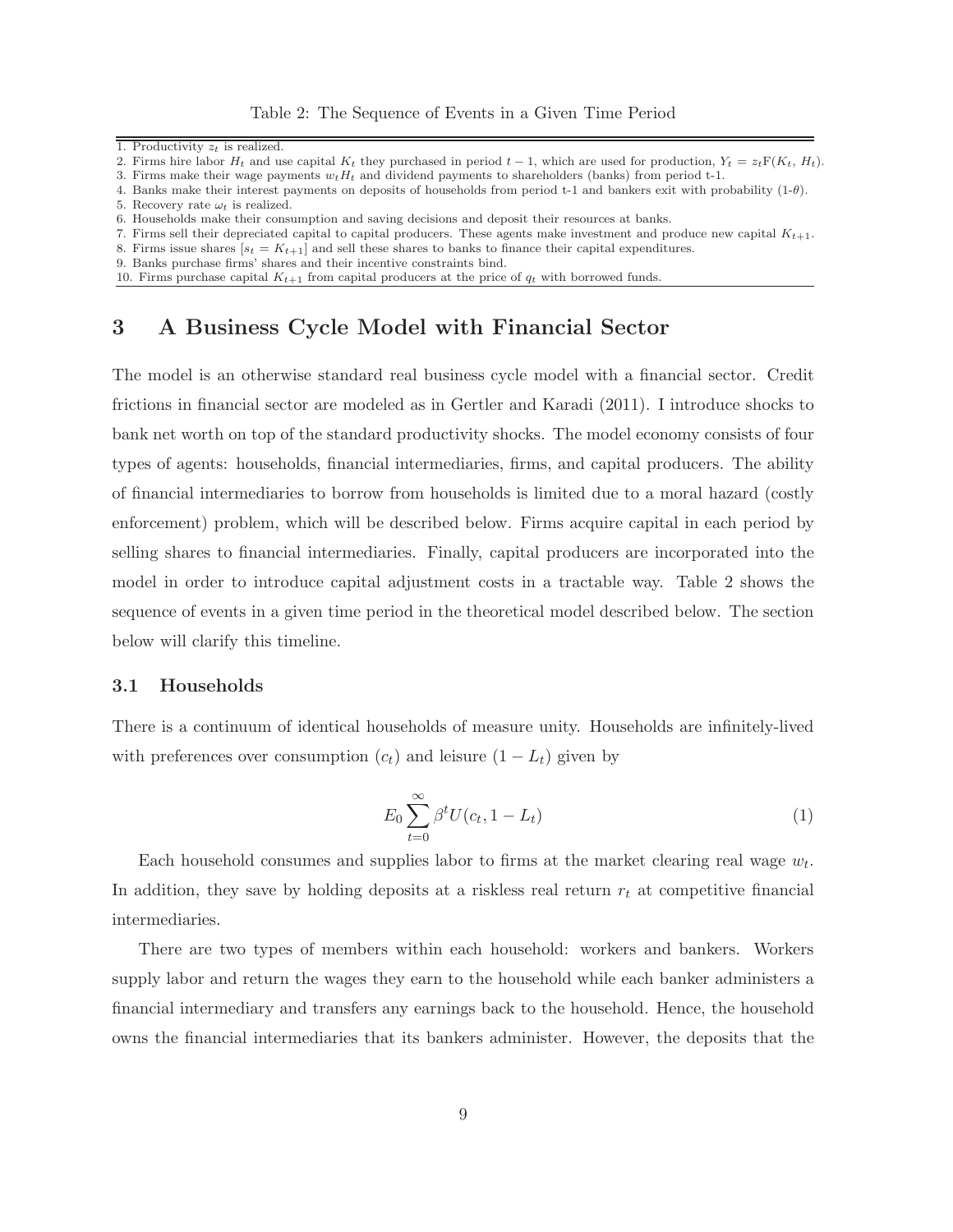household holds are put in financial intermediaries that it doesn't own.<sup>14</sup> Moreover, there is perfect consumption insurance within each household.

At any point in time the fraction  $1 - \zeta$  of the household members are workers and the remaining fraction  $\zeta$  are bankers. An individual household member can switch randomly between these two jobs over time. A banker this period remains a banker next period with probability  $\theta$ , which is independent of the banker's history. Therefore, the average survival time for a banker in any given period is  $1/(1 - \theta)$ . The bankers are not infinitely-lived in order to make sure that they don't reach a point where they can finance all equity investment from their own net worth. Hence, every period  $(1 - \theta)\zeta$  bankers exit and become workers while the same mass of workers randomly become bankers, keeping the relative proportion of workers and bankers constant. Period t bankers learn about survival and exit at the beginning of period  $t + 1$ . Bankers who exit from the financial sector transfer their accumulated earnings to their respective household. Furthermore, the household provides its new bankers with some start-up funds.<sup>15</sup>

The household budget constraint is given by

$$
c_t + b_{t+1} = w_t L_t + (1 + r_t) b_t + \Pi_t \tag{2}
$$

The household's subjective discount factor is  $\beta \in (0,1)$ ,  $c_t$  denotes the household's consumption,  $b_{t+1}$  is the total amount of deposits that the household gives to the financial intermediary,  $r_t$  is the non-contingent real return on the deposits from  $t-1$  to  $t$ ,  $w_t$  is the real wage rate, and  $\Pi_t$  is the profits to the household from owning capital producers and banks net of the transfer that it gives to its new bankers plus (minus) the amount of wealth redistributed from banks (households) to households (banks).

The household chooses  $c_t$ ,  $L_t$ , and  $b_{t+1}$  to maximize (1) subject to the sequence of flow budget constraints in (2). The resulting first order conditions for labor supply and deposit holdings are given by

$$
\frac{U_l(t)}{U_c(t)} = w_t \tag{3}
$$

$$
U_c(t) = \beta(1 + r_{t+1})E_t U_c(t+1)
$$
\n(4)

<sup>&</sup>lt;sup>14</sup>This assumption ensures independent decision-making. Depositors are not the owners of the bank, so the banker don't maximize the depositors' utility, but their own expected terminal net worth.

<sup>&</sup>lt;sup>15</sup>This assumption ensures that banks don't have zero net worth in any period and is similar to the one about the entrepreneurial wage in Carlstrom and Fuerst (1998), and Bernanke, Gertler, and Gilchrist (1999).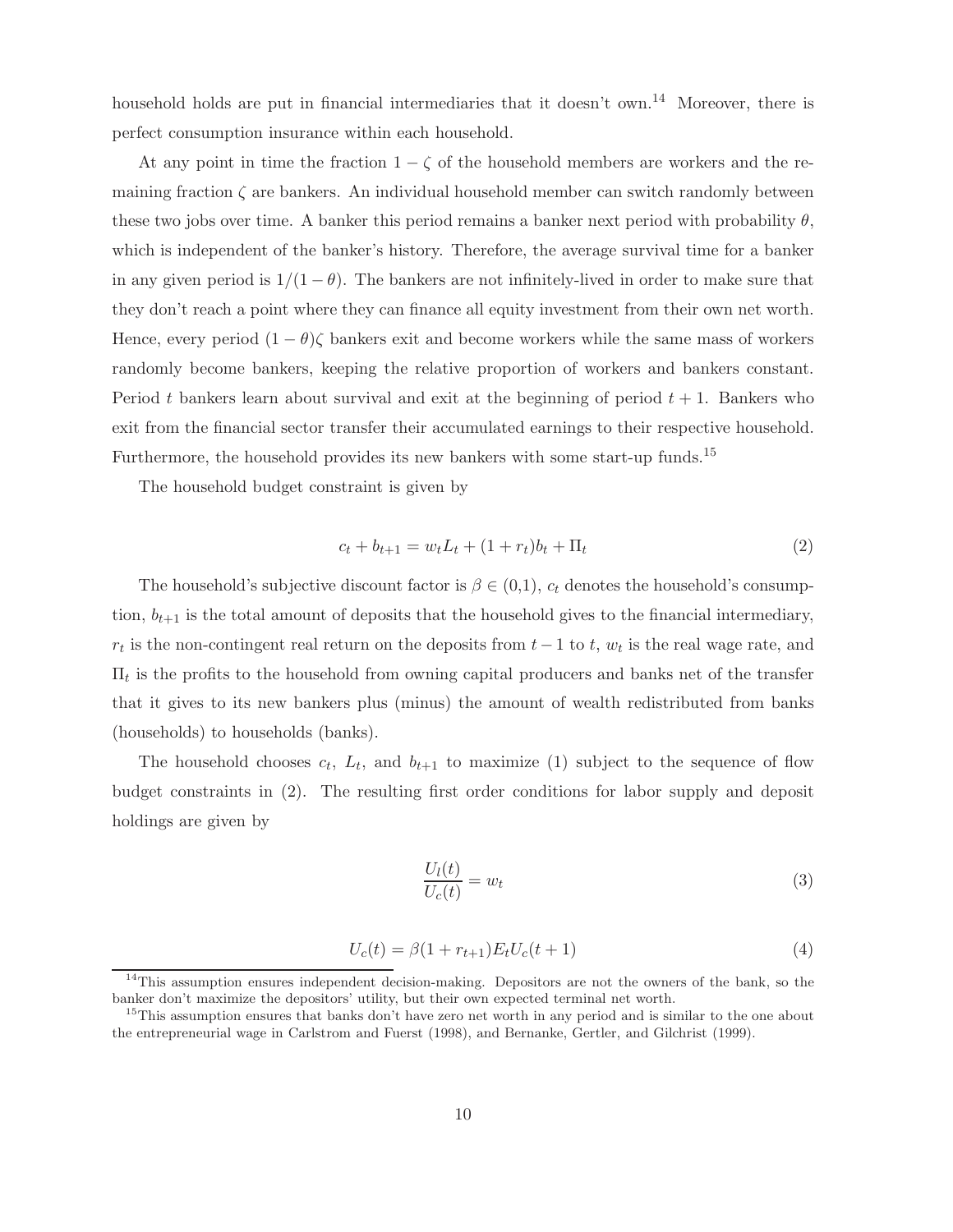The first condition states that the marginal rate of substitution between consumption and leisure is equal to the wage rate. The second condition is the standard consumption-savings Euler equation, which equates the marginal cost of not consuming and saving today to the expected discounted marginal benefit of consuming tomorrow.

#### 3.2 Financial Intermediaries

#### 3.2.1 Balance Sheets

Financial intermediaries transfer the funds that they obtain from households to firms. They acquire firm shares and finance these assets with household deposits and their own equity. At the beginning of period  $t$ , before banks collect deposits, an aggregate net worth shock hits banks' balance sheets. Let's denote  $\omega_t$  as the time-varying recovery rate of loans as a percentage of bank net worth. Innovations to  $\omega_t$  are shocks to bank net worth. Therefore,  $\omega_t \tilde{n}_{jt}$  is the effective net worth of the financial intermediary. For notational convenience, I denote  $\omega_t \tilde{n}_{jt}$  by  $n_{it}$ . Hence,  $n_{it}$  is the net worth of financial firm j at the beginning of period t after the net worth shock hits. The balance sheet identity of financial intermediary  $i$  is then given by

$$
q_t s_{jt} = b_{jt+1} + n_{jt} \tag{5}
$$

where  $q_t$  is the price of representative firm's shares and  $s_{jt}$  is the quantity of these shares owned by bank j,  $b_{it+1}$  is the amount of deposits that intermediary j obtains from the households,  $n_{jt}$  is the net worth of financial firm j at the beginning of period t after the net worth shock hits.<sup>16</sup> Banks undertake equity investment and firms finance their capital expenditures by issuing shares. Therefore, the financial contract between the intermediary and the firm is an equity contract (or equivalently a state-dependent debt contract).

The households put their deposits into the financial intermediary at time  $t$  and obtain the non-contingent real return  $r_{t+1}$  at  $t+1$ . Therefore,  $b_{it+1}$  is the liabilities of the financial intermediary and  $n_{it}$  is its equity or capital. The financial intermediaries receive ex-post statecontingent return,  $r_{kt+1}$  for their equity investment. The fact that  $r_{kt+1}$  is potentially greater than  $r_{t+1}$  creates an incentive for bankers to engage in financial intermediation.

The financial intermediary's net worth at the beginning of period  $t + 1$  (before the time  $t+1$  net worth shock hits) is given by the difference between the earnings on equity investment in firms (assets of financial intermediary) and interest payments on deposits obtained from the

<sup>&</sup>lt;sup>16</sup>In U.S. financial data, household deposits constitute 70% of total liabilities of banks. Boyd (2007) also suggests that demand (checking) deposits form a substantial portion of bank liabilities.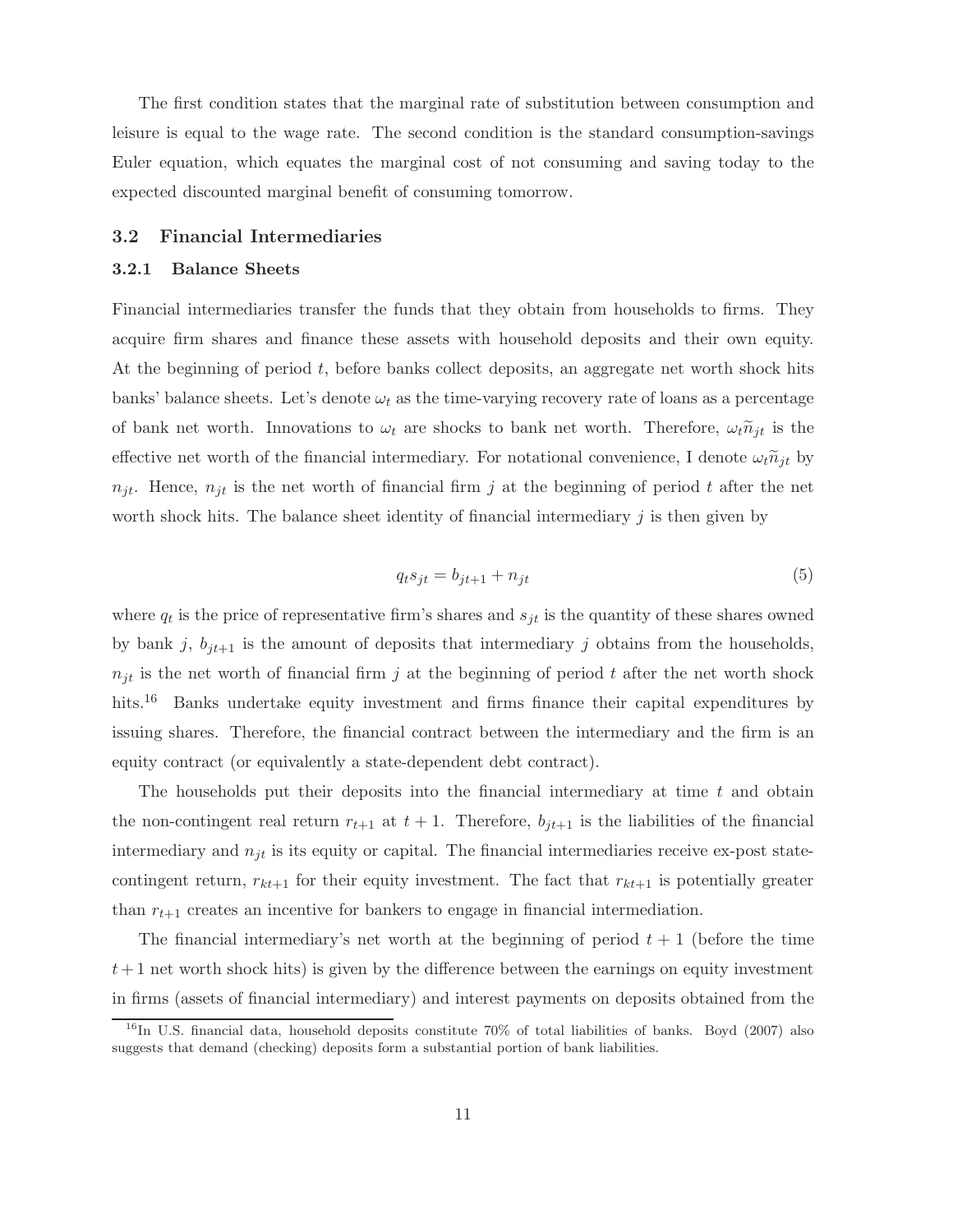households (liabilities of financial intermediary). Thus the law of motion for bank net worth is given by

$$
\widetilde{n}_{jt+1} = (1 + r_{kt+1})q_ts_{jt} - (1 + r_{t+1})b_{jt+1}
$$
\n(6)

Using the balance sheet of the financial firm given by  $(5)$ , we can re-write  $(6)$  as follows:

$$
\widetilde{n}_{jt+1} = (r_{kt+1} - r_{t+1})q_t s_{jt} + (1 + r_{t+1})n_{jt} \tag{7}
$$

The financial intermediary's net worth at time  $t + 1$  depends on the premium  $r_{kt+1} - r_{t+1}$  that it earns on shares purchased as well as the total value of these shares,  $q_t s_{it}$ .

#### 3.2.2 Profit Maximization

This section describes banks' profit maximization. The financial intermediary  $j$  maximizes its expected discounted terminal net worth,  $V_{it}$ , by choosing the amount of firm shares,  $s_{it}$ , it purchases, given by

$$
V_{jt} = \max_{s_{jt}} E_t \sum_{i=0}^{\infty} (1 - \theta) \theta^i \beta^{i+1} \Lambda_{t, t+1+i} [(r_{kt+1+i} - r_{t+1+i}) q_{t+i} s_{jt+i}] + (1 + r_{t+1+i}) n_{jt+i}] \tag{8}
$$

Since the risk premium is positive in any period, the financial intermediary will always have an incentive to buy firms' shares. Obtaining additional funds (deposits) from the households is the only way to achieve this. However, the agency problem described below introduces an endogenous borrowing constraint for banks, thus a limit on the size of the financial intermediaries: At the end of the period, the financial intermediary may choose to divert  $\lambda$  fraction of available funds from its shares of firms with no legal ramification and give them to the household of which the banker is a member. If the financial intermediary diverts the funds, the assumed legal structure ensures that depositors are able to force the intermediary to go bankrupt and they may recover the remaining fraction  $1 - \lambda$  of the assets. They are not able to get the remaining fraction  $\lambda$  of the funds since, by assumption, the cost of recovering these funds is too high.<sup>17</sup>

<sup>&</sup>lt;sup>17</sup>As Christiano (2010) suggests, diverting funds is meant to say that bankers might not manage funds in the interest of depositors or they might invest funds into risky projects which do not earn a high return for depositors but a high excess return for bankers themselves (Bankers might invest  $\lambda$  fraction of funds into very risky projects, which could potentially go bankrupt and reduce equilibrium return to depositors). Taking this into consideration, depositors put their money at banks up to a threshold level beyond which if bankers make risky investments, they do this at their own risk. This threshold level of deposits can be thought as if deposits expand beyond that level, banks would have an incentive to default. The market discipline prevents deposits from expanding beyond the default threshold level and interest rate spreads reflect this fear of default although defaults are not observed in equilibrium.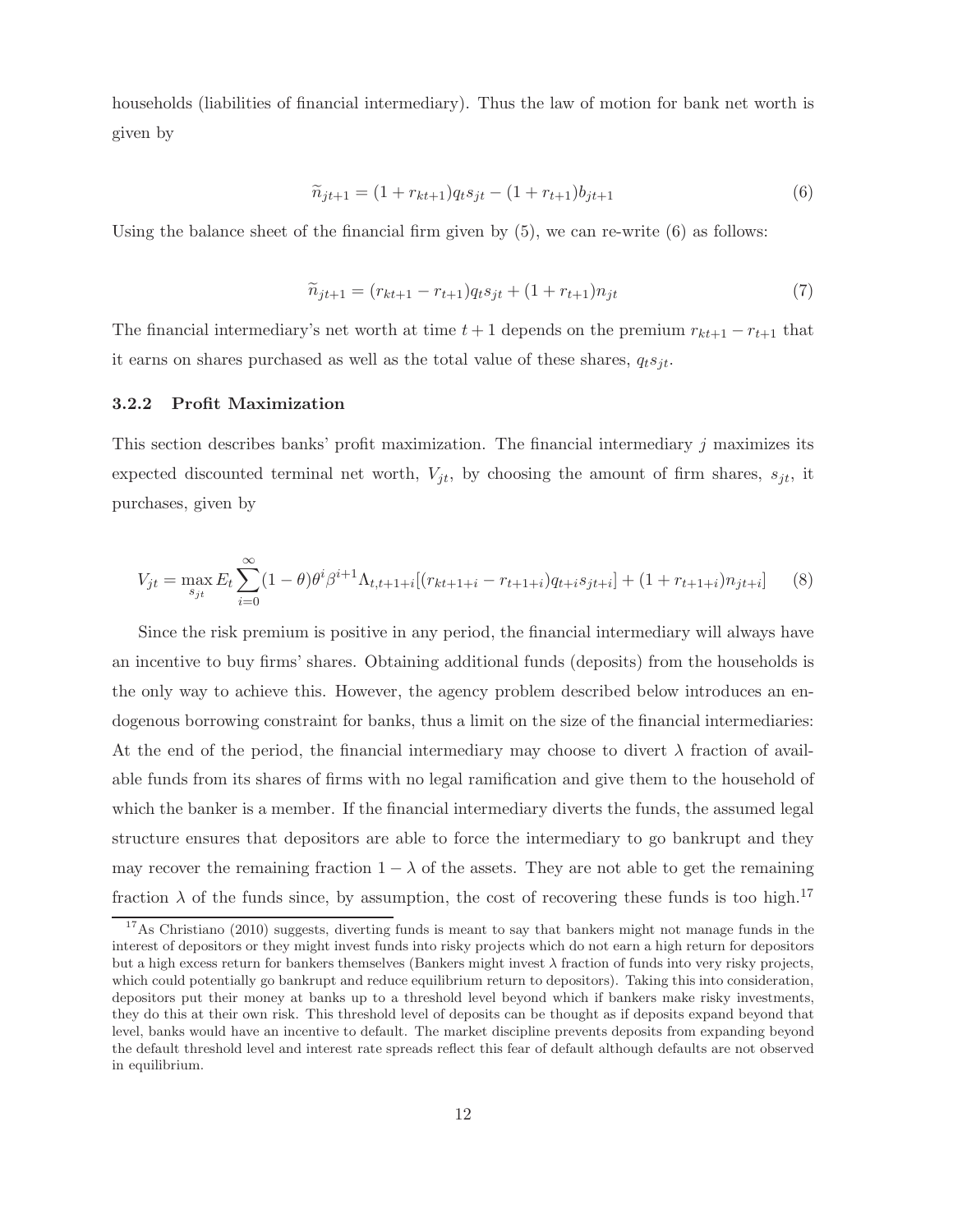Therefore, for the banks not to have an incentive to divert the funds, the following incentive compatibility constraint must be satisfied at the end of period t:

$$
V_{jt} \ge \lambda q_t s_{jt} \tag{9}
$$

The left-hand side of (9) is the value of operating for the bank (or equivalently cost of diverting funds) while the right-hand side is the gain from diverting  $\lambda$  fraction of assets. The intuition for this constraint is that in order for the financial intermediary not to divert the funds and for the households to put their deposits into the bank, the value of operating in financial sector must be greater than or equal to the gain from diverting assets.

A financial intermediary's objective is to maximize the expected return to its portfolio consisting of firms' shares and its capital subject to the incentive compatibility constraint. Then its demand for shares is fully determined by its net worth position, since as long as the expected return from the portfolio is strictly positive, it will expand its lending (its size) until the incentive compatibility constraint binds.

#### 3.2.3 Leverage Ratio and Net Worth Evolution

**Proposition 1** The expected discounted terminal net worth of a bank can be expressed as the sum of expected discounted total return to its equity investment into firms and expected discounted total return to its existing net worth.

Proof: See Appendix B.1

Proposition 1 states that that  $V_{jt}$  can be expressed as follows:

$$
V_{jt} = \nu_t q_t s_{jt} + \eta_t n_{jt} \tag{10}
$$

where

$$
\nu_t = E_t[(1-\theta)\beta\Lambda_{t,t+1}(r_{kt+1} - r_{t+1}) + \beta\Lambda_{t,t+1}\theta \frac{q_{t+1}s_{jt+1}}{q_ts_{jt}}\nu_{t+1}]
$$
\n(11)

$$
\eta_t = E_t[(1-\theta)\beta\Lambda_{t,t+1}(1+r_{t+1}) + \beta\Lambda_{t,t+1}\theta \frac{n_{jt+1}}{n_{jt}}\eta_{t+1}]
$$
\n(12)

 $\nu_t$  can be interpreted as the expected discounted marginal gain to the bank of buying one more unit of firms' shares, holding its net worth  $n_{it}$  constant. The first term is the discounted value of the net return on shares to the bank if it exits the financial sector tomorrow. The second term is the continuation value of its increased assets if it survives. Meanwhile,  $\eta_t$  can be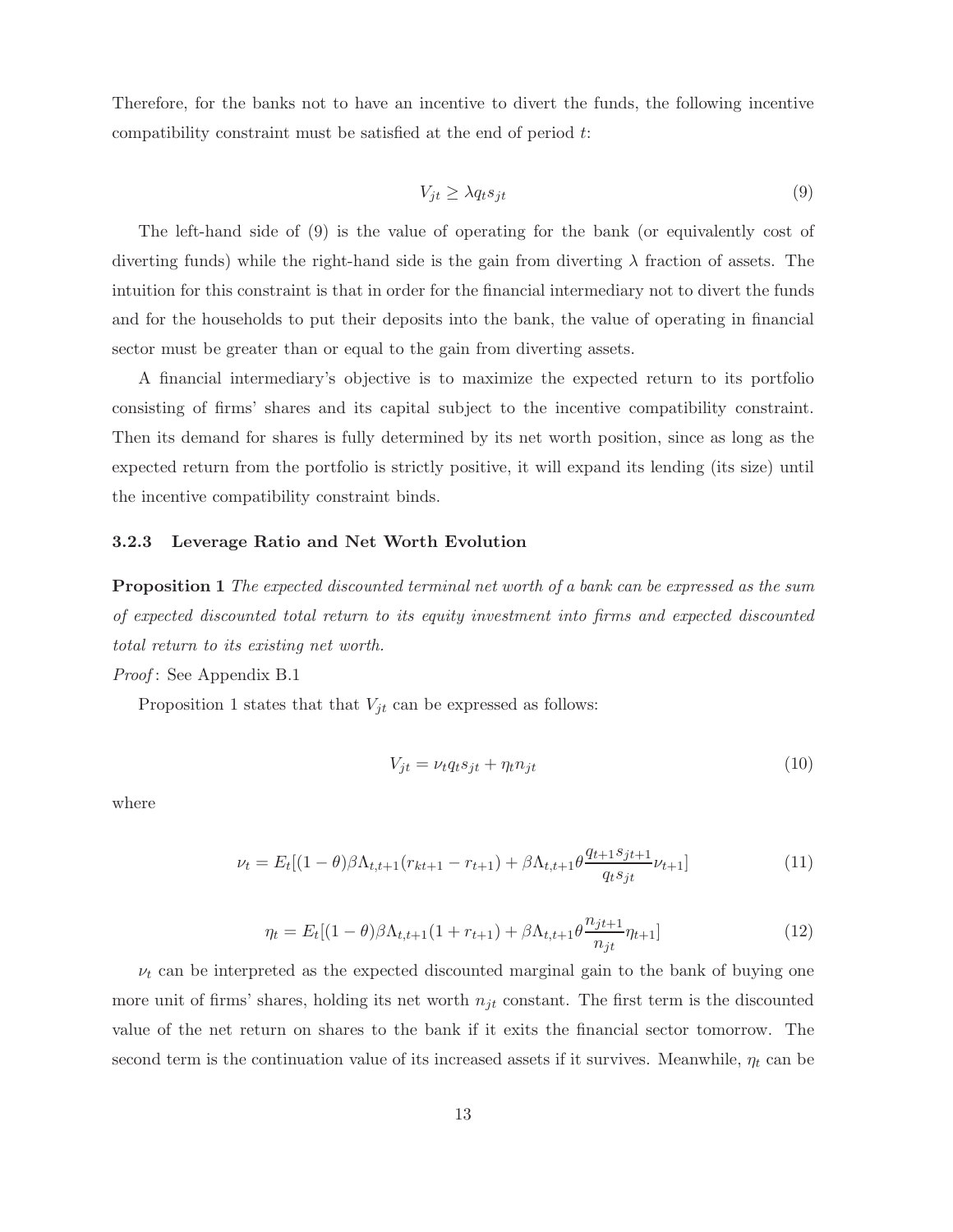interpreted as the expected discounted marginal benefit of having one more unit of net worth, holding  $q_t s_{jt}$  constant. The first term is the discounted value of the return on net worth to the bank if it exits the financial sector tomorrow. The second term is the continuation value of its increased net worth if it survives.

Therefore, we can write the incentive compatibility constraint as follows:

$$
\nu_t q_t s_{jt} + \eta_t n_{jt} \ge \lambda q_t s_{jt} \tag{13}
$$

**Proposition 2** The incentive compatibility constraint binds as long as  $0 < \nu_t < \lambda$ .

*Proof*: I prove this by contradiction. Assume that  $\nu_t \geq \lambda$ . Then the left-hand side of (13) is always greater than the right-hand side of (13) since  $\eta_t n_{jt} > 0$  as can be seen from (12). The franchise value of the bank is always higher than the gain from diverting funds. Therefore, the constraint is always slack. Moreover, assume that  $\nu_t \leq 0$ . Since  $\nu_t$  is the expected discounted marginal gain to the bank of increasing its assets, the intermediary does not have the incentive to expand its assets when  $\nu_t \leq 0$ . In this case, the constraint does not bind because the intermediary does not collect any deposits from households.

The profits of the financial intermediary will be affected by the premium  $r_{kt+1} - r_{t+1}$ . That is, the banker will not have any incentive to buy firms' shares if the discounted return on these shares is less than the discounted cost of deposits. Thus the financial firm will continue to operate in period  $t + i$  if the following inequality is satisfied:

$$
E_{t+i} \beta \Lambda_{t,t+1+i} (r_{kt+1+i} - r_{t+1+i}) \ge 0 \quad \forall i \ge 0 \tag{14}
$$

where  $\beta \Lambda_{t,t+1+i}$  is the stochastic discount factor that the financial firm applies to its earnings at  $t + 1 + i$ . The moral hazard problem between households and banks described above limits banks' ability to obtain deposits from the households, leading to a positive premium. The following proposition establishes this fact.

**Proposition 3** Risk premium is positive as long as the incentive compatibility constraint binds. Proof: See Appendix B.2

When this constraint binds, the financial intermediary's assets are limited by its net worth. That is, if this constraint binds, the funds that the intermediary can obtain from households will depend positively on its equity capital:

$$
q_t s_{jt} = \frac{\eta_t}{\lambda - \nu_t} n_{jt} \tag{15}
$$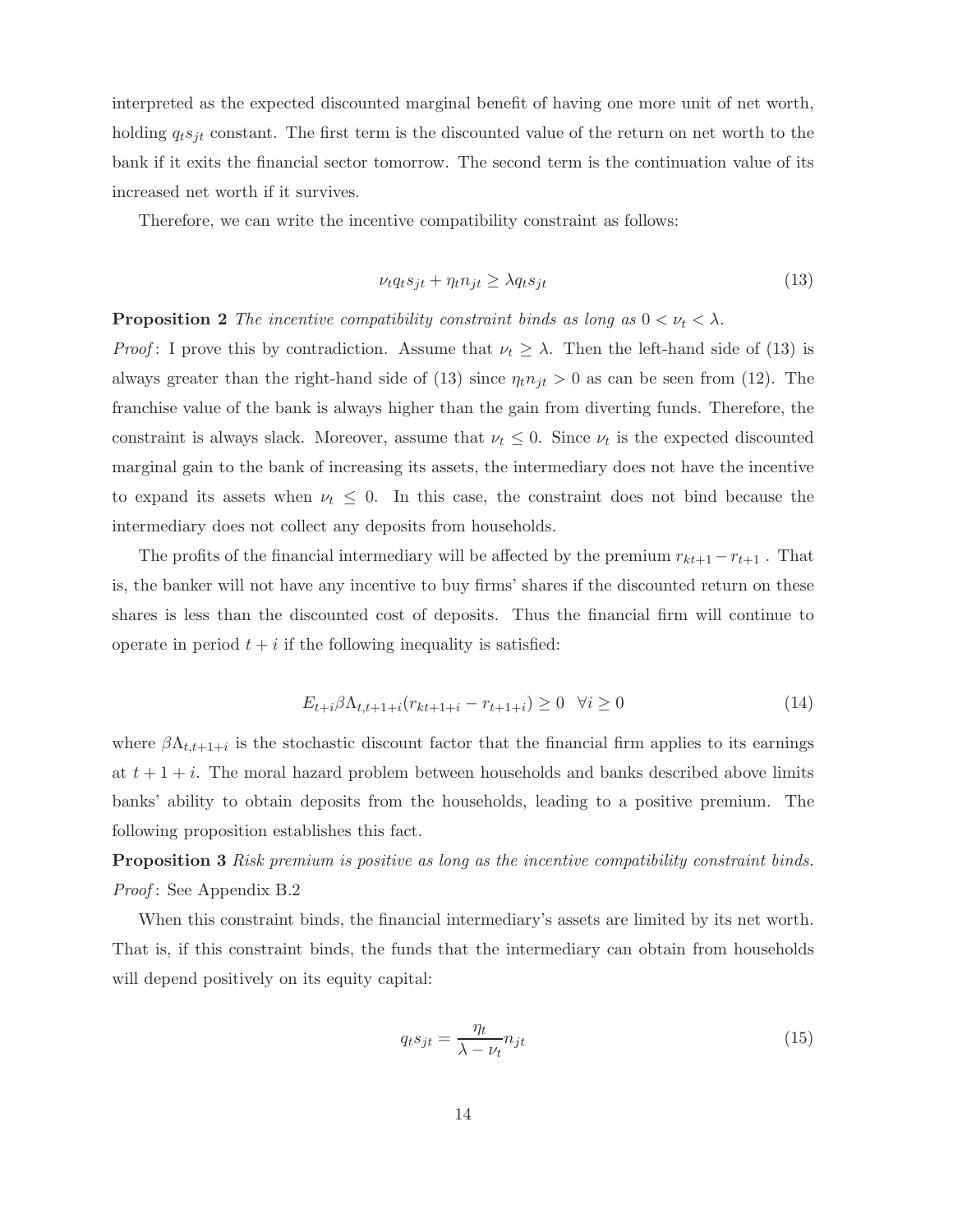The constraint (15) limits the leverage of the financial intermediary to the point where its incentive to divert funds is exactly balanced by its loss from doing so. Thus, the costly enforcement problem leads to an endogenous borrowing constraint on the bank's ability to acquire assets. When bank's leverage ratio and/or bank equity is high, it can extend more credit to non-financial firms. Conversely, de-leveraging or the deterioration in net worth in bad times will limit the bank's ability to extend credit. Note that by manipulating this expression using the balance sheet, I can obtain the bank's leverage ratio as follows:

$$
\frac{b_{jt+1}}{n_{jt}} = \frac{\eta_t}{\lambda - \nu_t} - 1\tag{16}
$$

The leverage ratio increases in the expected marginal benefit of buying one more unit of firm share, and in the expected marginal gain of having one more unit of net worth. Intuitively, increases in  $\eta_t$  or  $\nu_t$  mean that financial intermediation is expected to be more lucrative going forward, which makes it less attractive to divert funds today and thus increases the amount of funds depositors are willing to entrust to the financial intermediary.<sup>18</sup>

Using (15), I can re-write the law of motion for the banker's net worth as follows:

$$
\widetilde{n}_{jt+1} = [(r_{kt+1} - r_{t+1})\frac{\eta_t}{\lambda - \nu_t} + (1 + r_{t+1})]n_{jt} \tag{17}
$$

The sensitivity of net worth of the financial intermediary j at  $t+1$  to the ex-post realization of the premium  $r_{kt+1} - r_{t+1}$  increases in the leverage ratio.

Proposition 4 Banks have an identical leverage ratio as none of its components depends on bank-specific factors.

*Proof*: From  $(17)$ , one can obtain the following:

$$
\frac{n_{jt+1}}{n_{jt}} = [(r_{kt+1} - r_{t+1})\frac{\eta_t}{\lambda - \nu_t} + (1 + r_{t+1})]
$$
\n(18)

$$
\frac{q_{t+1}s_{jt+1}}{q_ts_{jt}} = \frac{\frac{\eta_{t+1}}{\lambda - \nu_{t+1}}}{\frac{\eta_t}{\lambda - \nu_t}} \frac{n_{jt+1}}{n_{jt}} \tag{19}
$$

The expressions above show that banks have identical expected growth rates of assets and

<sup>&</sup>lt;sup>18</sup>The amount of deposits at banks does directly depend on banks' net worth. In good times banks' net worth is relatively high and depositors believe that bankers do not misbehave in terms of managing their funds properly. In these times, credit spreads can be fully explained by observed bankruptcies and intermediation costs. However, in bad times, banks experience substantial declines in their net worth and depositors are hesitant about putting their money in banks. In these times, the financial sector operates at a less efficient level and a smaller number of investment projects are funded. Large credit spread observed in these times can be explained by the above factors plus the inefficiency in the banking system.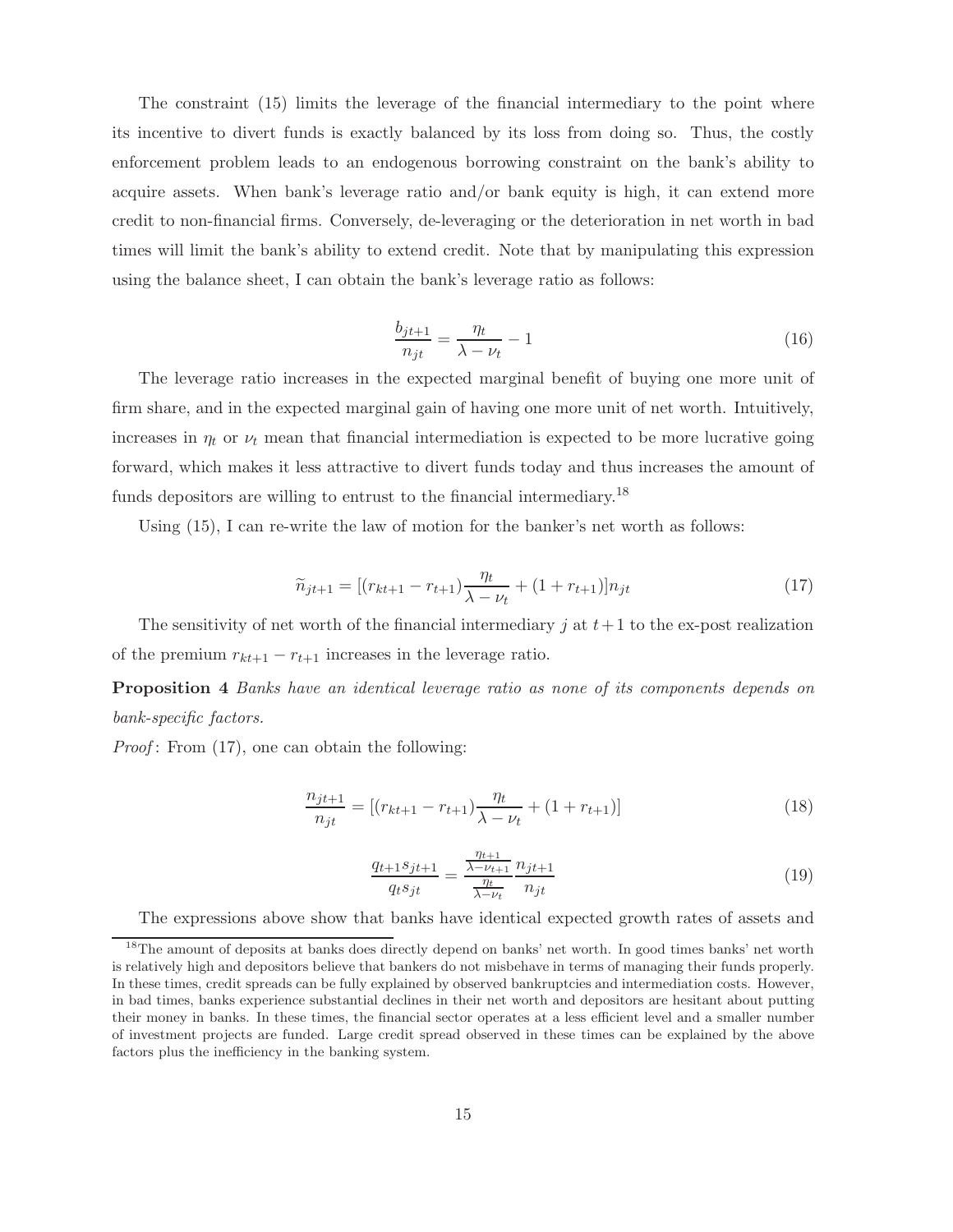net worth, thus have identical leverage ratios.<sup>19</sup>

By using Proposition 4, we can sum demand for assets across j to obtain the total intermediary demand for assets:

$$
q_t s_t = \frac{\eta_t}{\lambda - \nu_t} n_t \tag{20}
$$

where  $s_t$  is the aggregate amount of assets held by financial intermediaries and  $n_t$  is the aggregate intermediary net worth. In the equilibrium of the model, movements in the leverage ratio of financial firms and/or in their net worth will generate fluctuations in total intermediary assets.

The aggregate intermediary net worth at the beginning of period  $t + 1$  (before the net worth shock hits but after exit and entry),  $\tilde{n}_{t+1}$ , is the sum of the net worth of surviving financial intermediaries from the previous period,  $\tilde{n}_{et+1}$ , and the net worth of entering financial intermediaries,  $\tilde{n}_{nt+1}$ . Thus, we have

$$
\widetilde{n}_{t+1} = \widetilde{n}_{et+1} + \widetilde{n}_{nt+1} \tag{21}
$$

Since the fraction  $\theta$  of the financial intermediaries at time t will survive until time  $t + 1$ , their net worth,  $\widetilde{n}_{et+1}$ , is given by

$$
\widetilde{n}_{et+1} = \theta \left[ (r_{kt+1} - r_{t+1}) \frac{\eta_t}{\lambda - \nu_t} + (1 + r_{t+1}) \right] n_t \tag{22}
$$

Newly entering financial intermediaries receive start-up funds from their respective households. The start-up funds are assumed to be a transfer equal to a fraction of the net worth of exiting bankers. The total final period net worth of exiting bankers at time  $t$  is equal to  $(1 - \theta)n_t$ . The household is assumed to transfer the fraction  $\frac{\epsilon}{(1-\theta)}$  of the total final period net worth to its newly entering financial intermediaries. Therefore, we have

$$
\widetilde{n}_{nt+1} = \epsilon n_t \tag{23}
$$

Using (21), (22), and (23), we obtain the following law of motion for  $\widetilde{n}_{t+1}$ :

$$
\widetilde{n}_{t+1} = \theta \left[ (r_{kt+1} - r_{t+1}) \frac{\eta_t}{\lambda - \nu_t} + (1 + r_{t+1}) \right] n_t + \epsilon n_t \tag{24}
$$

<sup>&</sup>lt;sup>19</sup>This immediately implies that  $\eta_t$  and  $\nu_t$  are independent of j. In Appendix B.1, I use this result in explicit derivation of  $\eta_t$  and  $\nu_t$ .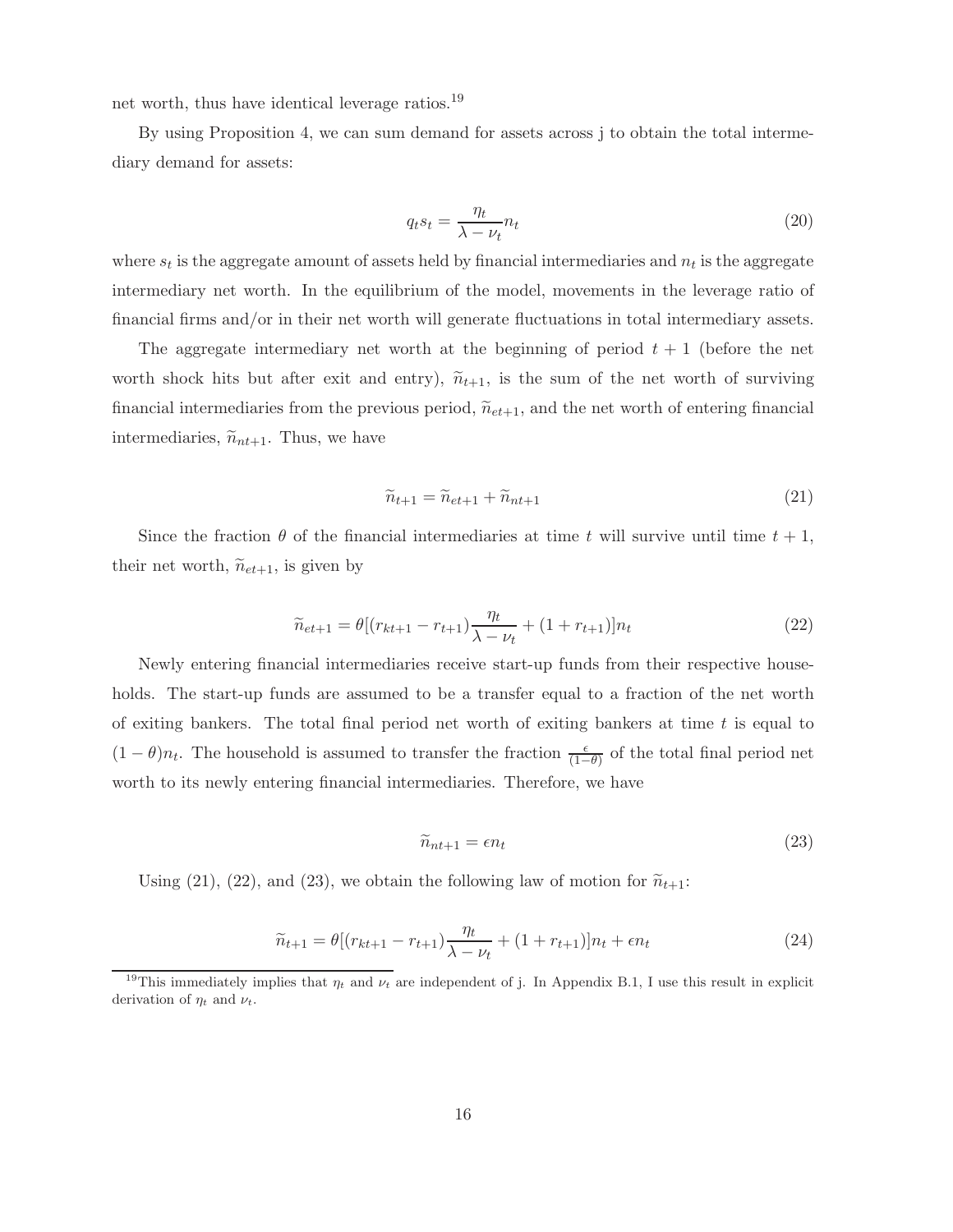#### 3.3 Firms

There is a continuum of unit mass of firms that produce the final output in the economy. The production technology at time  $t$  is described by the constant returns to scale function:

$$
Y_t = z_t F(K_t, H_t) = z_t K_t^{\alpha} H_t^{1-\alpha}
$$
\n(25)

where  $K_t$  is the firm's capital stock,  $H_t$  is the firm's hiring of labor and  $z_t$  is an aggregate TFP realization.

Firms acquire capital  $K_{t+1}$  at the end of period t to produce the final output in the next period. After producing at time  $t + 1$ , the firm can sell the capital on the open market.

Firms finance their capital expenditures in each period by issuing equities and selling them to financial intermediaries. Firms issue  $s_t$  units of state-contingent claims (equity), which is equal to the number of units of capital acquired  $K_{t+1}$ . The financial contract between a financial intermediary and a firm is an equity contract (or equivalently, a state contingent debt contract). The firm pays a state-contingent interest rate equal to the ex-post return on capital  $r_{kt+1}$  to the financial intermediary. The firms set their capital demand  $K_{t+1}$  taking this stochastic repayment into consideration. At the beginning of period  $t+1$  (after shocks are realized), when output becomes available, firms obtain resources  $Y_{t+1}$  and use them to make repayments to shareholders (or financial intermediaries). The firm prices each financial claim at the price of a unit of capital,  $q_t$ . Thus, we have

$$
q_t s_t = q_t K_{t+1} \tag{26}
$$

There are no frictions for firms in obtaining funds from financial intermediaries. The bank has perfect information about the firm and there is perfect enforcement. Therefore, in the current model, only banks face endogenous borrowing constraints in obtaining funds. These constraints directly affect the supply of funds to the firms.

Firms choose the labor demand at time t as follows:

$$
w_t = z_t F_H(K_t, H_t) \tag{27}
$$

Then firms pay out the ex-post return to capital to the banks given that they earn zero profit state by state. Therefore, ex-post return to capital is given by

$$
r_{kt+1} = \frac{z_{t+1} F_K(K_{t+1}, H_{t+1}) + q_{t+1} (1 - \delta)}{q_t} - 1
$$
\n(28)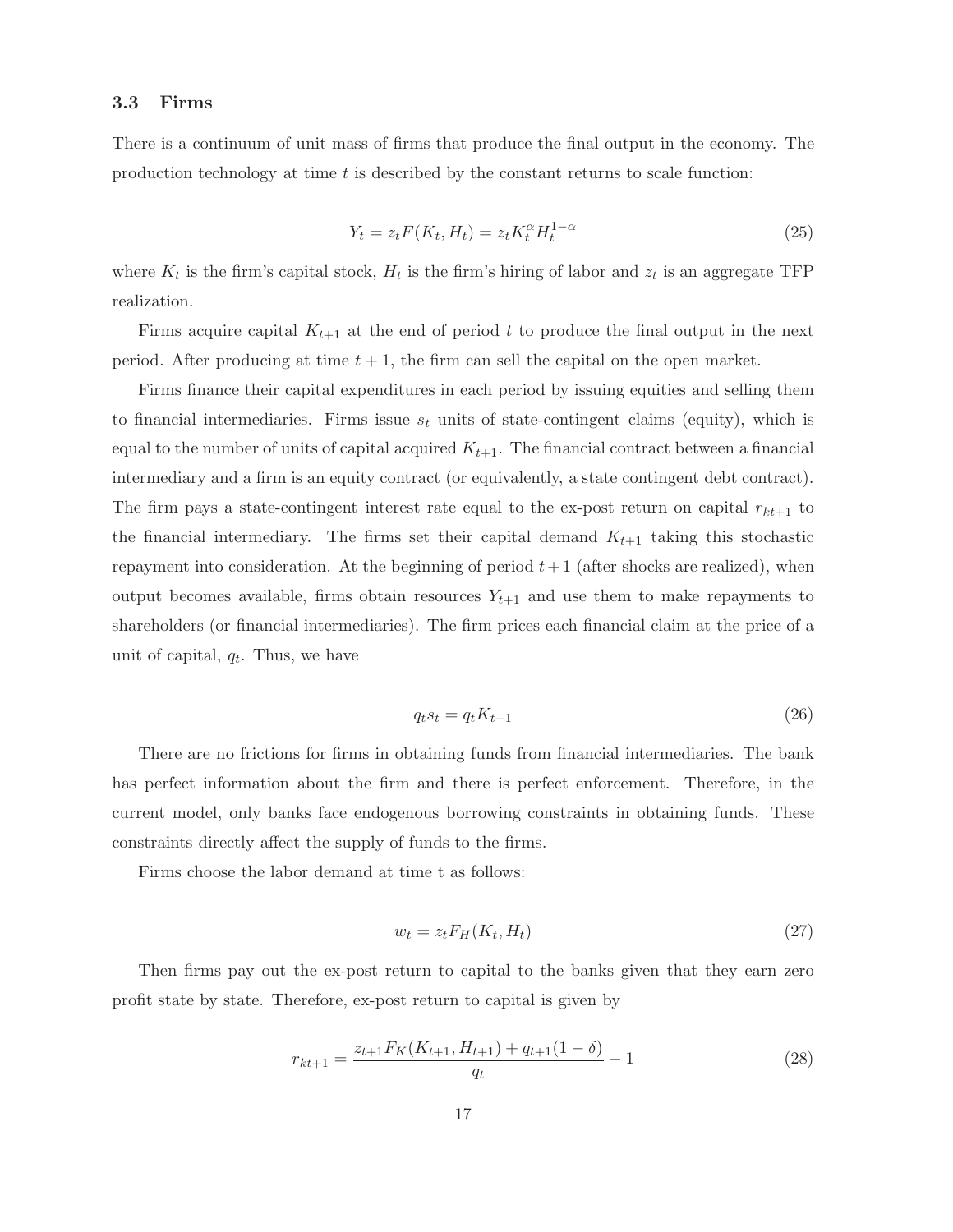Labor demand condition (27) simply states that the wage rate is equal to the marginal product of labor. Moreover, condition (28) states that the ex-post real rate of return on capital is equal to the marginal product of capital plus the capital gain from changed prices.

#### 3.4 Capital Producers

Following the literature on financial accelerator, I incorporate capital producers into the model in order to introduce capital adjustment costs in a tractable way. Capital adjustment costs are needed to introduce some variation in the price of capital; otherwise the price of capital will not respond to the changes in capital stock and will always be equal to  $1.20\,$ 

I assume that households own capital producers and receive any profits. At the end of period t, competitive capital producers buy capital from firms to repair the depreciated capital and to build new capital. Then they sell both the new and repaired capital. The cost of replacing the depreciated capital is unity; thus the price of a unit of new capital or repaired capital is  $q_t$ . The profit maximization problem of the capital producers is given by:

$$
\max_{I_t} q_t K_{t+1} - q_t (1 - \delta) K_t - I_t \tag{29}
$$

$$
s.t. \ K_{t+1} = (1 - \delta)K_t + \Phi\left(\frac{I_t}{K_t}\right)K_t \tag{30}
$$

where  $I_t$ ) is the total investment by capital producing firms and  $\Phi\left(\frac{I_t}{K_t}\right)$  $K_t$ ) is the capital adjustment cost function. The resulting optimality condition gives the following "Q" relation for investment:

$$
q_t = \left[ \Phi' \left( \frac{I_t}{K_t} \right) \right]^{-1} \tag{31}
$$

where  $\Phi' \left( \frac{I_t}{K} \right)$  $K_t$ ) is the partial derivative of the capital adjustment cost function with respect to investment-capital ratio at time t. The fluctuations in investment expenditures will create variation in the price of capital. A fall in investment at time  $t$  (ceteris paribus) will reduce the price of capital in the same period.

I leave the definition of the competitive equilibrium of the model to Appendix C.

<sup>&</sup>lt;sup>20</sup>There will be no financial accelerator between households and banks if there is no variation in the price of capital.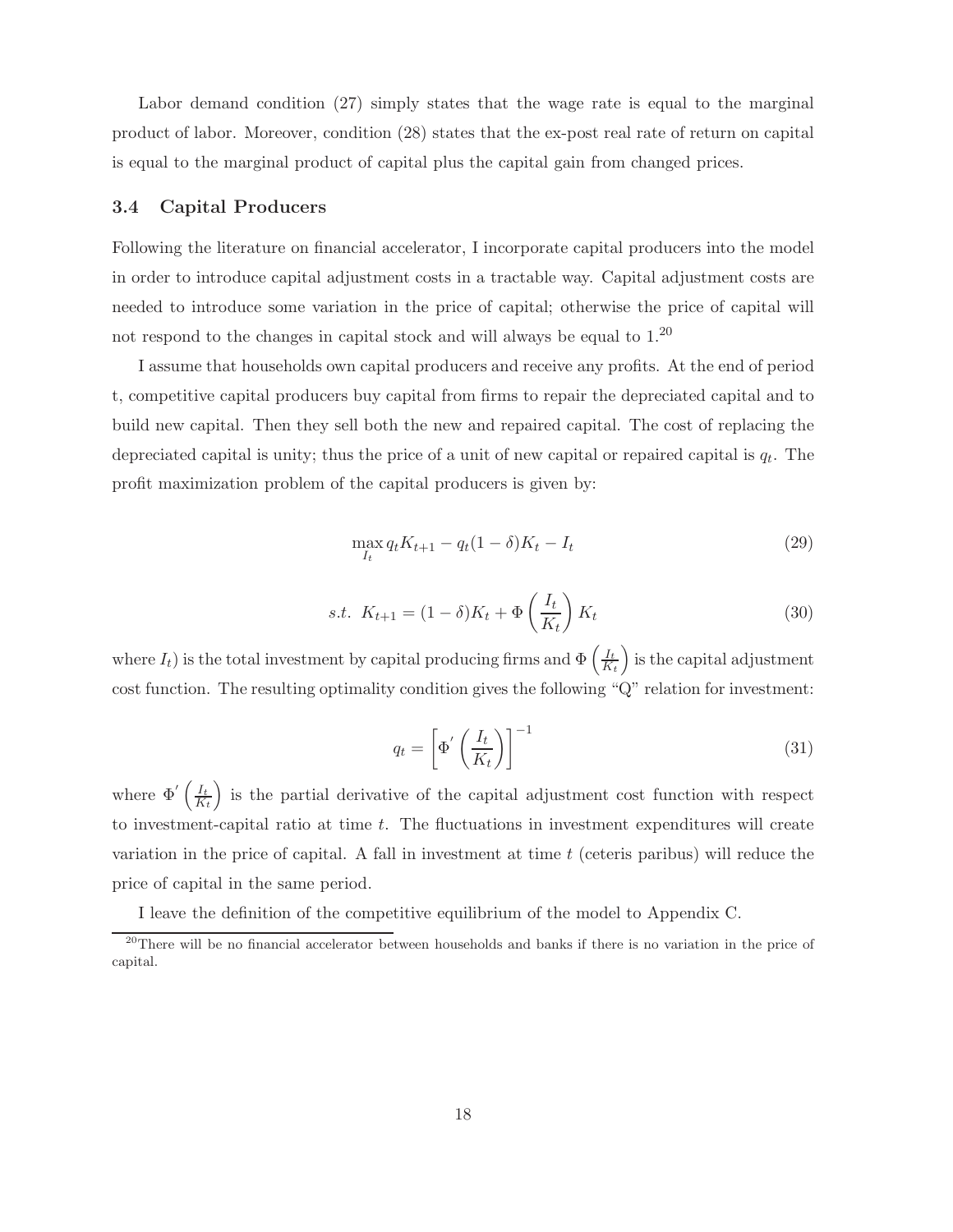## 4 Quantitative Analysis

This section studies the quantitative predictions of the model by examining the results of numerical simulations of an economy calibrated to quarterly U.S. data. In order to investigate the dynamics of the model, I compute a second-order approximation to the equilibrium conditions using Dynare.

#### 4.1 Functional Forms, Parametrization and Calibration

The quantitative analysis uses the following functional forms for preferences, production technology and capital adjustment costs:<sup>21</sup>

$$
U(c, 1 - L) = log(c) + v(1 - L)
$$
\n(32)

$$
F(K,H) = K^{\alpha} H^{1-\alpha} \tag{33}
$$

$$
\Phi\left(\frac{I}{K}\right) = \frac{I}{K} - \frac{\varphi}{2} \left[\frac{I}{K} - \delta\right]^2 \tag{34}
$$

Table 4 lists the parameter values for the model economy. The preference and production parameters are standard in business cycle literature. I take the quarterly discount factor,  $\beta$  as 0.9942 to match the 2.37% average annualized real deposit rate in the U.S. I pick the relative utility weight of labor v as 1.72 to fix hours worked in steady state,  $\overline{L}$ , at one third of the available time. The share of capital in the production function is set to 0.36 to match the labor share of income in the U.S. data. The capital adjustment cost parameter is taken so as to match the relative volatility of price of investment goods with respect to output in the U.S. data.<sup>22</sup> The quarterly depreciation rate of capital is set to 2.25% to match the average annual investment to capital ratio.

The non-standard parameters in our model are the financial sector parameters: the fraction of the revenues that can be diverted,  $\lambda$ , the proportional transfer to newly entering bankers,  $\epsilon$ , and the survival probability of bankers,  $\theta$ . I set  $\epsilon$  to 0.001 so that the proportional transfer to newly entering bankers is  $0.1\%$  of aggregate net worth.<sup>23</sup> I pick other two parameters

 $^{21}$ I choose the functional form of the capital adjustment cost following Bernanke, Gertler and Gilchrist (1999), Gertler, Gilchrist, and Natalucci (2007) etc.

 $22$ <sup>22</sup>The volatility of price of investment goods is taken from Gomme et al. (2011).

 $^{23}$ I keep the proportional transfer to newly entering bankers small, so that it does not have significant impact on the results.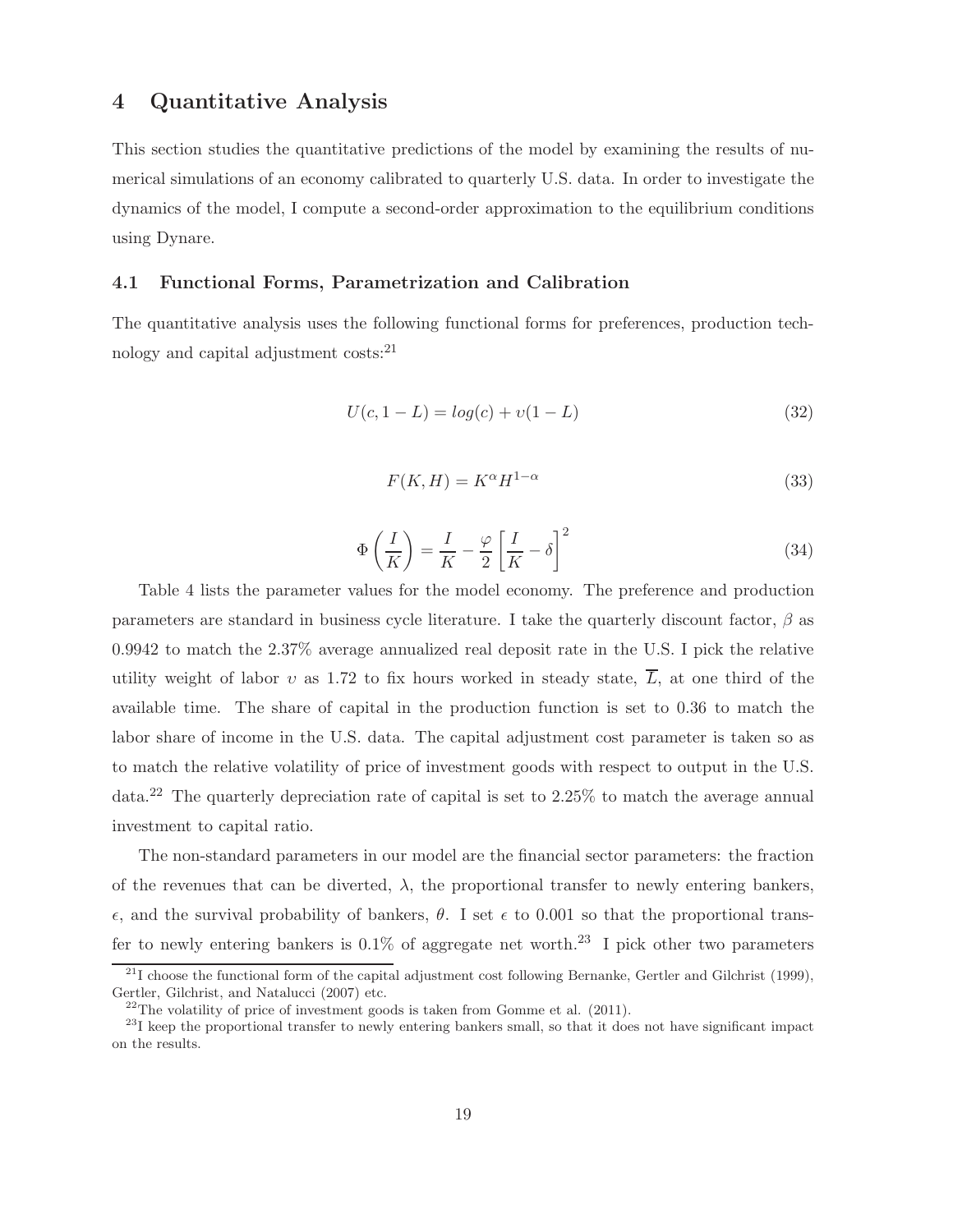| Description                                          | Parameter           | Value    | Target                                        | Data     |
|------------------------------------------------------|---------------------|----------|-----------------------------------------------|----------|
| Preferences                                          |                     |          |                                               |          |
| Quarterly discount factor                            | B                   | 0.9942   | Annualized real deposit rate                  | 2.37%    |
| Relative utility weight of leisure                   | $\eta$              | 1.7167   | Hours worked                                  | 0.3333   |
| <b>Production Technology</b>                         |                     |          |                                               |          |
| Share of capital in output                           | $\alpha$            | 0.36     | Labor share of output                         | 0.64     |
| Capital adjustment cost parameter                    |                     | 3.6      | Relative volatility of price of investment    | 0.37     |
| Depreciation rate of capital                         |                     | 0.025    | Average annual ratio of investment to capital | 10%      |
| Steady-state total factor productivity               | $\overline{z}$      |          | Normalization                                 | N/A      |
| Financial Intermediaries                             |                     |          |                                               |          |
| Steady-state fraction of assets that can be diverted | $\lambda$           | 0.1548   | Commercial and industrial loan spread         | $0.46\%$ |
| Proportional transfer to the entering bankers        | F                   | 0.001    | $0.1\%$ of aggregate net worth                | N/A      |
| Survival probability of the bankers                  |                     | 0.9685   | Leverage ratio of commercial banks            | 4.62     |
| Steady-state level of net worth shock                | $\overline{\omega}$ |          | Normalization                                 | N/A      |
| <b>Shock Processes</b>                               |                     |          |                                               |          |
| Persistence of TFP process                           | $\rho_z$            | 0.9315   | Quarterly persistence of TFP process          | 0.9315   |
| Standard deviation of productivity shock             | $\sigma_z$          | 0.006424 | Quarterly standard dev. of TFP shock          | 0.0064   |
| Persistence of $\omega$ process                      | $\rho_\omega$       | 0.3744   | Quarterly persistence of $\omega$ process     | 0.3744   |
| Standard deviation of net worth shock                | $\sigma_{\omega}$   | 0.0512   | Quarterly standard dev. of net worth shock    | 0.0512   |

Table 3: Model Parameterization and Calibration

simultaneously to match the following two targets: an average interest rate spread of 46 basis points, which is the historical average of the difference between the quarterly commercial and industrial loan spread and the quarterly deposit rate from 1987.Q1 to 2010.Q4, and an average leverage ratio of 4.61, which is the historical average of U.S. commercial banks' leverage ratio for the same period. The resulting values for  $\overline{\lambda}$  and  $\theta$  are 0.155 and 0.968, respectively.

Finally, turning to the shock processes, I follow the standard Solow residuals approach to construct the series for productivity shocks. Using the production function, I obtain

$$
z_t = \frac{y_t}{K_t^{\alpha} H_t^{1-\alpha}}\tag{35}
$$

Using the empirical series for output,  $y_t$ , capital,  $K_t$ , and labor,  $H_t$ , I use equation (51) to obtain the  $z_t$  series. Then I construct the log-deviation of TFP series by linearly detrending the log of the  $z_t$  series over the period 1987.Q1-2010.Q4.

Similar to the construction of productivity shocks,  $\omega_t$  series are constructed from the law of motion for bank net worth, which is given by

$$
\omega_t = \frac{1}{\theta[(r_{kt+1} - r_{t+1})\frac{\eta_t}{\lambda - \nu_t} + (1 + r_{t+1})] + \epsilon} \frac{\tilde{n}_{t+1}}{\tilde{n}_t}
$$
(36)

Using the empirical series for net worth,  $n_t$ , credit spread,  $r_{kt+1} - r_{t+1}$ , leverage,  $\frac{\eta_t}{\lambda - \nu_t}$ , and gross deposit rate  $1 + r_{t+1}$ , I use equation (52) obtain the  $\omega_t$  series.<sup>24</sup> Then I construct the

<sup>&</sup>lt;sup>24</sup>I constructed two  $\omega$  series by using the realized and the expected values of credit spread. I obtain the expected value of credit spread by regressing actual spread on real and financial variables (such as GDP, consumption, investment, hours, bank credit, deposits, net worth) and getting the predicted value of it. Both series of  $\omega$  are very similar to each other (the correlation between the two series is 0.9934).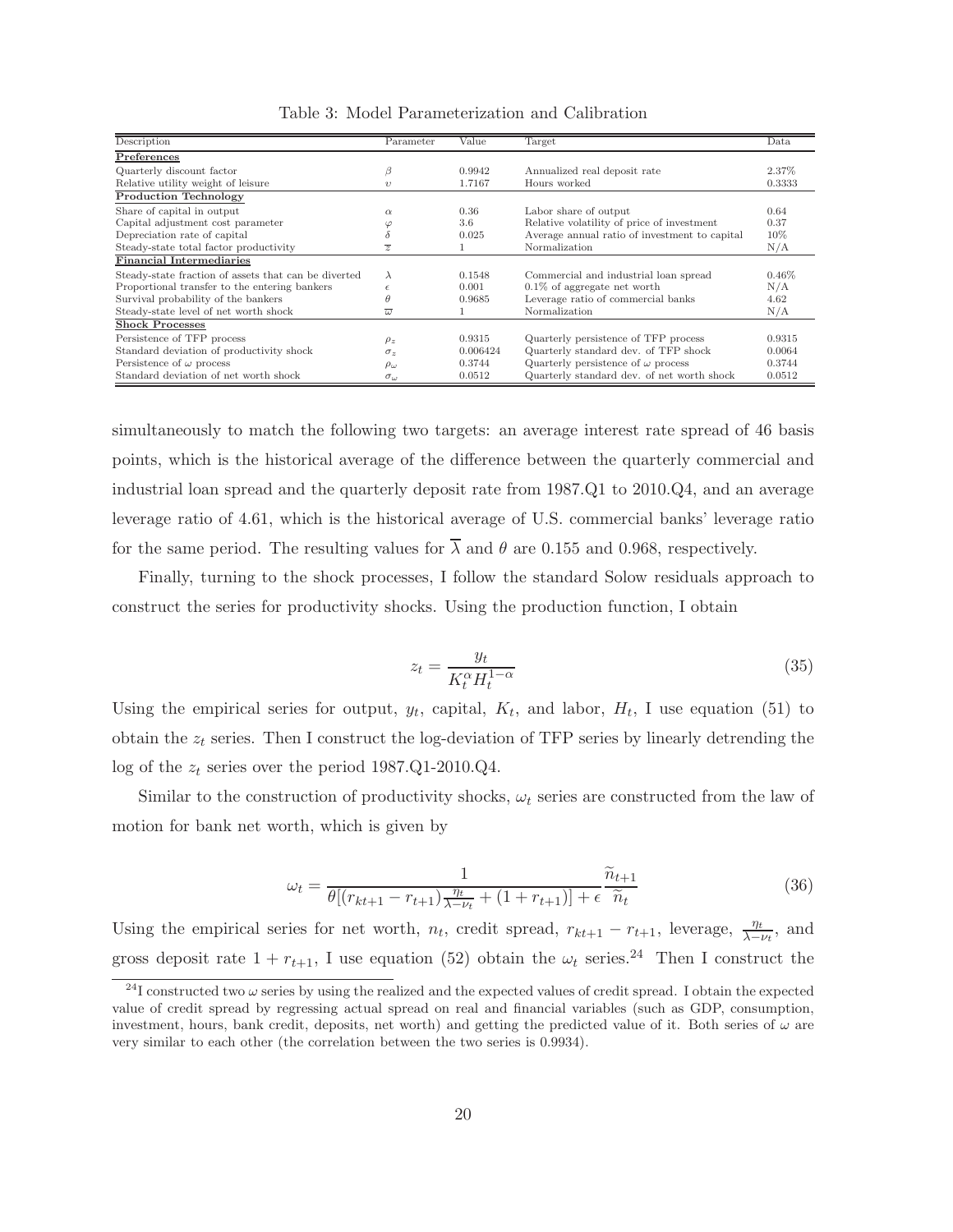

Figure 2: Time Series of Shocks to Productivity and Credit Conditions

log-deviation of  $\omega_t$  series by linearly detrending the log of these series over the period 1987.Q1-2010.Q4. The innovations to  $\omega_t$  are net worth shocks.

After constructing the  $z_t$  and  $\omega_t$  series over the period 1987.Q1-2010.Q4, I estimate two independent AR(1) processes for both series:

$$
log(z_{t+1}) = \rho_z log(z_t) + \epsilon_{t+1}^z
$$
\n(37)

$$
log(\omega_{t+1}) = \rho_{\omega} log(\omega_t) + \epsilon_{t+1}^{\omega}
$$
\n(38)

where  $\epsilon_{z,t+1}$  and  $\epsilon_{\omega,t+1}$  are i.i.d. with standard deviations  $\sigma_z$  and  $\sigma_{\omega}$ , respectively. The resulting parameters are  $\rho_z = 0.93$ ,  $\rho_\omega = 0.37$ ,  $\sigma_z = 0.0064$ , and  $\sigma_\omega = 0.05$ .

The first two panels of Figure 2 plot the variables  $z_t$  and  $\omega_t$  constructed using the procedures described above. The figures show that the levels of productivity and credit conditions fell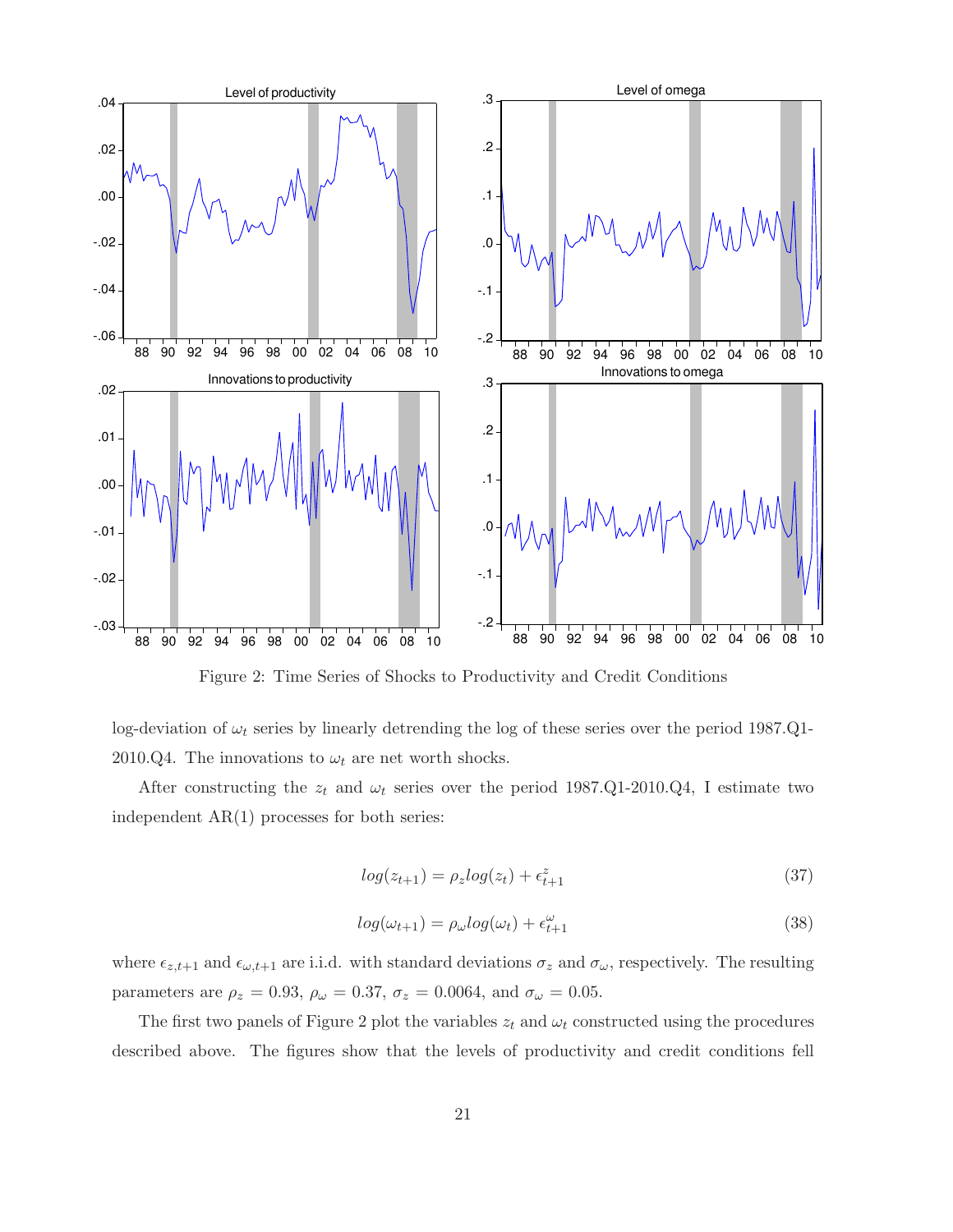sharply in the recent recession. The bottom panels plot the innovations  $\epsilon_{z,t}$  and  $\epsilon_{\omega,t}$ . These innovations are unexpected changes in the levels of productivity and financial conditions. The plots suggest that the U.S. economy is severely hit by both negative productivity and financial shocks in the Great Recession.



Figure 3: Long-run equilibrium as a function of fraction of diverted funds by bankers

#### 4.2 Long-Run Equilibrium of the Model

This section presents the deterministic steady-state properties of the model economy. First, I will formally show how the tightness of bank capital constraint affects output. Imposing the steady-state on the competitive equilibrium conditions of the model economy yields the following analytical expression for output:

$$
y = \left[\frac{\alpha}{\frac{(1-\beta\theta)\mu\lambda}{(1-\theta)\beta(1+\mu)} + \frac{(1-\beta)}{\beta} + \delta}\right]^{\frac{1}{(1-\alpha)}} \overline{L}^{2-\alpha}
$$
(39)

where  $\mu$  is the Lagrange multiplier of bank capital constraint. Taking the partial derivative of output w.r.t.  $\mu$ , I obtain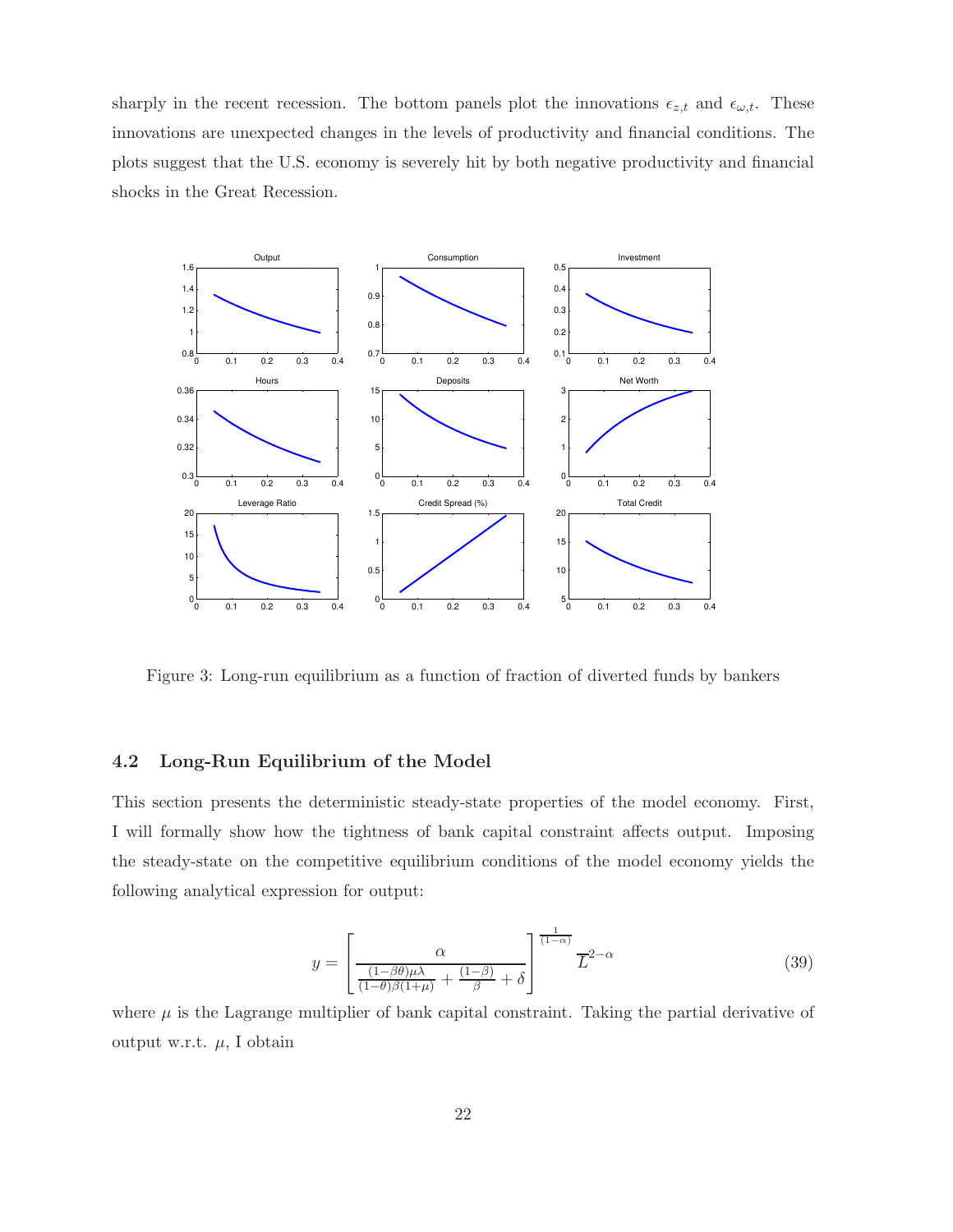$$
\frac{\partial y}{\partial \mu} = -\frac{\alpha}{(1-\alpha)} \left[ \frac{\alpha}{\frac{(1-\beta\theta)\mu\lambda}{(1-\theta)\beta(1+\mu)} + \frac{(1-\beta)}{\beta} + \delta} \right]^{\frac{\alpha}{(1-\alpha)}} \overline{L}^{2-\alpha} \left[ \frac{(1-\theta)\beta(1-\beta\theta)\lambda}{[(1-\theta)\beta(1+\mu)]^2} \right]^{-2} < 0 \tag{40}
$$

which unambiguously shows that the output will be lower the larger  $\mu$ . The reason is simple. As the bank capital constraint gets tighter, the credit spread will be larger, as can be seen from the following expression.

$$
(r_k - r) = \frac{(1 - \beta \theta)\mu\lambda}{(1 - \theta)\beta(1 + \mu)}
$$
\n(41)

The term at the right-hand side of equation (57) appears as a positive wedge in the intertemporal Euler equation, which determines how deposits (savings) are transformed into credit to firms in the economy. This positive wedge reduces the amount of savings that can be extended as credit to non-financial firms, lowering their physical capital accumulation, and thus leading to a lower steady-state output. The same mechanism is also at work when shocks move the economy around the steady-state as they tighten or relax the bank capital constraint.

Second, I analytically show how output is affected by the severity of credit frictions in banking sector, which is governed by the fraction of diverted funds by bankers,  $\lambda$ . Taking the partial derivative of output w.r.t.  $\lambda$ , I get

$$
\frac{\partial y}{\partial \lambda} = -\frac{\alpha \overline{L}^{2-\alpha}}{(1-\alpha)} \left[ \frac{\alpha \left[ \frac{(1-\beta\theta)[(1-\epsilon)\beta-\theta]}{(1-\theta)\beta(1-\epsilon)\beta} \right]^{\frac{(1-\alpha)}{\alpha}}}{\frac{(1-\beta\theta)[(1-\epsilon)\beta-\theta]\lambda}{(1-\theta)\beta(1-\epsilon)\beta} + \frac{(1-\beta)+\beta\delta}{\beta}} \right]^{-\frac{\alpha}{(1-\alpha)}} \left[ \frac{(1-\beta\theta)[(1-\epsilon)\beta-\theta]\lambda}{(1-\theta)\beta(1-\epsilon)\beta} + \frac{(1-\beta)+\beta\delta}{\beta} \right]^{-2} < 0
$$
\n(42)

which implies that the steady-state output will be lower the higher the intensity of financial frictions in banking sector. In order to get the intuition behind this result, I display long-run equilibria of real and financial variables as a function of the intensity of the credit friction in the financial sector given by fraction of diverted funds by bankers,  $\lambda$ . All other parameter values are set to those shown in Table 3. Figure 3 shows that the long-run dynamics of the model economy to changes in  $\lambda$  is monotonic and non-linear. As  $\lambda$  increases, households' incentive to make deposits into banks falls since the bankers' gain from diverting funds rises. Banks have to finance their equity investment by internal financing rather than external financing. Thus, deposits go down and net worth rises, leading to a fall in banks' leverage ratio. The decline in leverage ratio is sharper than the rise in net worth, inducing a drop in total credit to nonfinancial firms. Credit conditions tighten for firms and their cost of funds given by credit spread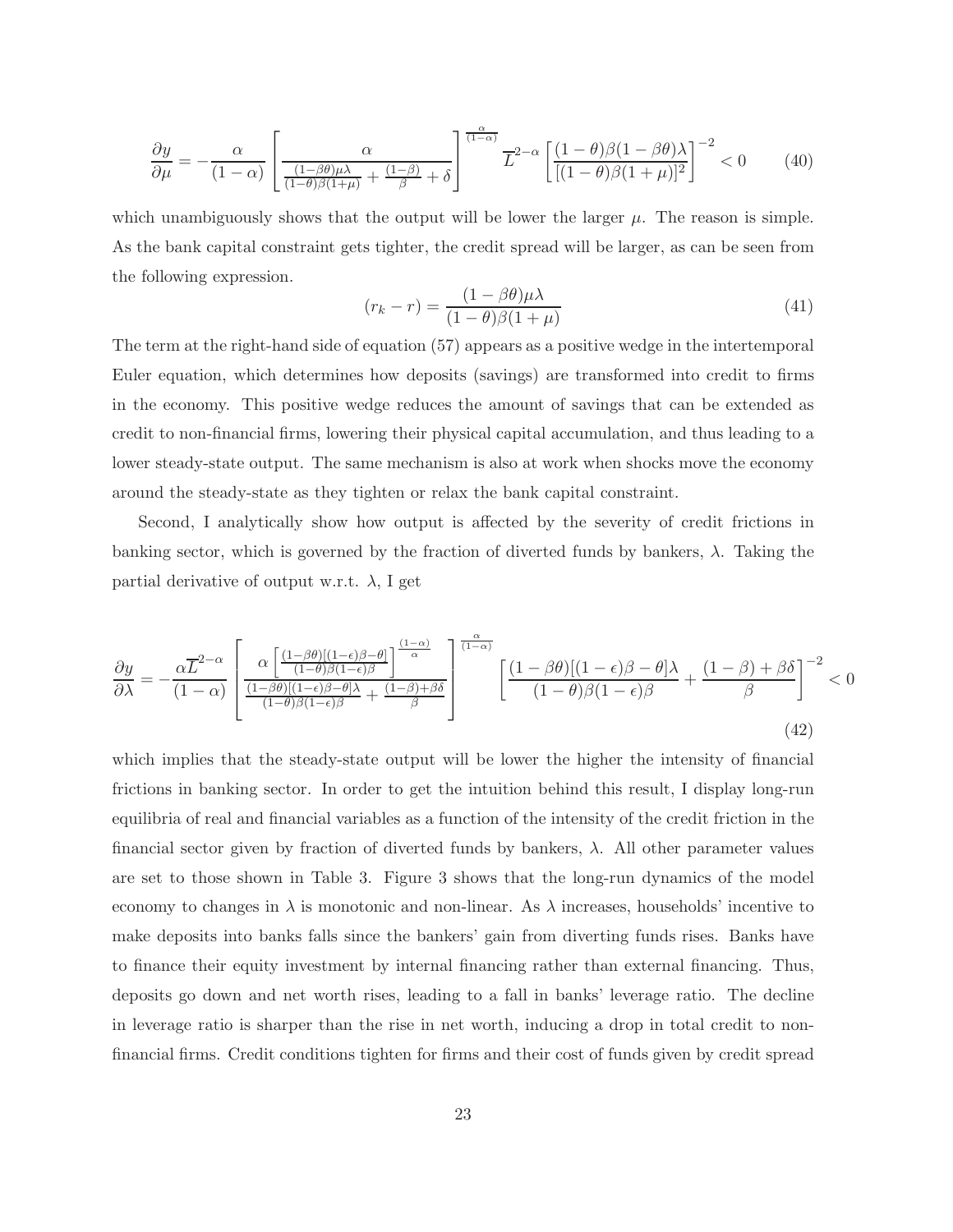goes up. This leads to a reduction in investment and output falls.

#### 4.3 Intermediary Capital and the Transmission of Shocks

I present the dynamics of the model in response to productivity and net worth shocks. In the figures below, credit spread, return to capital, and deposit rate are expressed in percentage points per annum. The responses of all other variables are expressed in percentage deviations from their respective steady state values.

Figure 4 presents the impulse responses to a one-time, one-standard deviation negative shock to TFP. The negative technology shock reduces the price of investment goods produced by capital producers by 0.3% on impact, lowering the value of firms' shares. This makes purchase of their shares less profitable for banks, which can also be observed from the 1.2% fall in the return to capital. Thus, banks have difficulty in obtaining deposits from households since their equity investment becomes less attractive. This reduces the return to deposits by 0.2%, inducing a countercyclical credit spread. The spread rises by 0.3% on impact. In order to compensate the fall in their external financing, banks need to finance a larger share of their purchases of equities from their net worth. However, bank net worth also falls by 4% due to lower asset prices. Since the decline in net worth is sharper than the fall in deposits on impact, banks' leverage ratio rises. Hence, the model with productivity shocks generates a countercyclical leverage ratio. Because banks cannot adjust their net worth immediately and the lower price of capital reduces the value of their net worth, their financing conditions tighten and bank lending in the form of equity purchases falls dramatically (by about 4.6%), inducing aggregate investment to shrink by 0.9%. Finally, hours fall by 0.15%, and output declines by 1.2%.

Figure 5 presents the impulse responses to a one-time, one-standard deviation negative shock to net worth. The negative net worth shock immediately reduces net worth of banks. Bank net worth falls roughly by 15% on impact. In order to compensate the decline in their internal financing, they need to finance a larger share of their purchases of equities from deposits. This induces a rise in their leverage ratio. Hence, the model driven by net worth shocks also generates a countercyclical leverage ratio. Although they have to finance a greater fraction of their equity investment from deposits, their ability to do so is impaired by the fall in their net worth, leading deposits to decline after five quarters. Moreover, the fall in their net worth translates into a reduction in bank credit to firms. Bank credit shrinks by roughly 8% on impact. Since firms finance their capital expenditures via bank credit, they cut back their investment severely (by about 2%). The drop in investment reduces the price of capital by 0.4%, which lowers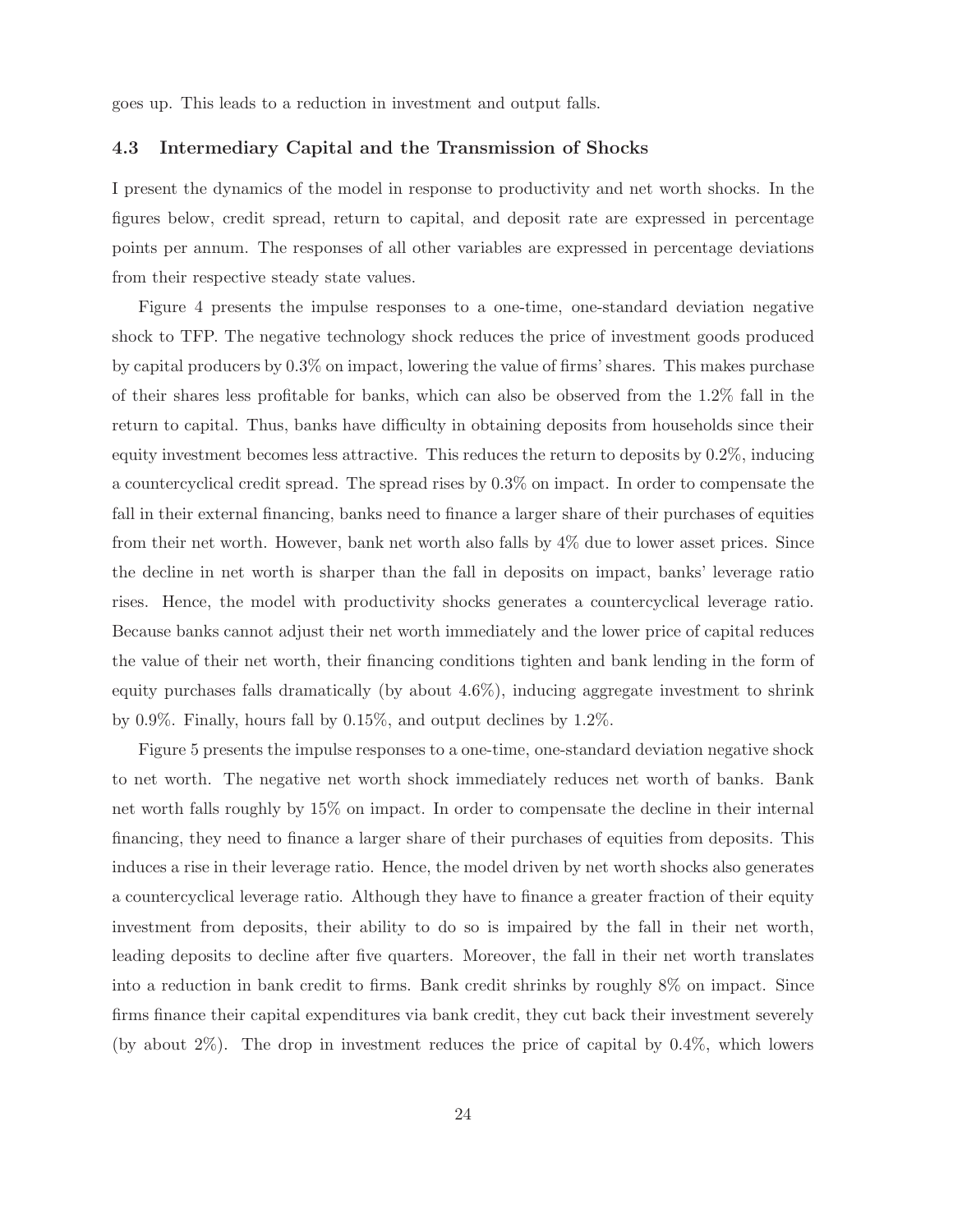banks' net worth further. Hours fall by 0.4% and output drops by 0.9% on impact. Finally, consumption rises on impact after the shock hits, which is what was observed at the beginning of the recent financial crisis. In the context of the model, this seemingly unappealing result can be explained as follows: On the intratemporal margin, the fall in aggregate demand caused by lower investment expenditures translates into a reduction in the demand for labor, which eventually leads to a drop in hours worked. Since wages are flexible, the reduction in labor demand also lowers wages, leading to a fall in households' wage bill. However, the rise in credit spread on impact raises banks' profits. Since households own banks, the rise in their profits helps households sustain their consumption after the financial shock hits. On impact, the rise in bank profits dominates the reduction in wage bill, pushing consumption up.<sup>25</sup>

<sup>&</sup>lt;sup>25</sup>Barro and King (1984) argue that any shock that reduces the quantity of hours worked on impact has to lead a fall in consumption due to consumption-leisure optimality condition. Ajello (2010) shows that sticky wages are the key factor in generating a positive comovement between consumption and investment after a financial shock.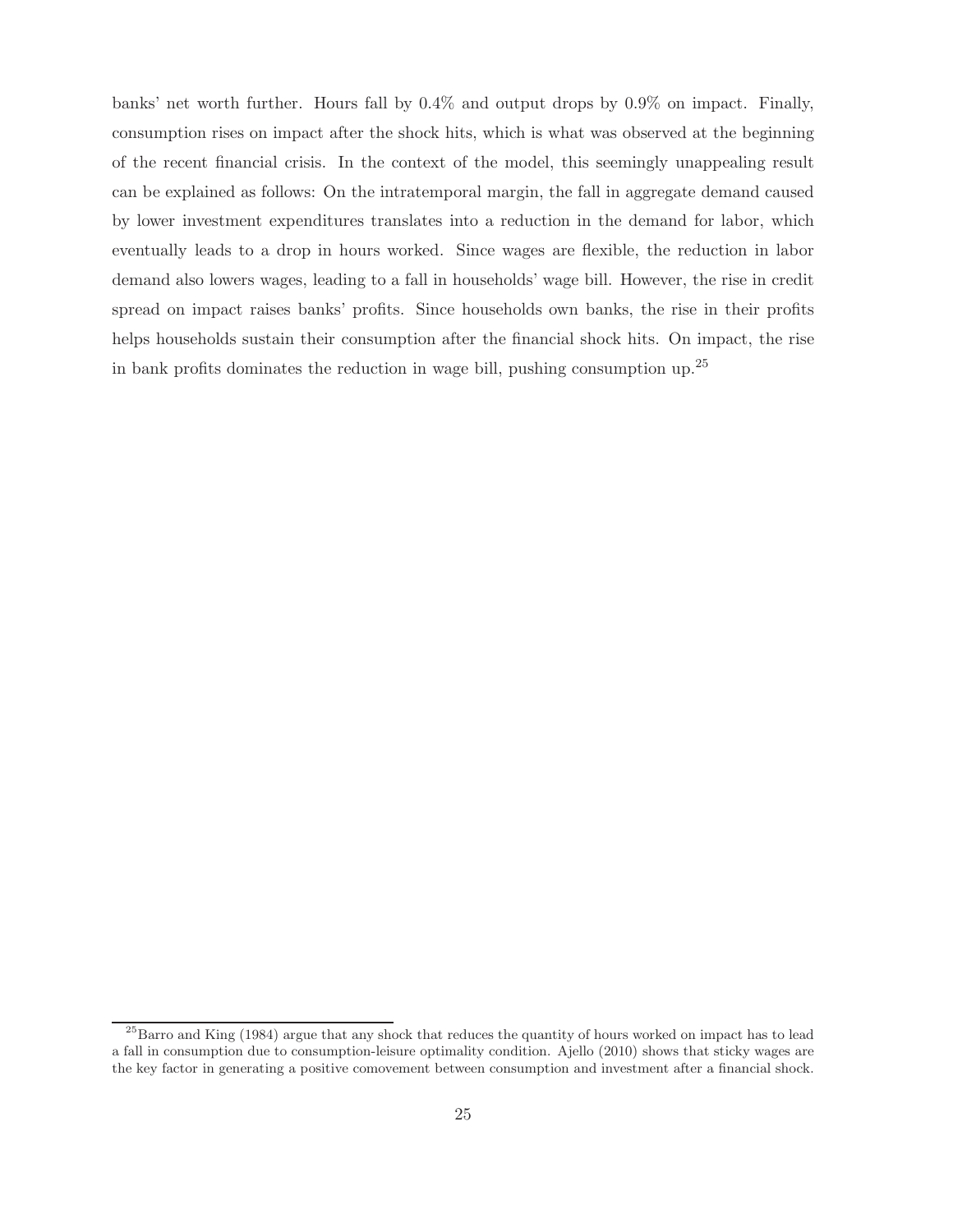

Figure 4: Impulse responses to a negative one-standard-deviation productivity shock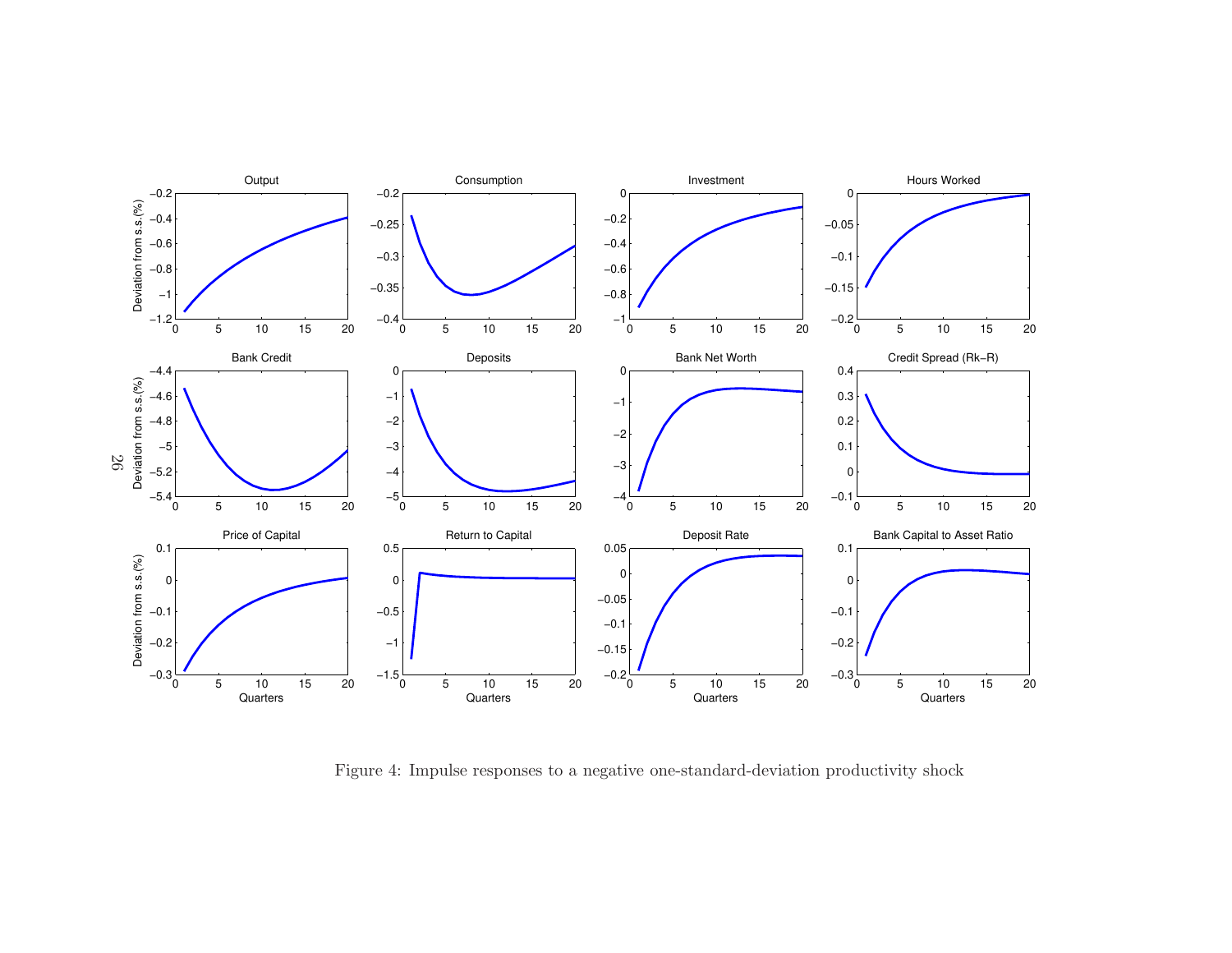

Figure 5: Impulse responses to a negative one-standard-deviation net worth shock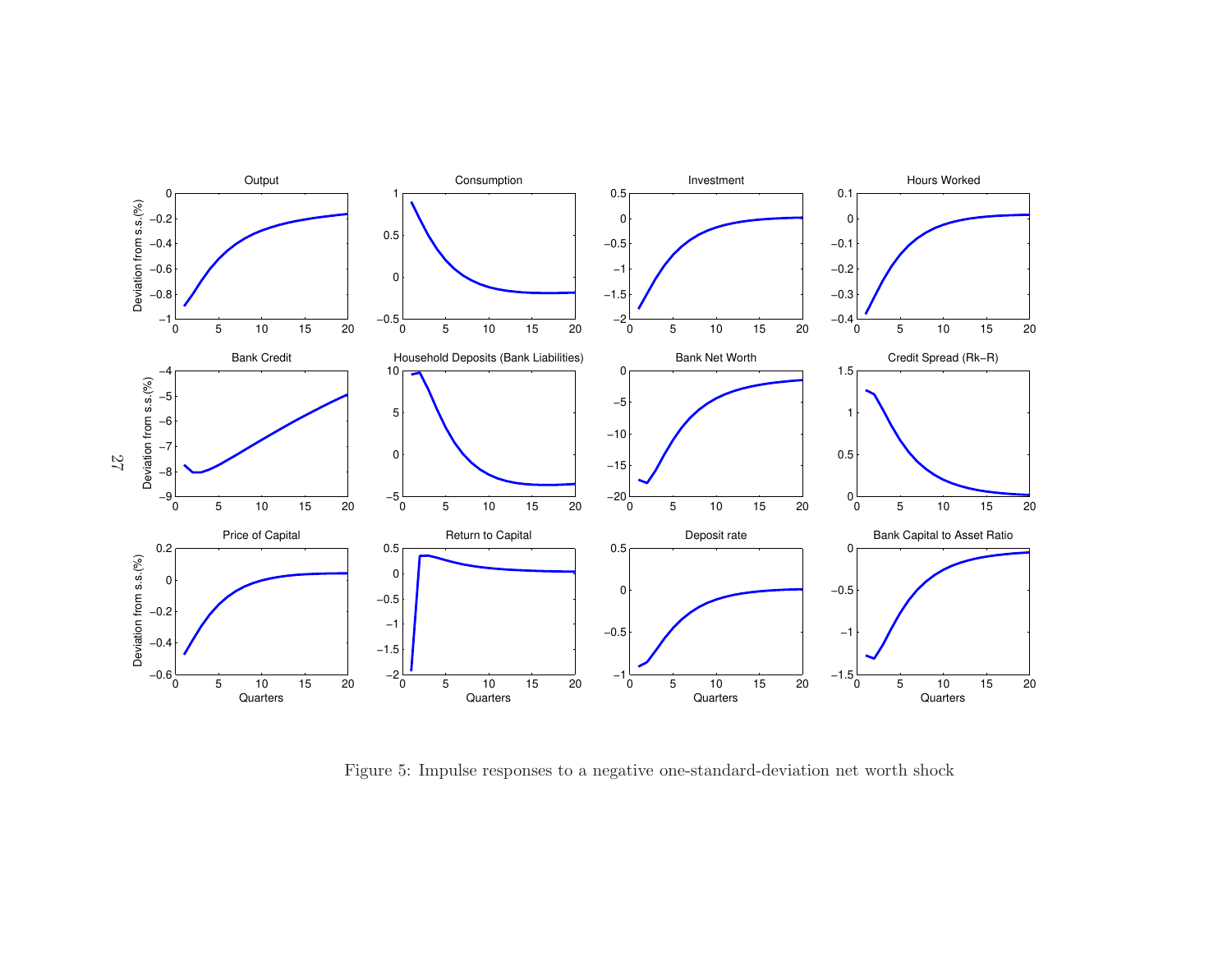#### 4.4 Business Cycle Dynamics

This section presents numerical results from stochastic simulations of the benchmark economy with productivity and net worth shocks. First, I simulate the model economy 1000 times for 1096 periods each and discard the first 1000 periods in each simulation so that each simulation has the same length as the data sample. I then compute the standard business cycle statistics using the cyclical components of the HP-filtered series. I also conduct the same quantitative exercise for the frictionless version of the benchmark economy, which is essentially the standard RBC model with capital adjustment costs, in order to compare the real fluctuations in both models. Finally, I simulate the model economy only driven by productivity shocks to see the contribution of net worth shocks to the observed dynamics of real and financial variables.

Table 4 presents quarterly real and financial statistics in the data and in the model economies. In particular, it displays the relative standard deviations of real and financial variables with respect to output and their cross-correlations with output. Column 3 of the table shows that the standard RBC model with capital adjustment costs driven by standard productivity shocks is able produce the key business cycle facts in the U.S. data as expected: consumption and hours less volatile than output, while investment is more volatile, all real variables are highly procyclical. However, this model can only explain 80% of the fluctuations in output and less than half of the relative volatility in hours. It also generates roughly perfect positive correlation between real variables and output, contrary to the data. Moreover, this model has no predictions about financial variables.

Column 4 of the table shows the business cycle statistics of our model economy with only productivity shocks. This model is much closer to the data in terms of real fluctuations, compared to the RBC model. It now accounts for 85% of the fluctuations in output and roughly half of the relative volatility in hours. The model is also able to replicate most of the stylized facts about financial variables: bank assets, deposits and loan spread is less volatile than output, while net worth and leverage ratio are more volatile; bank assets and net worth are procyclical, while leverage ratio and loan spread are countercyclical. However, it generates procyclical deposits, contrary to the data. Although the model does a good job in terms of key facts of financial variables, it predicts lower fluctuations. For example, it can explain less than half of the relative volatility in bank assets, roughly half of the relative volatility in deposits, less than one third of the relative volatility in net worth and leverage ratio. The model virtually matches the relative volatility of credit spread. Column 5 of the table shows the real and financial statistics in the benchmark economy driven by both shocks. This model is even closer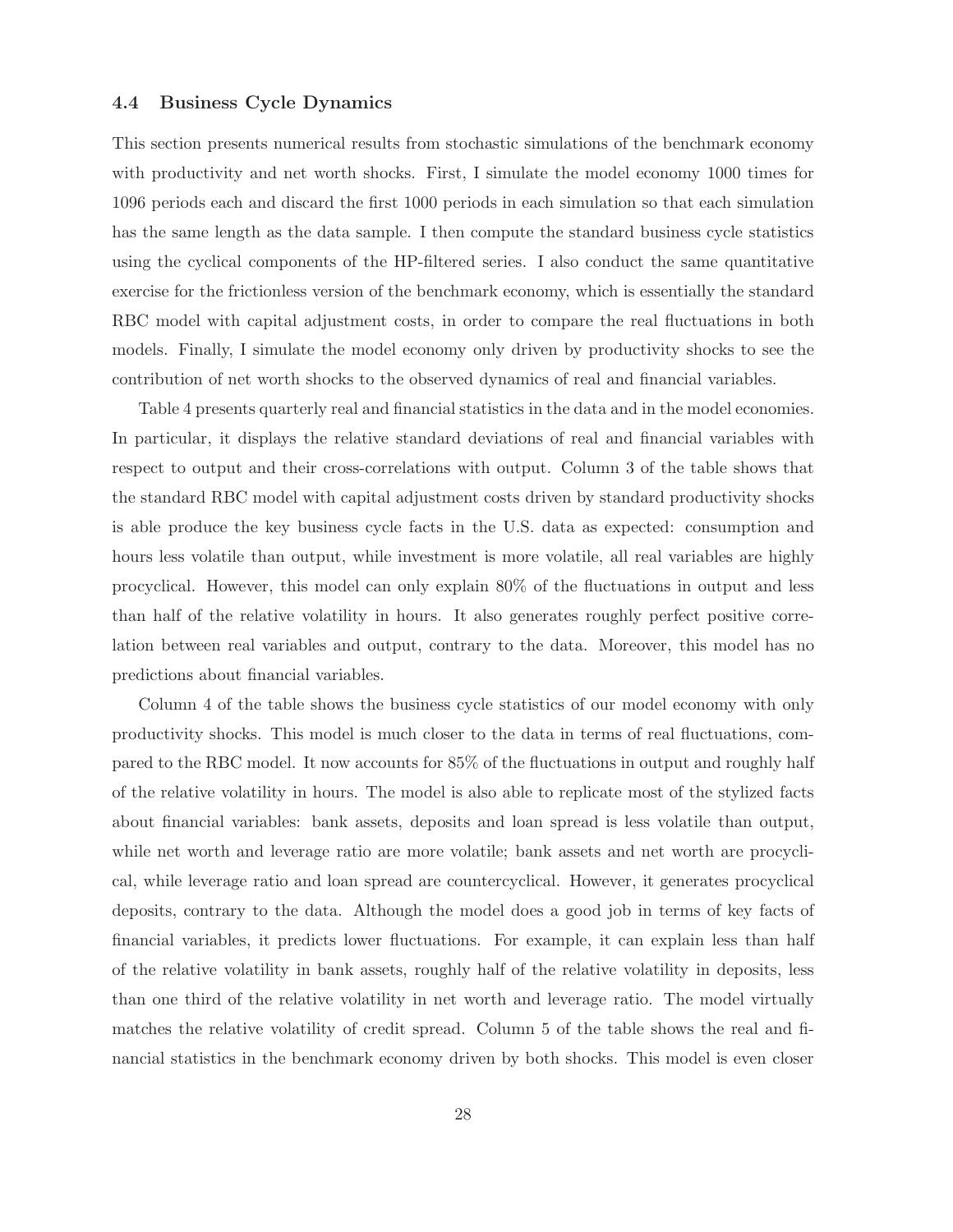| Statistic              | Data       | RBC      | <b>Only Productivity</b> | Benchmark |
|------------------------|------------|----------|--------------------------|-----------|
| $\sigma_Y$             | 1.80       | 1.44     | 1.53                     | 1.81      |
| $\sigma_C$             | 0.45       | 0.41     | 0.39                     | 0.75      |
| $\sigma_I$             | $2.73\,$   | 2.45     | 2.98                     | 4.64      |
| $\sigma_L$             | 0.91       | 0.40     | 0.46                     | 0.84      |
| $\rho_{Y,I}$           | 0.97       | $1.00\,$ | 0.98                     | 0.87      |
| $\rho_{Y,\,C}$         | 0.82       | 0.97     | 0.85                     | $-0.03$   |
| $\rho_{Y,L}$           | 0.83       | 0.99     | 0.96                     | 0.81      |
| $\sigma_{Assets}$      | 0.93       |          | 0.40                     | $0.58\,$  |
| $\sigma_{Deposits}$    | 0.69       |          | 0.39                     | 0.87      |
| $\sigma_{NetWorth}$    | $5.17\,$   |          | 1.36                     | $5.90\,$  |
| $\sigma_{Leverage R.}$ | $5.61\,$   |          | 1.40                     | 6.40      |
| $\sigma_{S \: pred}$   | 0.08       |          | 0.07                     | 0.23      |
| $\rho_{Y,Assets}$      | $0.30\,$   |          | 0.90                     | 0.88      |
| $\rho_{Y,Deposits}$    | $-0.39$    |          | 0.46                     | $-0.23$   |
| $\rho_{Y,NetWorld}$    | $\rm 0.52$ |          | 0.87                     | 0.68      |
| $\rho_{Y,LeverageR.}$  | $-0.49$    |          | $-0.71$                  | $-0.59$   |
| $\rho_{Y,Spread}$      | $-0.39$    |          | $-0.86$                  | $-0.67$   |

Table 4: Real and Financial Statistics

<sup>a</sup> Business cycle statistics in the table are based on HP-filtered cyclical components of quarterly simulated time series (smoothing parameter:1600).

 $\bar{b}$ . The standard deviation of output is expressed in percent; standard deviations of the remaining variables are normalized by the standard deviation of output  $(std(x)/std(GDP))$ .

c In all model economies, capital adjustment cost parameter is set to 3.3, which is calibrated in benchmark model to match the relative volatility of price of investment.

to the data than the previous model in terms of business cycle properties of real variables. It predicts all of the fluctuations in output, almost all of the relative volatility in hours. The cross correlations of investment and hours with output are quite inline with the data. However, the model generates acyclical consumption. This model has better predictions about financial variables. It is able to reproduce the key facts about aggregate financial variables. Moreover, it now explains more than half of the relative volatility in bank assets, and somewhat overpredicts the relative volatility in other financial variables. The last column of Table 1 establishes the first main result of the paper: the benchmark model driven by both shocks is able to deliver most of the key stylized facts about real and financial variables simultaneously.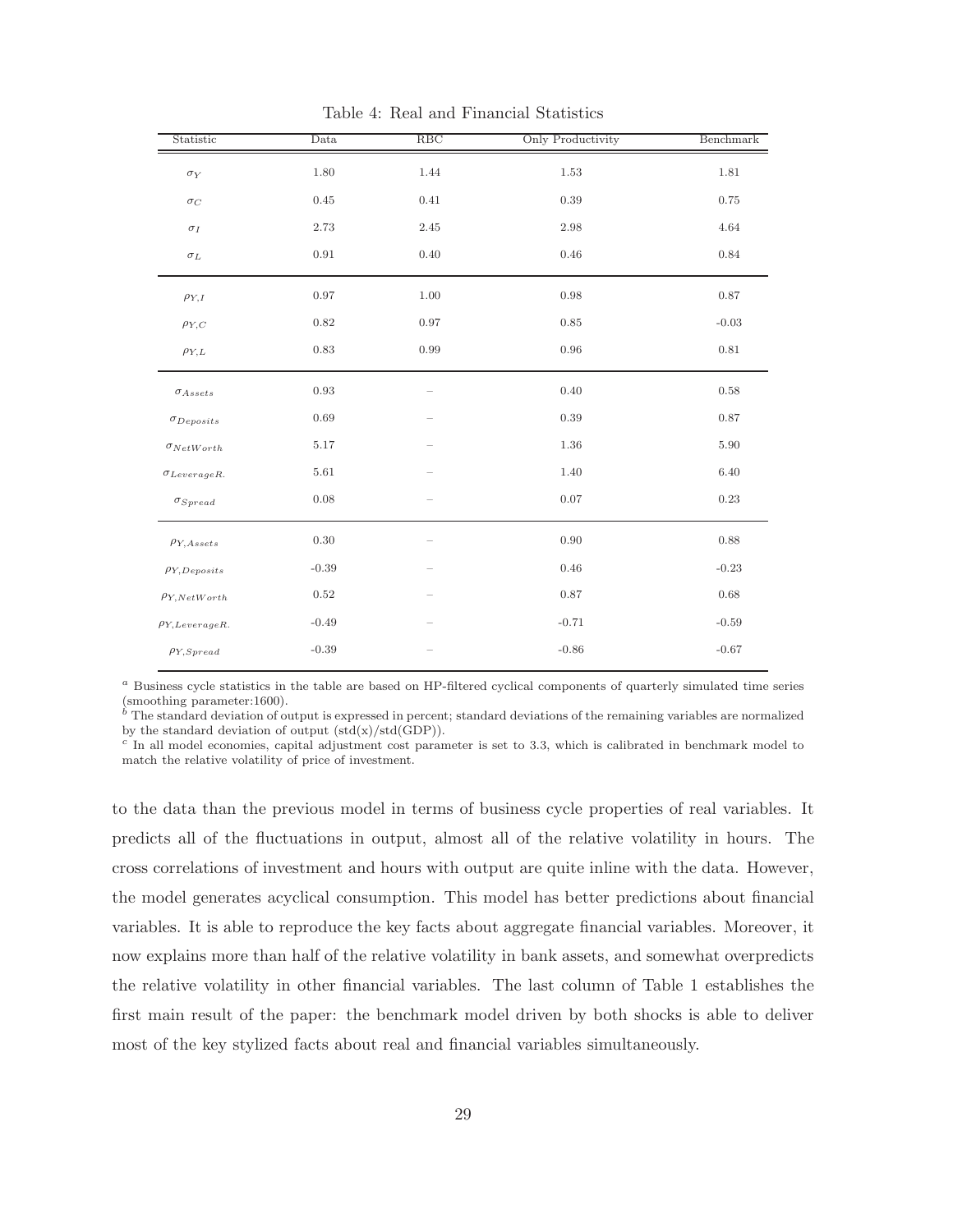

Figure 6: Real Fluctuations: Benchmark vs. RBC model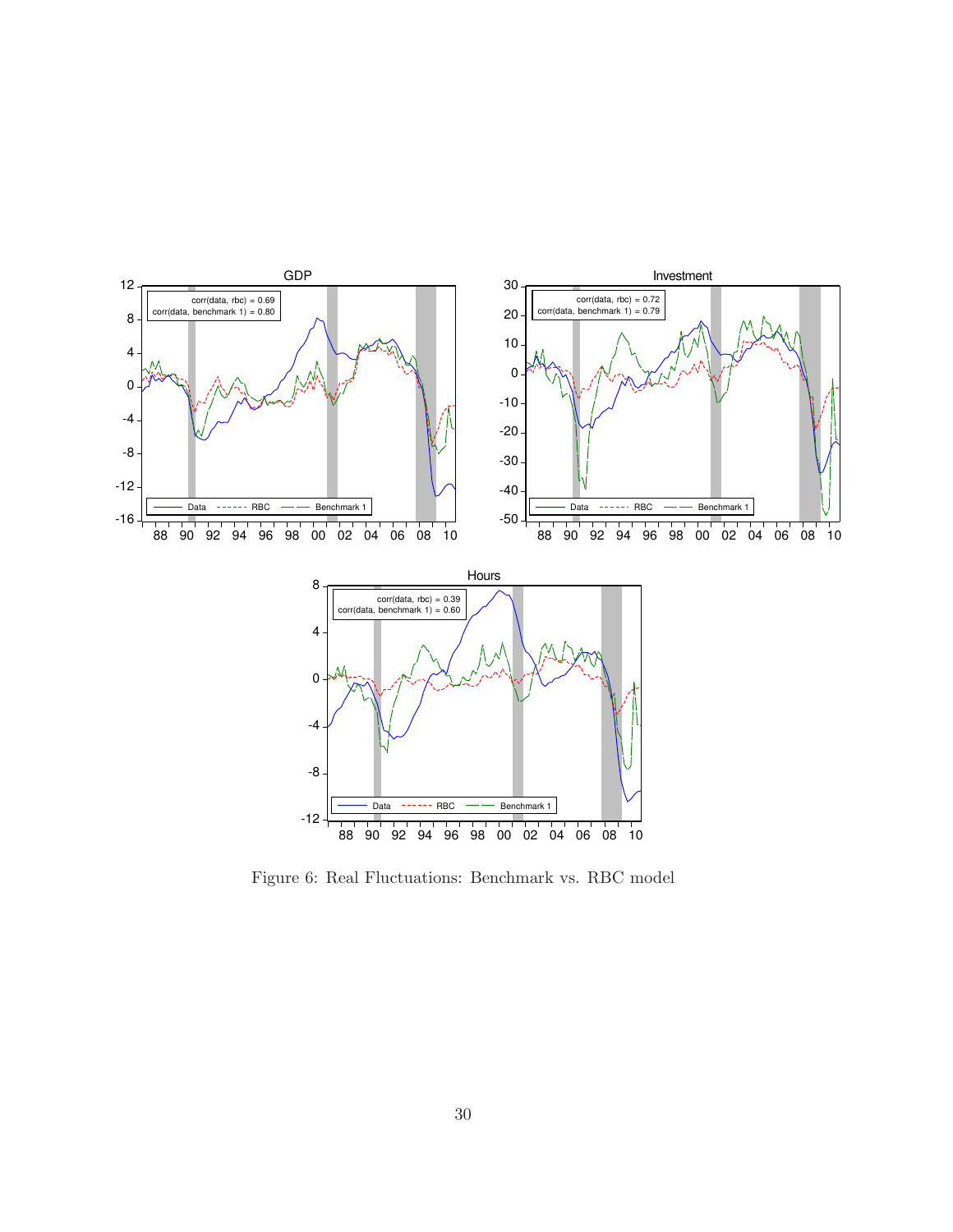I also study the dynamics of the model in response to the actual sequence of shocks to see whether the model is able to generate the real and financial cycles observed in the U.S. data. $^{26}$ I basically feed the actual innovations to  $z_t$  and  $\omega_t$  into the model and compute the responses of real and financial variables over the period 1987 to 2010.

Figure 6 displays the quarterly time series of output, investment and hours in the data, in the standard RBC model with capital adjustment costs, and in the benchmark economy. The RBC model is driven by standard productivity shocks, while the benchmark model is driven by both shocks. Both the quarterly times series of the variables and their model counterparts are log-linearly detrended over the period 1987.Q1 - 2010.Q4, and plotted in percentage deviations from their trends. The correlations between the actual and the model-simulated series are also reported in the graphs. The figure suggests that both the RBC model and the benchmark economy generate series of real variables that closely follow their empirical counterparts. However, the RBC model predicts lower fluctuations in all real variables. In particular, the RBC model predicts a smaller decline in output in the 1990-91 recession. Moreover, it generates declines in investment and hours that are smaller than the actual declines in the 1990-91 and 2007-09 recessions. On the other hand, the benchmark model generates larger fluctuations in real variables, consistent with the data. Since this model has one additional shock compared to the RBC model, higher volatility can be expected. However, the benchmark model also improves upon the RBC model in the sense that for all real variables, the cross-correlations between the data and the benchmark model is much higher than those between the data and the RBC model. Moreover, the model's success in generating empirically-relevant fluctuations in hours hinges on the fact that it is able to produce quantitatively reasonable fluctuations in capital. Since labor is complementary to capital stock in a standard Cobb-Douglas production function, empirically-relevant changes in capital stock lead to observed fluctuations in hours.

Figure 7 displays the quarterly time series of output, investment and hours in the data, in the model driven only by productivity shocks, and in the benchmark economy. The figure suggests that the benchmark economy performs better than the model with only productivity shocks in terms of both volatilities of real variables and cross-correlations of those variables with the data. For all the real variables, the cross-correlations with the data in the benchmark model is higher than those with the data in the model with only productivity shocks.

Figure 8 displays the quarterly time series of output, investment and hours in the data, in the RBC model, and in the model driven only by productivity shocks. This figure suggests that

<sup>&</sup>lt;sup>26</sup>Although I feed the actual series of shocks into the model, they are not perfectly anticipated by the agents in the economy as they predict future values of  $z_t$  and  $\omega_t$  using the AR(1) processes given by (53) and (54).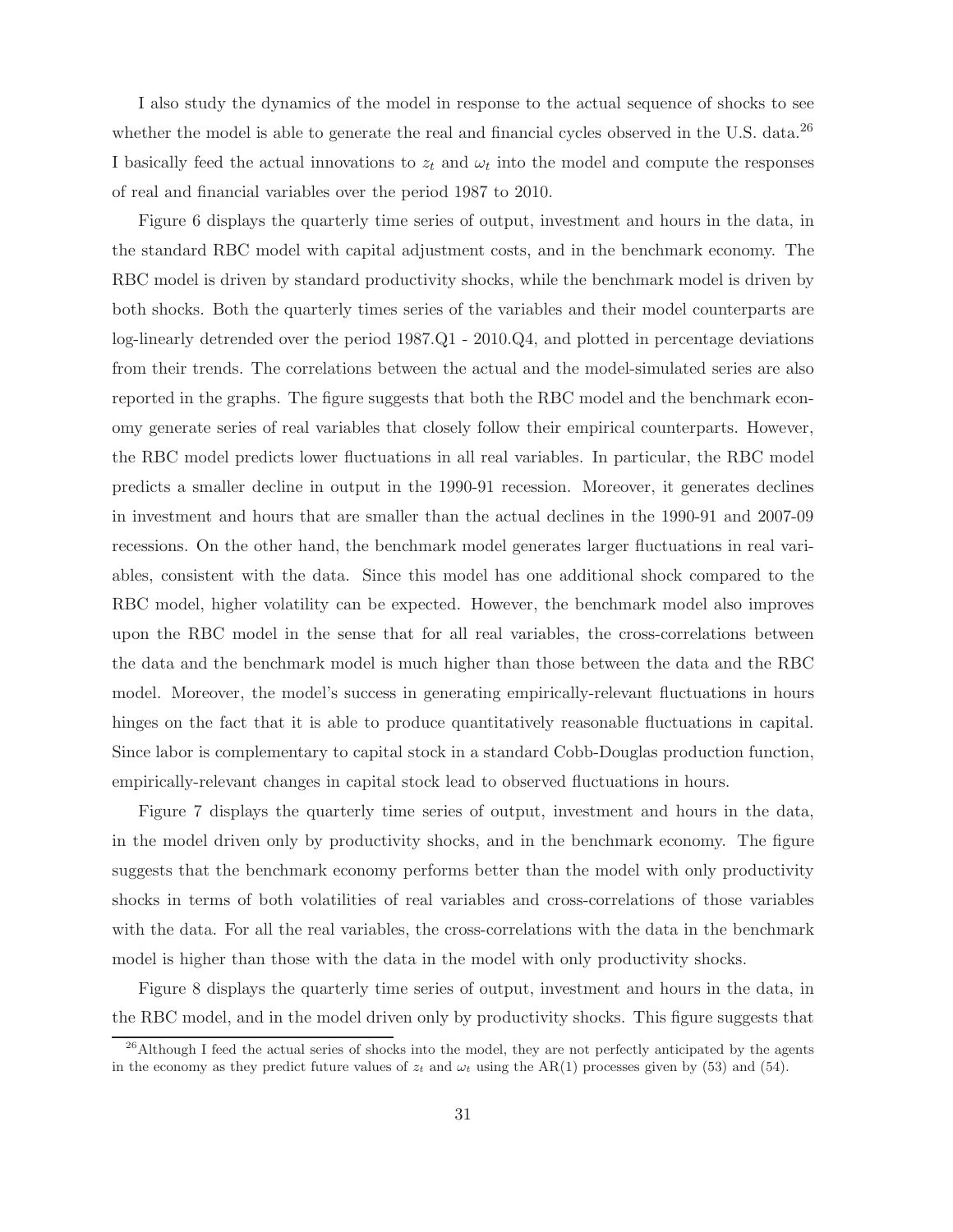

Figure 7: Real Fluctuations: Benchmark vs. Only Productivity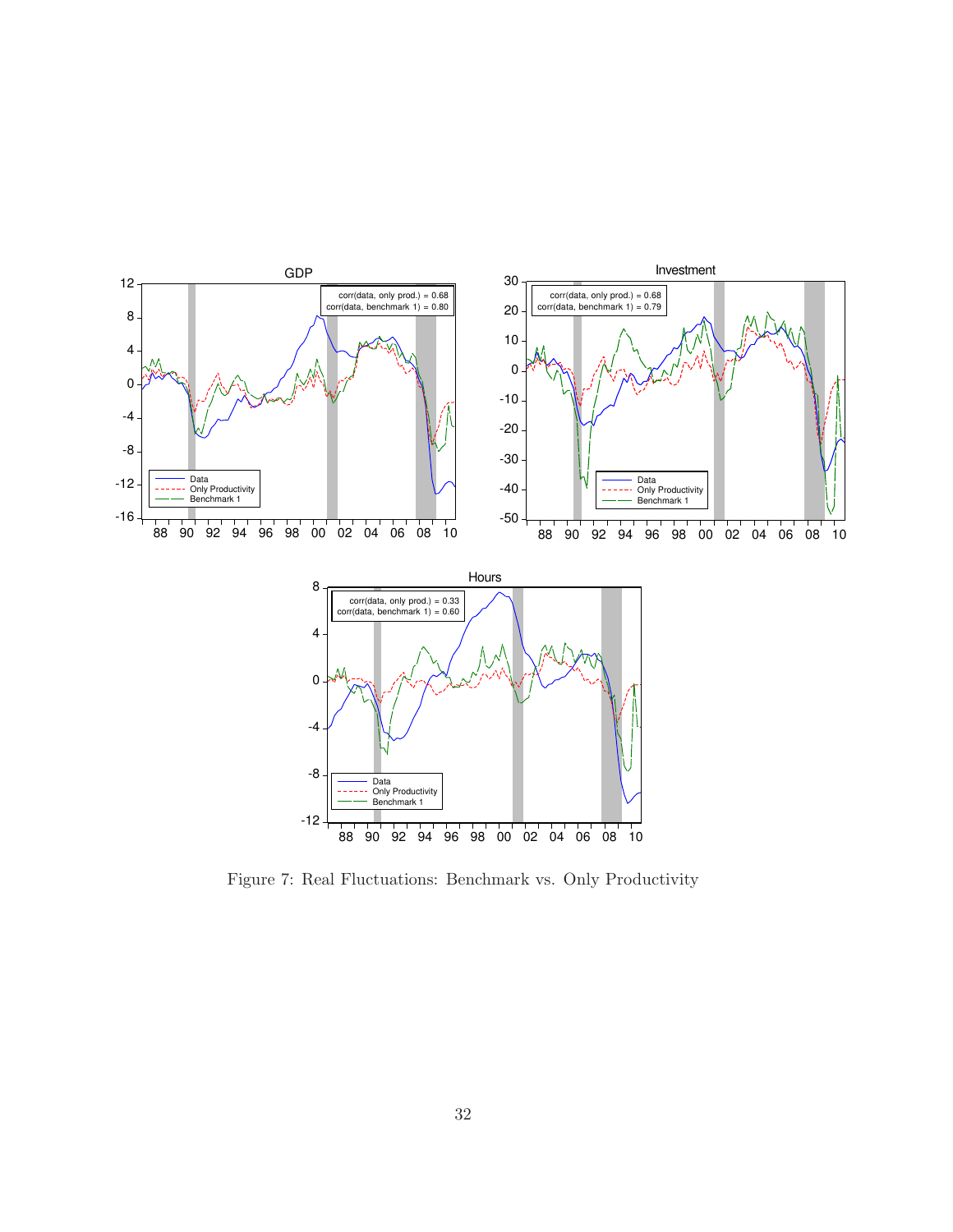

Figure 8: Real Fluctuations: RBC vs. Only Productivity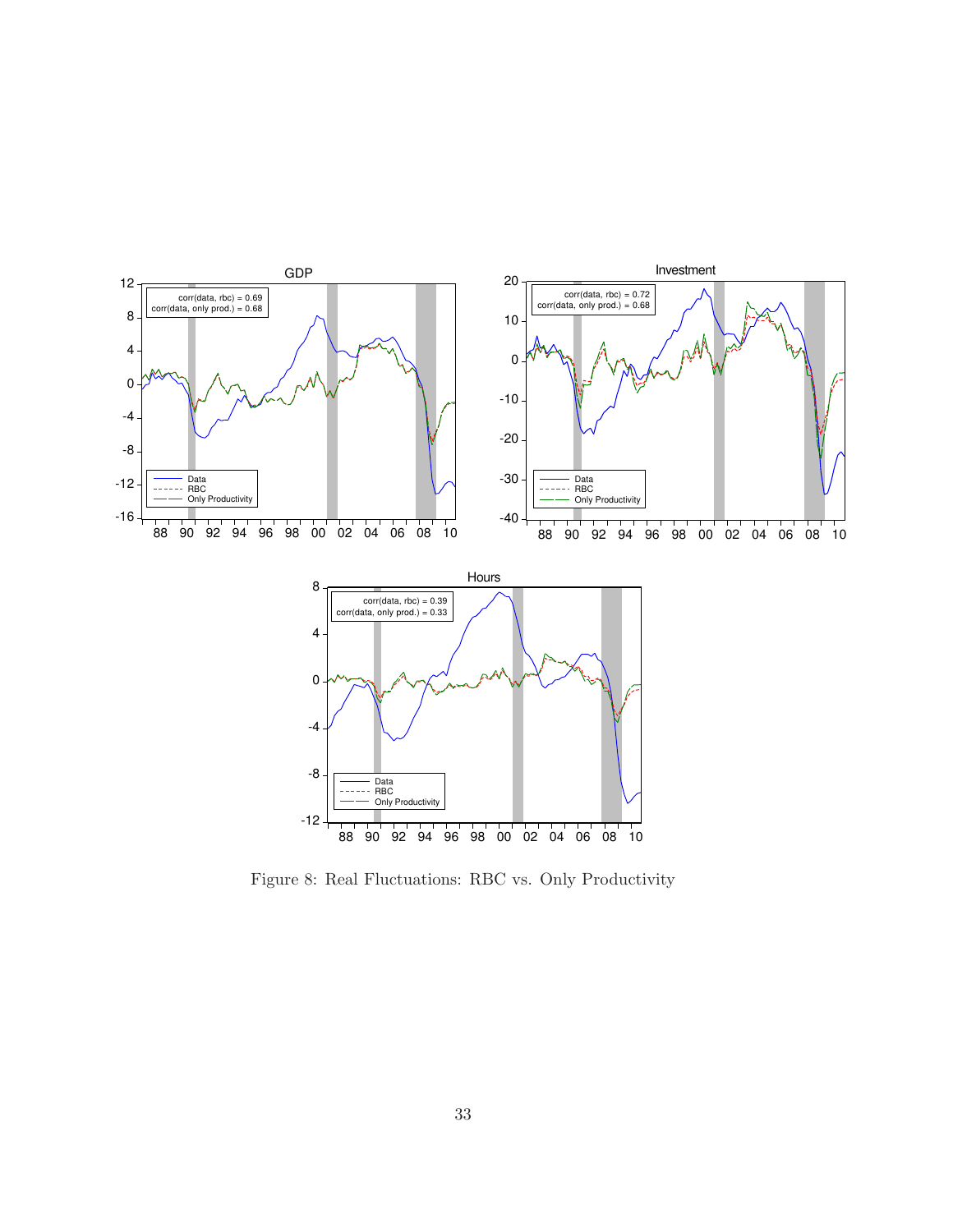the model with only productivity shocks is not very different from the RBC model in terms of its quantitative performance in real variables. Actually, the series of real variables generated by these two models are almost the same. Therefore, we can say that credit frictions in banking sector by themselves are not enough to improve upon the RBC model and to produce real fluctuations consistent with the data. Financial shocks are quite important in explaining the observed dynamics of real variables.

Figure 9 shows the quarterly time series of bank credit, deposits, net worth, leverage ratio, and credit spread both in the data, in the model driven only by productivity shocks and in the benchmark model. Both the quarterly time series of financial variables and their model counterparts are log-linearly detrended over the period 1987.Q1 - 2010.Q4, and plotted in percentage deviations from their trends. Credit spread is plotted in annualized percentages. The correlations between the actual and the model-simulated series are also reported in the graphs. For all the financial variables, the cross-correlations with the data in the benchmark model is significantly higher than those with the data in the model with only productivity shocks. Specifically, for net worth, leverage ratio and credit spread, the benchmark model produces highly positively correlated series with the data, while the model with only productivity shocks predicts negative correlations. Thus, this figure suggests that financial shocks contribute significantly to explaining the observed dynamics of financial variables.

Figure 10 plots the fluctuations in the Lagrange multiplier of bank capital constraint in the benchmark model and those in the index of credit tightness constructed by Federal Reserve Board using the Senior Loan Officer Opinion Survey on Bank Lending Practices. Starting with the second quarter of 1990, this survey basically asks senior loan officers whether they have recently tighten the credit standards for commercial and industrial loans, and the collected responses are used to create an index of credit tightness as the percentage of respondents, reporting tightening standards. Increases in both the multiplier and the index show the adverse changes in bank lending to non-financial businesses. The figure shows that the multiplier tracks the index well. The multiplier also explains the severity of credit conditions experienced by the U.S. economy in the last three recessions by capturing almost most of the fluctuations in the index. This figure establishes the second main result of the paper: U.S. banks experienced a significant deterioration in their lending ability in the last recessions, especially in 1990-91 and 2007-09 recessions.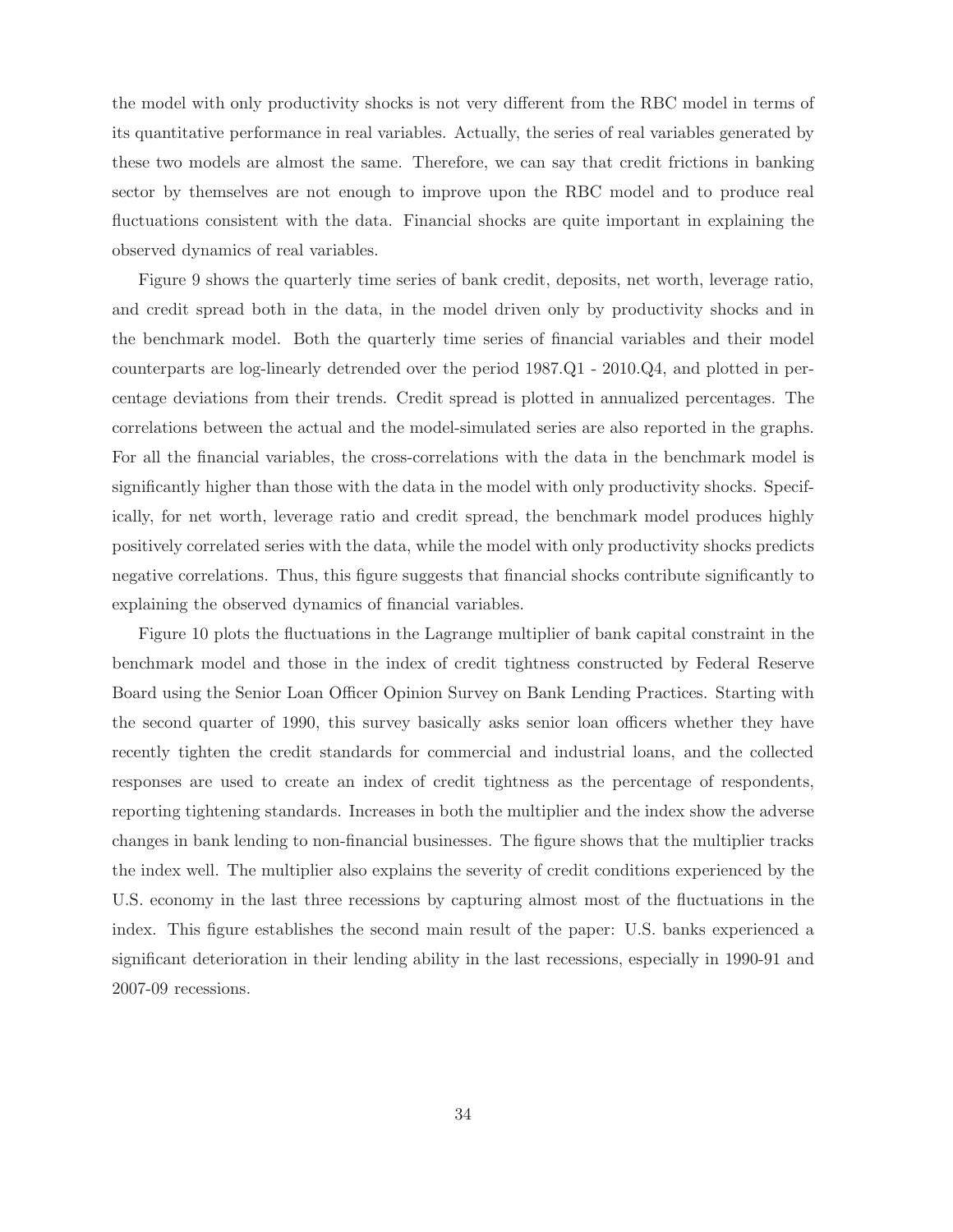

Figure 9: Financial Fluctuations: Benchmark vs. Only Productivity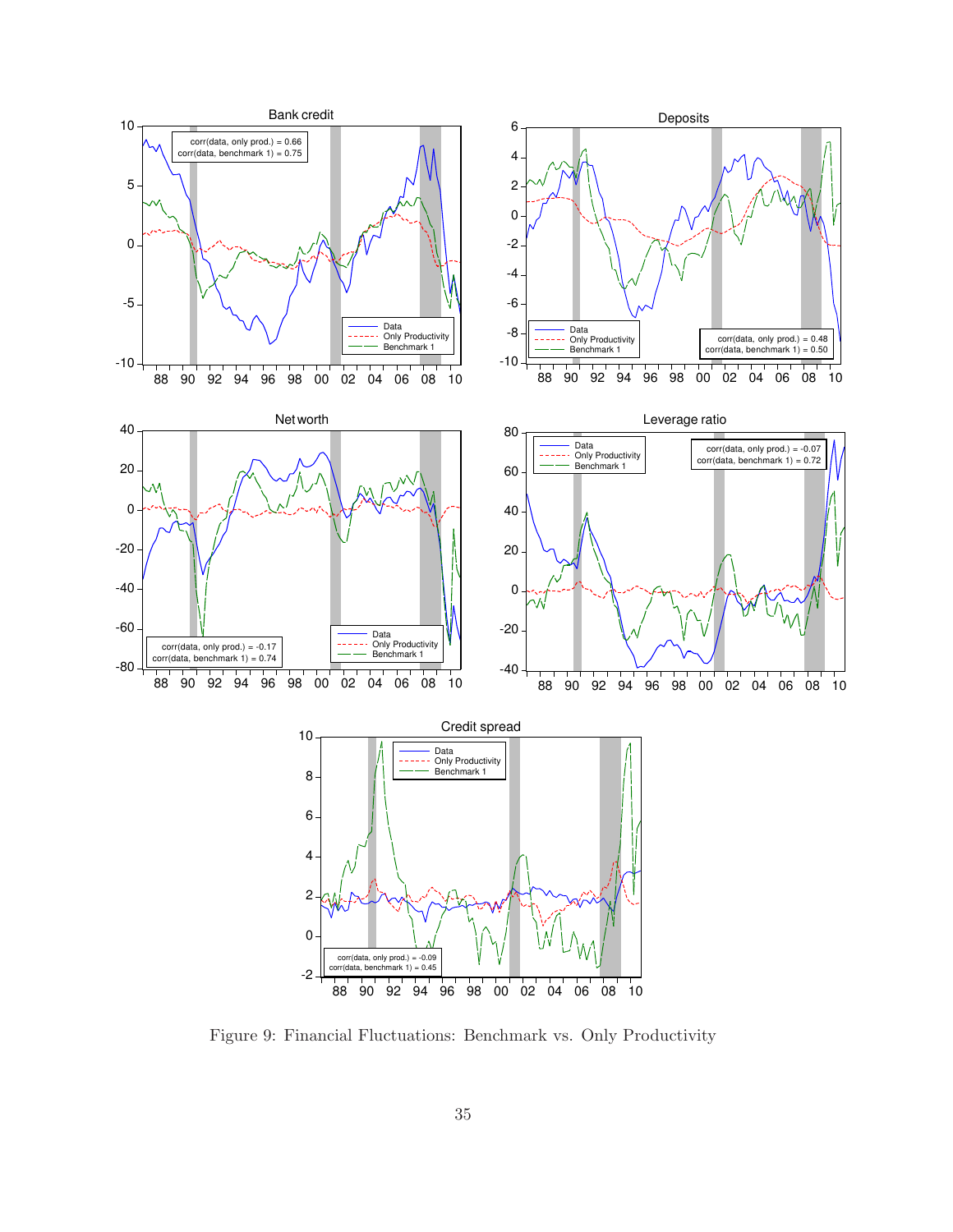

Figure 10: Tightness of Credit Conditions in the Benchmark Model

## 5 Conclusion

This paper quantitatively investigates the joint role of financial shocks and credit frictions affecting banking sector in driving the real and financial fluctuations in the data. To this end, I first characterize the empirical cyclical behavior of aggregate financial variables of U.S. banking sector. I then use an otherwise standard real business cycle model with a simple financial sector, which features an agency problem between banks and their depositors, leading to endogenous borrowing constraints for banks in obtaining funds from households. I incorporate empiricallydisciplined shocks to bank net worth (i.e. "financial shocks") which affect the ability of banks to obtain funds from households and to extend credit to non-financial sector.The time series of financial shocks are constructed from the data. The resulting shock series show that credit conditions in the U.S. economy deteriorated significantly in the recent recession.

Several key findings emerge from the quantitative analysis. First, the benchmark model driven by both productivity and financial shocks is able to explain most of the empirical facts about real and financial variables simultaneously. Second, financial shocks to banking sector contribute significantly not only to the observed dynamics of aggregate financial variables but also to the observed dynamics of standard macroeconomic variables. In particular, the benchmark model has better predictions about real and financial variables than the model driven only by productivity shocks. Third, the simulation of the benchmark model points a significant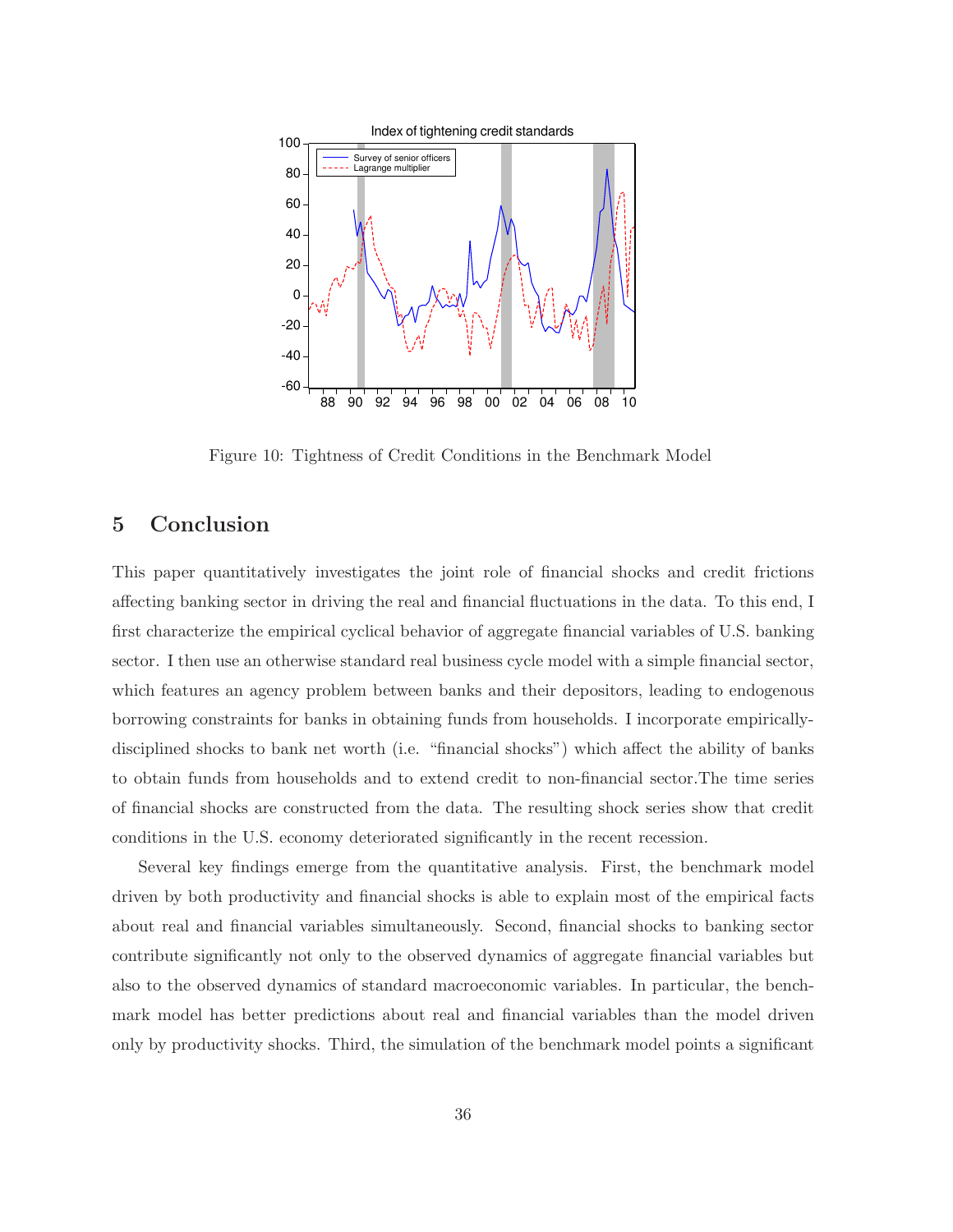worsening in banks' lending ability in 1990-91 and 2007-09 recessions. The main transmission mechanism of financial shocks is through bank capital channel. In particular, financial shocks are transmitted to the real economy through tightening bank capital constraint, which eventually leads to rising credit spread. Non-financial firms perceive this rise in credit spread as an increase in their cost of borrowing from banks, leading to a decline in their external finance for investment expenditures. Falling aggregate demand caused by lower investment reduces the demand for labor, which brings a drop in hours worked, and hence output.

For further research, one can investigate the normative implications of the model in the light of the recent financial crisis, as U.S. government has assisted many financial firms in order to raise their franchise value, and hence to support real economic activity. In order to start thinking about how different policy tools can be implemented in an environment in which the financial sector is crucial for business cycle fluctuations and what the welfare implications of these policies are, I need a model capable of matching real and financial fluctuations simultaneously. I think that the model proposed in this paper is quite successful in this dimension.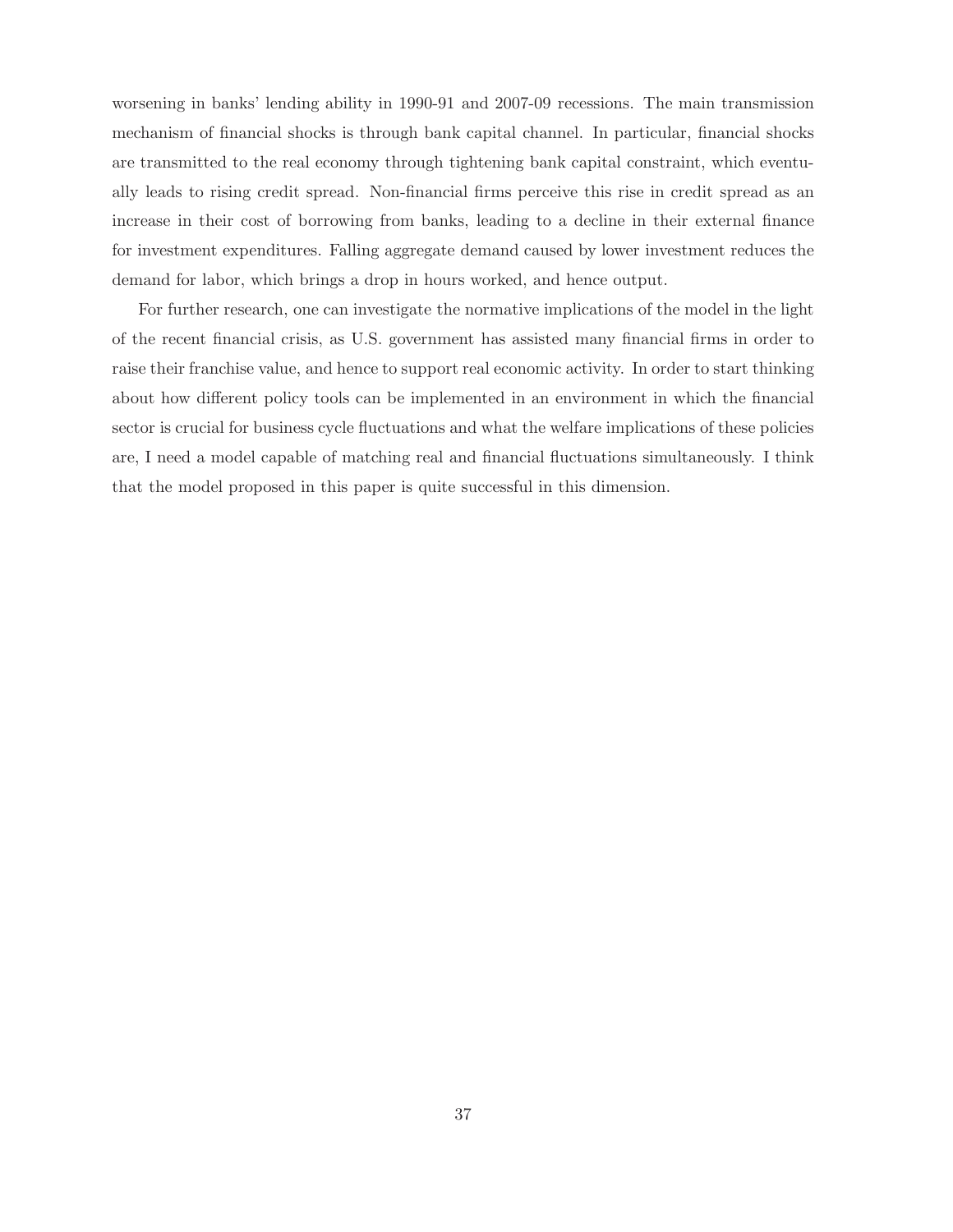## References

- [1] Adrian, T., Shin, H.S., 2008. "Liquidity and Leverage." Journal of Financial Intermediation, Vol.19 (3), pp. 418-437.
- [2] Adrian, T., Shin, H.S., 2009. "Financial Intermediaries and Monetary Economics." Federal Reserve Bank of New York Staff Reports, No. 398.
- [3] Ajello, A. 2010. "Financial Intermediation, Investment Dynamics and Business Cycle Fluctuations." Unpublished manuscript, Northwestern University.
- [4] Angeloni, I., Faia, E., 2010. "Capital Regulation and Monetary Policy with Fragile Banks." Unpublished manuscript, European Central Bank.
- [5] Barro, R., King, R., 1984. "Time-Separable Preferences and Intertemporal-Substitution Models of Business Cycles." The Quarterly Journal of Economics, pp. 817-839.
- [6] Bernanke, B.S., Gertler M., Gilchrist, S., 1999. "The Financial Accelerator in a Quantitative Business Cycle Framework." In Handbook of Macroeconomics, edited by John B. Taylor and Michael Woodford, Vol. 1C. Elsevier.
- [7] Boyd, J.H., 2007. "Financial Intermediation." The New Palgrave Dictionary of Economics Online.
- [8] Brunnermeier, M.K. and Pedersen, L.H., 2009. "Market Liquidity and Funding Liquidity." The Review of Financial Studies Vol. 22 (6), pp. 2201-2238.
- [9] Carlson, M.A., King, T.B., Lewis, K.F., 2008. "Distress in the Financial Sector and Economic Activity." Finance and Economics Discussion Series, Federal Reserve Board, Washington, D.C., 2008-43.
- [10] Carlstrom, C.T., Fuerst, T.S., 1998. "Agency Costs, Net Worth, and Business Fluctuations: A Computable General Equilibrium Analysis." American Economic Review, Vol.87, pp. 893-910.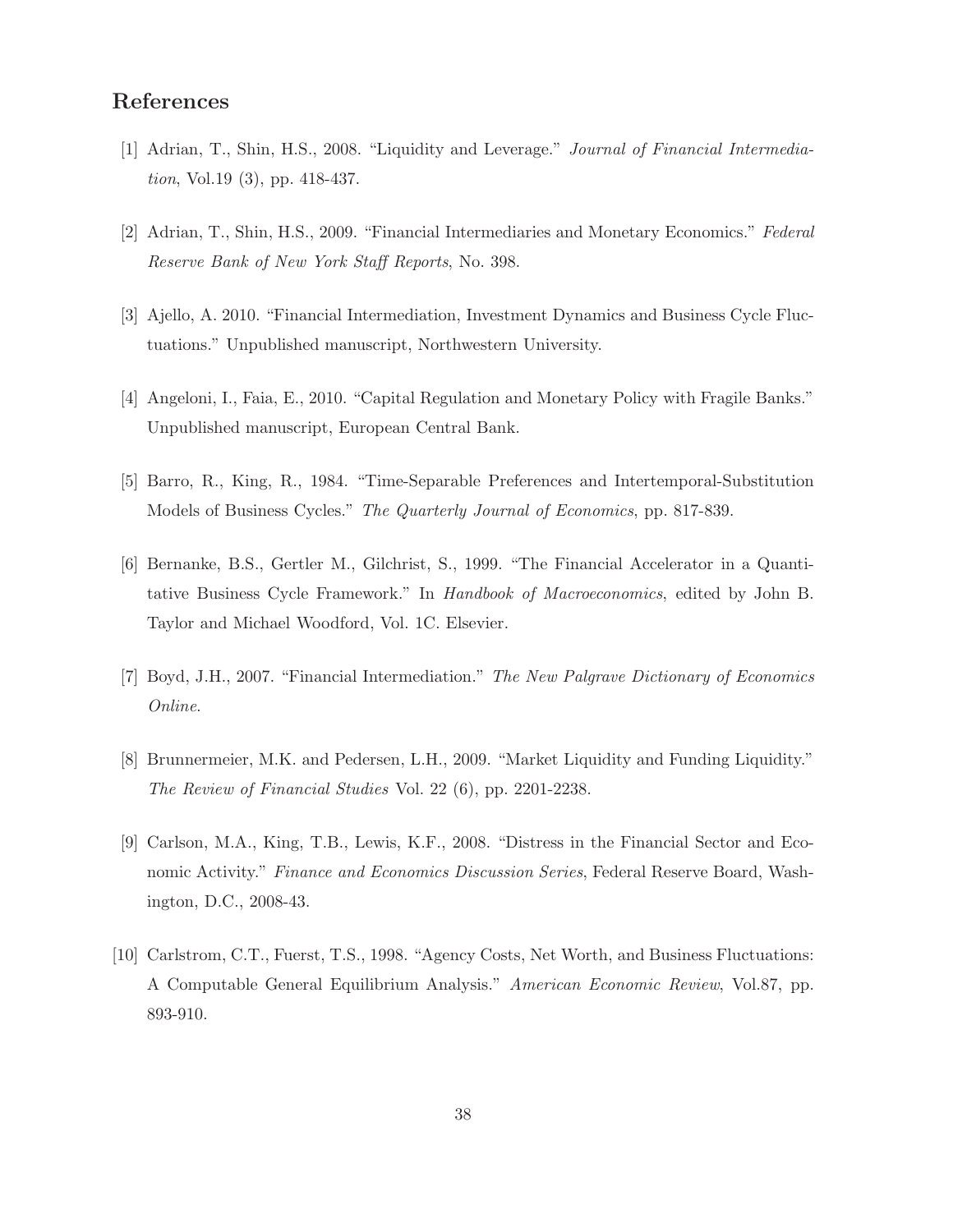- [11] Carlstrom, C.T., Fuerst, T.S., 1998. "Agency Costs and Business Cycles." Economic Theory, Vol.12, pp. 583-597.
- [12] Christiano, L.J., Eichenbaum M. and Evans, C.L., 2005. "Nominal Rigidities and the Dynamic Effects of a Shock to Monetary Policy." *Journal of Political Economy* Vol. 113 (1), pp. 1-45.
- [13] Christiano, L., 2010. "Remarks on Unconventional Monetary Policy." IJCB Conference, Bank of Japan.
- [14] Chugh, S., 2010. "Firm Risk and Leverage Based Business Cycles." Unpublished manuscript, University of Maryland.
- [15] Covas, F., Den Haan, W.J., 2011. "The Cyclical Behavior of Debt and Equity Finance." American Economic Review, forthcoming.
- [16] Gertler, M., Gilchrist, S., Natalucci, F.M., 2007. "External Constraints on Monetary Policy and the Financial Accelerator." Journal of Money, Credit, and Banking, Vol. 39(2-3), pp. 295-330.
- [17] Gertler, M., Karadi, P., 2011. "A Model of Unconventional Monetary Policy." Journal of Monetary Economics. forthcoming.
- [18] Gertler, M., Kiyotaki, N. 2010. "Financial Intermediation and Credit Policy in Business Cycle Analysis." Unpublished manuscript, Princeton University.
- [19] Gertler, M., Kiyotaki, N., Queralto, A. 2011. "Financial Crisis, Bank Risk Exposure and Government Financial Policy." Unpublished manuscript, New York University and Princeton University.
- [20] Gilchrist, S., Yankov V., Zakrajsek, E., 2010. "Credit Market Shocks and Economic Fluctuations: Evidence from Corporate Bond and Stock Markets." Journal of Monetary Economics, forthcoming.
- [21] Gilchrist, S., Zakrajsek, E., 2011. "Monetary Policy and Credit Supply Shocks." IMF Economic Review, forthcoming.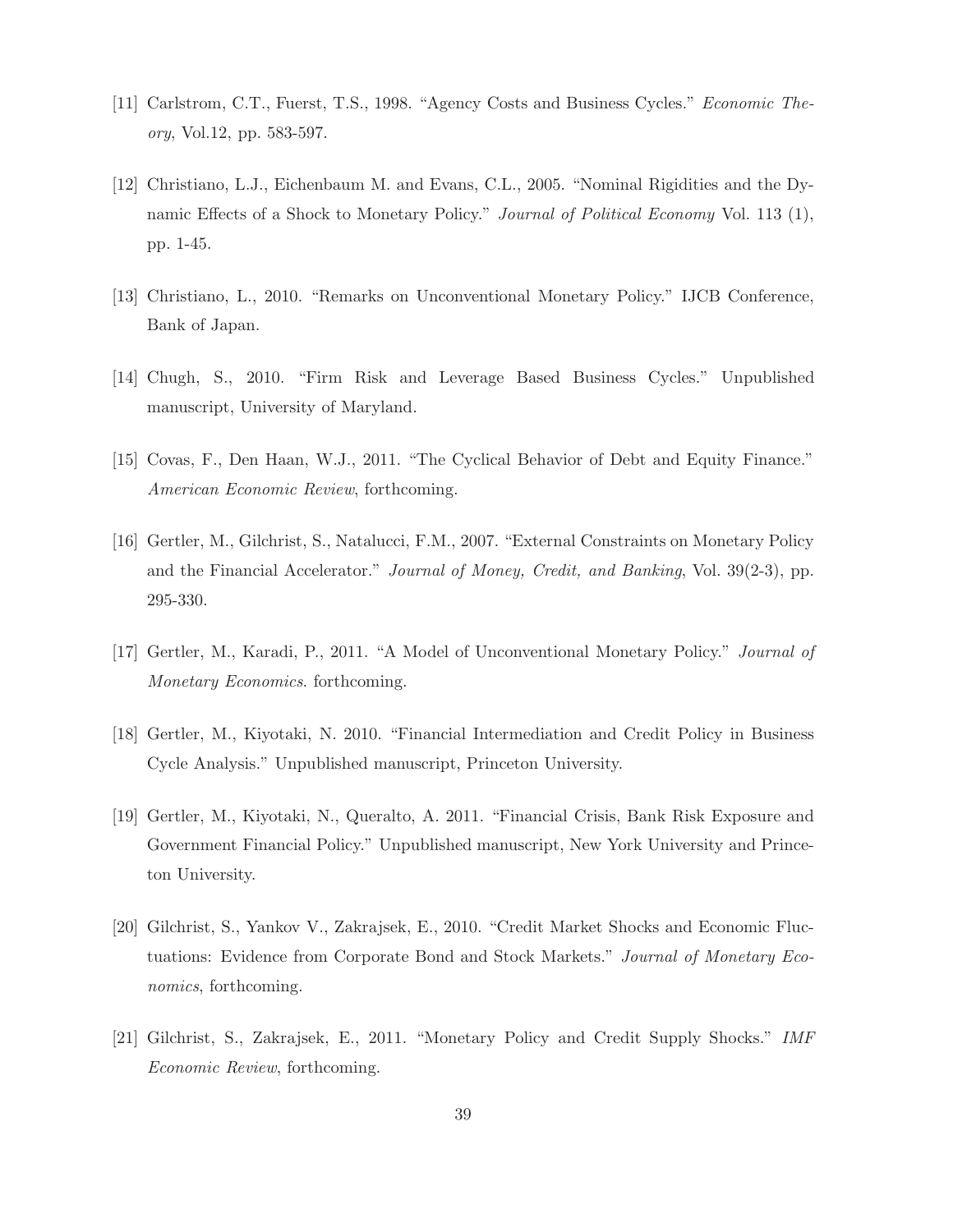- [22] Gomme, P., Ravikumar, B., Rupert, P., 2011. "The Return to Capital and the Business Cycle." Review of Economic Dynamics, Vol.14, pp. 262-278.
- [23] Hancock, D., Laing, A.J. and Wilcox, J.A., 1995. "Bank Capital Shocks: Dynamics Effects on Securities, Loans and Capital." Journal of Banking & Finance Vol. 19 (3-4), pp. 661-677.
- [24] Hellmann, T.F., Murdock, K.C., Stiglitz, J.E., 2000. "Liberalization, Moral Hazard in Banking, and Prudential Regulation: Are Capital Requirements Enough?." American Economic Review, Vol.90(1), pp. 147-165.
- [25] Holmstrom B., Tirole, J., 1997. "Financial Intermediation, Loanable Funds and the Real Sector." Quarterly Journal of Economics, Vol.112, pp. 663-691.
- [26] Iacoviello, M., 2010. "Financial Business Cycles." Unpublished manuscript, Federal Reserve Board.
- [27] IMF, 2010. "Global Financial Stability Report (April 2010)." International Monetary Fund.
- [28] Jeanne, O., Korinek, A., 2009. "Managing Credit Booms and Busts: A Pigouvian Taxation Approach." Unpublished manuscript, University of Maryland.
- [29] Jermann, U., Quadrini, V., 2010. "Macroeconomic Effects of Financial Shocks." American Economic Review, forthcoming.
- [30] Kiyotaki, N., Moore, J., 1997. "Credit Cycles." Journal of Political Economy, Vol.105, pp. 211-248.
- [31] Kollmann, R., Enders, Z., Muller, G.J., 2011. "Global Banking and International Business Cycles." European Economic Review, Vol.55, pp. 407-426.
- [32] Korajczyk, R.A., Levy, A., 2003. "Capital Structure Choice: Macroeconomic Conditions and Financial Constraints." Journal of Financial Economics, Vol.68, pp. 75-109.
- [33] Levin, A.T., Natalucci, F.M., Zakrajsek, E., 2004. "The Magnitude and Cyclical Behavior of Financial Market Frictions." Finance and Discussion Series, Federal Reserve Board of Governors, No.70.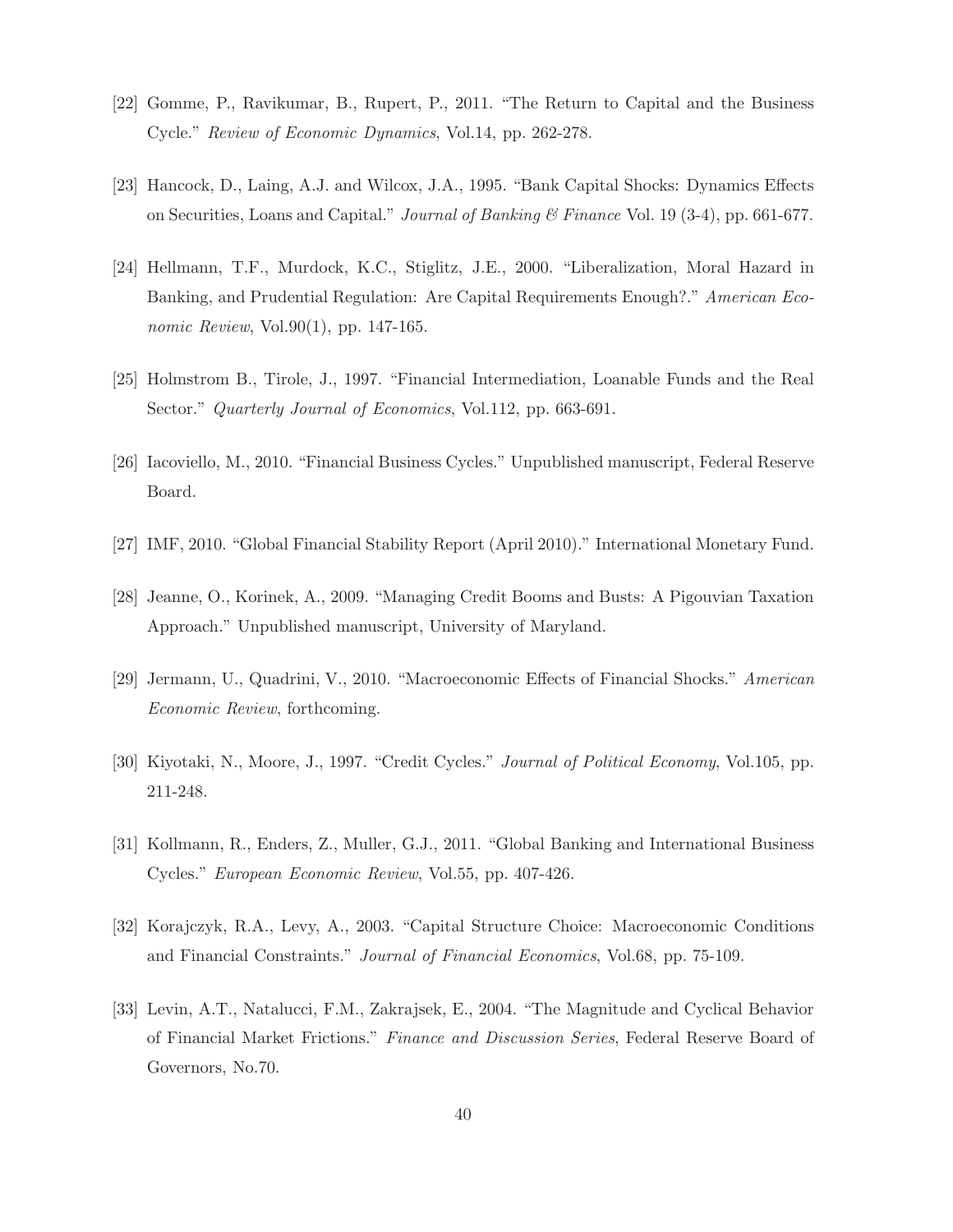- [34] Meh, C., Moran, K., 2010. "The Role of Bank Capital in the Propagation of Shocks." Journal of Economic Dynamics and Control, Vol.34, pp. 555-576.
- [35] Mendoza, E.G., Quadrini, V., 2010. "Financial Globalization, Financial Crises and Contagion." Journal of Monetary Economics, Vol.57, pp. 24-39.
- [36] Schmitt-Grohe, S., Uribe, M., 2004. "Solving Dynamic General Equilibrium Models Using a Second-Order Approximation to the Policy Function." Journal of Economic Dynamics and Control, Vol.28, pp. 755-775.
- [37] Smets, F. and Wouters, R., 2007. "Shocks and Frictions in US Business Cycles: A Bayesian DSGE Approach." American Economic Review, Vol.97 (3), pp. 586-606.
- [38] Woodford, M., Curdia, V., 2010. "Credit Spreads and Monetary Policy." Journal of Money, Credit and Banking, forthcoming.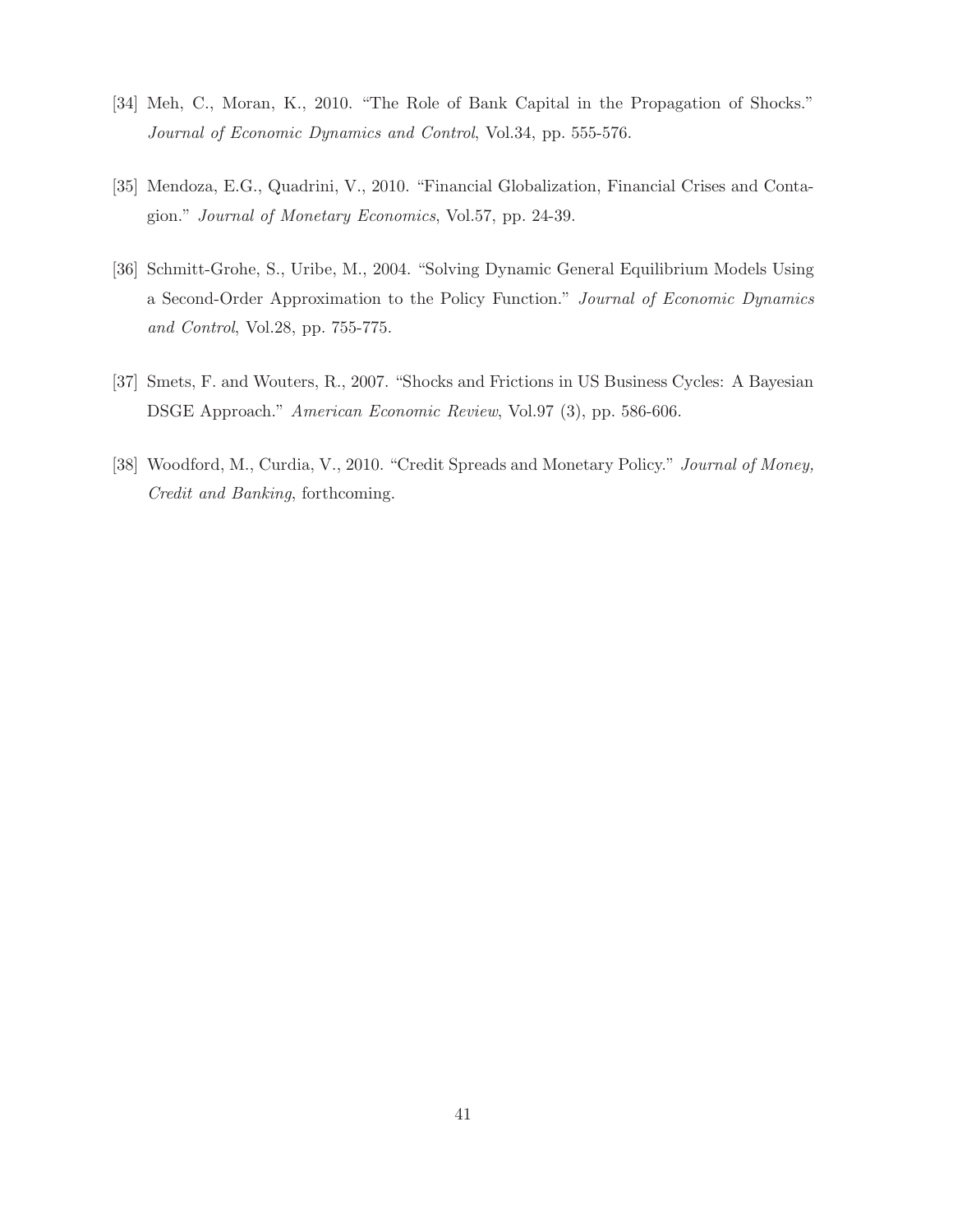## Appendix A: Data Appendix

Quarterly seasonally-adjusted data on standard macroeconomic variables except Hours are taken from the Federal Reserve Economic Data (FRED) of St. Louis FED. Hours data are taken from Current Employment Statistics survey published by the Bureau of Labor Statistics. GDP deflator from NIPA accounts is used to deflate the time series of the nominal macro aggregates. Consumption is the sum of "Personal consumption expenditures on nondurables" (PCND) and "Personal consumption expenditures on services". Investment is the sum of "Personal consumption expenditures on durables" (PCDG) and "Gross private domestic investment" (GPDI). GDP is the sum of Consumption and Investment. Hours is computed as the multiplication of "average weekly hours in private sector" with "average number of workers in private sector". Quarterly time series of capital stock to obtain  $z_t$  series are constructed using the approach described in the online appendix of Jermann and Quadrini (2010).

Quarterly financial time series of Bank assets and Bank liabilities are constructed using the monthly data on Assets and Liabilities of Commercial Banks in the U.S. from Data Download Program of Statistical & Historical Database of the Federal Reserve Board. Financial data at the FED board are seasonally-adjusted but nominal. GDP deflator from NIPA accounts is used to deflate the financial time series. Bank assets are bank credit at the asset side of the balance sheet of the U.S. commercial banks. Bank liabilities are deposits held at the U.S. commercial banks. Quarterly time series of Loan spread are taken from Survey of Terms of Business Lending from Statistical & Historical Database of the FED Board. Loan spread is commercial and industrial loan spread over intended federal funds rate. Quarterly deposit rates are constructed using monthly data on 3-month certificate of deposit secondary market rate from FRED. The inflation rate computed from GDP deflator is used to make nominal deposit rate data real.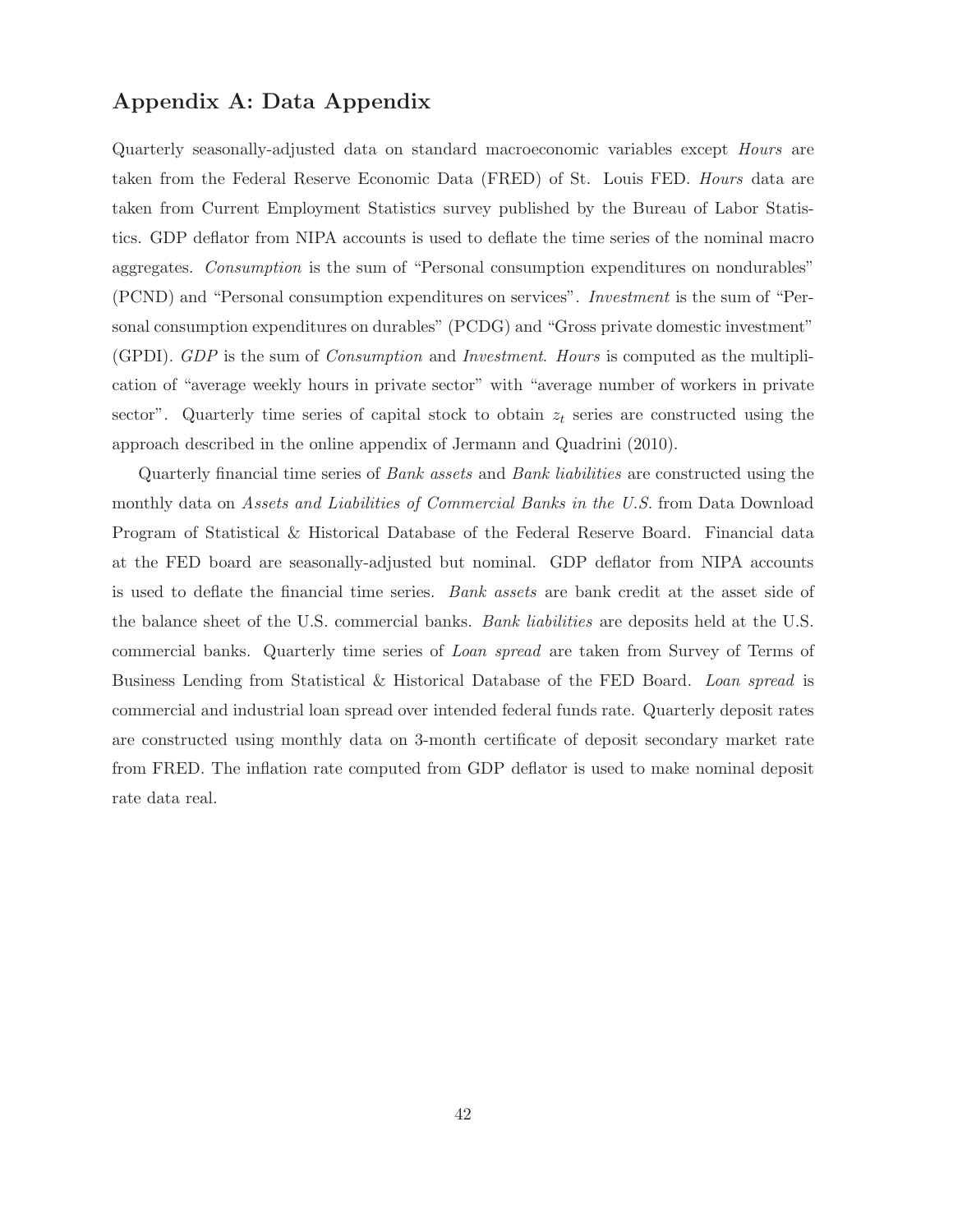## Appendix B

#### B.1. Proof of Proposition 1

Let's conjecture that the bank's franchise value is given by

$$
V_{jt} = \nu_t q_t s_{jt} + \eta_t n_t \tag{43}
$$

Comparing the conjectured solution for  $V_{jt}$  to the expected discounted terminal net worth yields the following expressions,

$$
\nu_t q_t s_{jt} = E_t \sum_{i=0}^{\infty} (1 - \theta) \theta^i \beta^{i+1} \Lambda_{t,t+1+i} [(r_{kt+1+i} - r_{t+1+i}) q_{t+i} s_{jt+i}] \tag{44}
$$

$$
\eta_t n_{jt} = E_t \sum_{i=0}^{\infty} (1 - \theta) \theta^i \beta^{i+1} \Lambda_{t, t+1+i} (1 + r_{t+1+i}) n_{jt+i}
$$
\n(45)

I write  $\nu_t$  and  $\eta_t$  recursively using the expression above. Let's begin with  $\nu_t$ . To ease the notation, let's drop expectations for now.

$$
\nu_t = \sum_{i=0}^{\infty} (1 - \theta) \theta^i \beta^{i+1} \Lambda_{t, t+1+i} \left[ (r_{kt+1+i} - r_{t+1+i}) x_{t, t+i} \right]
$$
(46)

where  $x_{t,t+i} = \frac{q_{t+i}s_{jt+i}}{q_{t}s_{it}}$  $\frac{+i s_j t+i}{q_t s_{jt}}.$ 

$$
\nu_t = (1 - \theta)\beta \Lambda_{t,t+1}(r_{kt+1} - r_{t+1}) + \sum_{i=1}^{\infty} (1 - \theta)\theta^i \beta^{i+1} \Lambda_{t,t+1+i} \left[ (r_{kt+1+i} - r_{t+1+i}) x_{t,t+i} \right] \tag{47}
$$

$$
\nu_{t} = (1-\theta)\beta\Lambda_{t,t+1}(r_{kt+1}-r_{t+1}) + \beta\Lambda_{t,t+1}\theta x_{t,t+1} \sum_{i=0}^{\infty} (1-\theta)\theta^{i+1}\beta^{i+1}\Lambda_{t+1,t+2+i} \left[ (r_{kt+2+i} - r_{t+2+i})x_{t+1,t+1+i} \right]
$$
\n(48)

The infinite sum at the right-hand side of equation (64) is one period updated version of equation (62), given by

$$
\nu_{t+1} = \sum_{i=0}^{\infty} (1 - \theta) \theta^{i+1} \beta^{i+1} \Lambda_{t+1, t+2+i} \left[ (r_{kt+2+i} - r_{t+2+i}) x_{t+1, t+1+i} \right] \tag{49}
$$

where  $x_{t+1,t+1+i} = \frac{q_{t+1+i} s_{jt+1+i}}{q_{t+1} s_{it+1}}$  $\frac{+1+i^{\frac{s}{t+1+i}}}{q_{t+1}s_{jt+1}}$ .

Hence, we can re-write (64) with the expectations as follows:

$$
\nu_t = E_t[(1-\theta)\beta\Lambda_{t,t+1}(r_{kt+1} - r_{t+1}) + \beta\Lambda_{t,t+1}\theta x_{t,t+1}\nu_{t+1}] \tag{50}
$$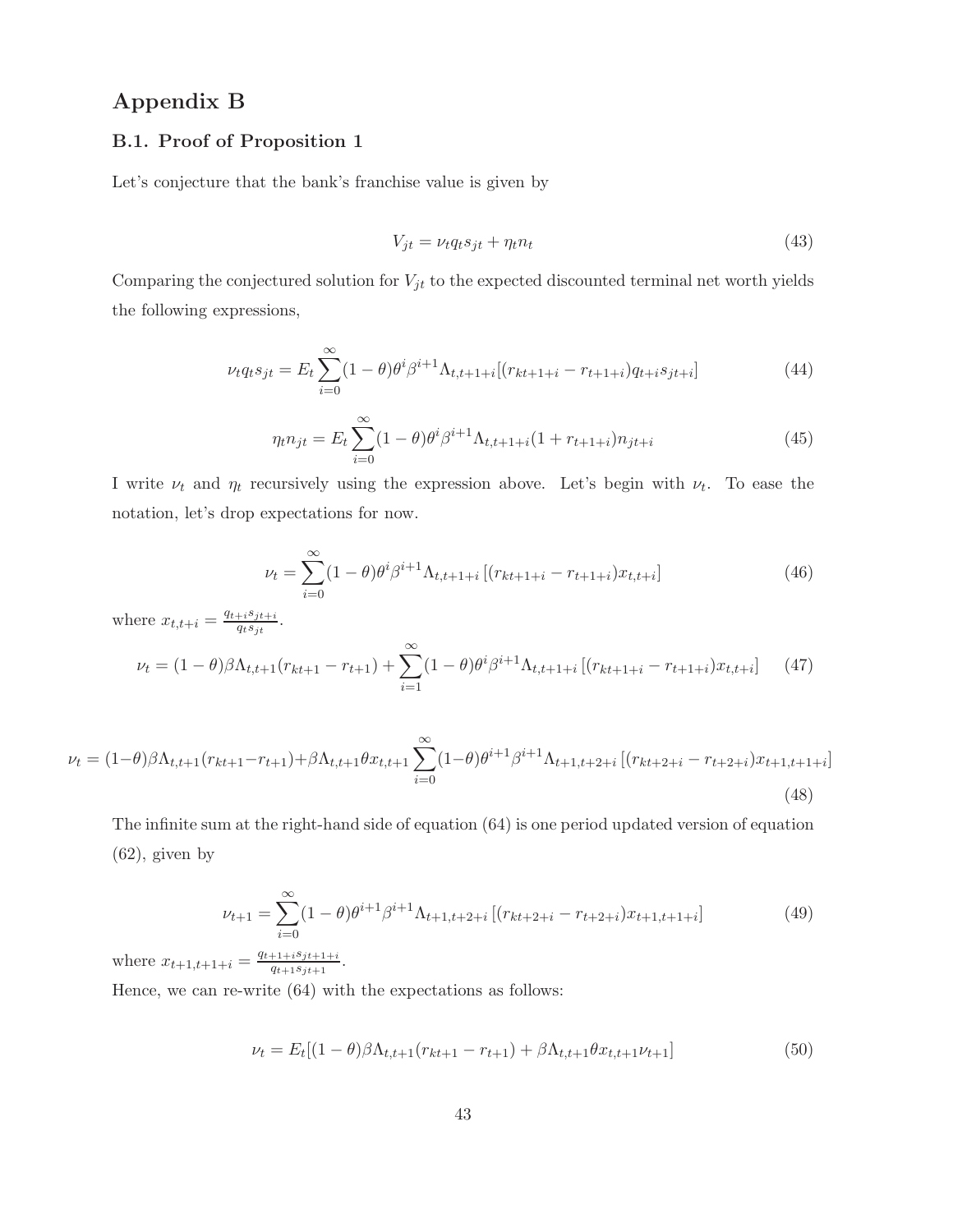Let's continue with  $\eta_t$ . To ease the notation, let's drop expectations for now.

$$
\eta_t = \sum_{i=0}^{\infty} (1 - \theta) \theta^i \beta^{i+1} \Lambda_{t, t+1+i} (1 + r_{t+1+i}) z_{t, t+i}
$$
\n(51)

where  $z_{t,t+i} = \frac{n_{jt+i}}{n_{it}}$  $n_{jt}$ 

$$
\eta_t = (1 - \theta)\beta \Lambda_{t,t+1} (1 + r_{t+1}) + \sum_{i=1}^{\infty} (1 - \theta)\theta^i \beta^{i+1} \Lambda_{t,t+1+i} (1 + r_{t+1+i}) z_{t,t+i} \tag{52}
$$

$$
\eta_t = (1 - \theta)\beta \Lambda_{t,t+1} (1 + r_{t+1}) + \beta \Lambda_{t,t+1} \theta z_{t,t+1} \sum_{i=0}^{\infty} (1 - \theta) \theta^{i+1} \beta^{i+1} \Lambda_{t+1,t+2+i} (1 + r_{t+2+i}) z_{t+1,t+1+i}
$$
\n(53)

The infinite sum at the right-hand size of equation (69) is one period updated version of equation (67), given by

$$
\eta_{t+1} = \sum_{i=1}^{\infty} (1 - \theta) \theta^{i+1} \beta^{i+1} \Lambda_{t+1, t+2+i} (1 + r_{t+2+i}) z_{t+1, t+1+i}
$$
(54)

where  $z_{t+1,t+1+i} = \frac{n_{jt+1+i}}{n_{jt+1}}$  $n_{jt+1}$ 

Hence, we can re-write equation (69) with the expectations as follows:

$$
\eta_t = E_t[(1-\theta)\beta\Lambda_{t,t+1}(1+r_{t+1}) + \beta\Lambda_{t,t+1}\theta z_{t,t+1}\eta_{t+1}] \tag{55}
$$

#### B.2. Proof of Proposition 2

The profit maximization problem by a representative bank is given by

$$
V_{jt} = \max_{s_{jt}} E_t \sum_{i=0}^{\infty} (1 - \theta) \theta^i \beta^{i+1} \Lambda_{t,t+1+i} \left[ (r_{kt+1+i} - r_{t+1+i}) q_{t+i} s_{jt+i} + (1 + r_{t+1+i}) n_{jt+i} \right] \tag{56}
$$

$$
s.t. \quad V_{jt} \ge \lambda q_t s_{jt} \qquad (\mu_t) \tag{57}
$$

where  $\mu_t$  is the Lagrange multiplier associated with the incentive compatibility constraint. Using the solution for  $V_{jt}$  in Proposition 2, I can re-write the intermediary's maximization problem using the Lagrangian,

$$
L = \nu_t q_t s_{jt} + \eta_t n_{jt} + \mu_t [\nu_t q_t s_{jt} + \eta_t n_{jt} - \lambda q_t s_{jt}] \tag{58}
$$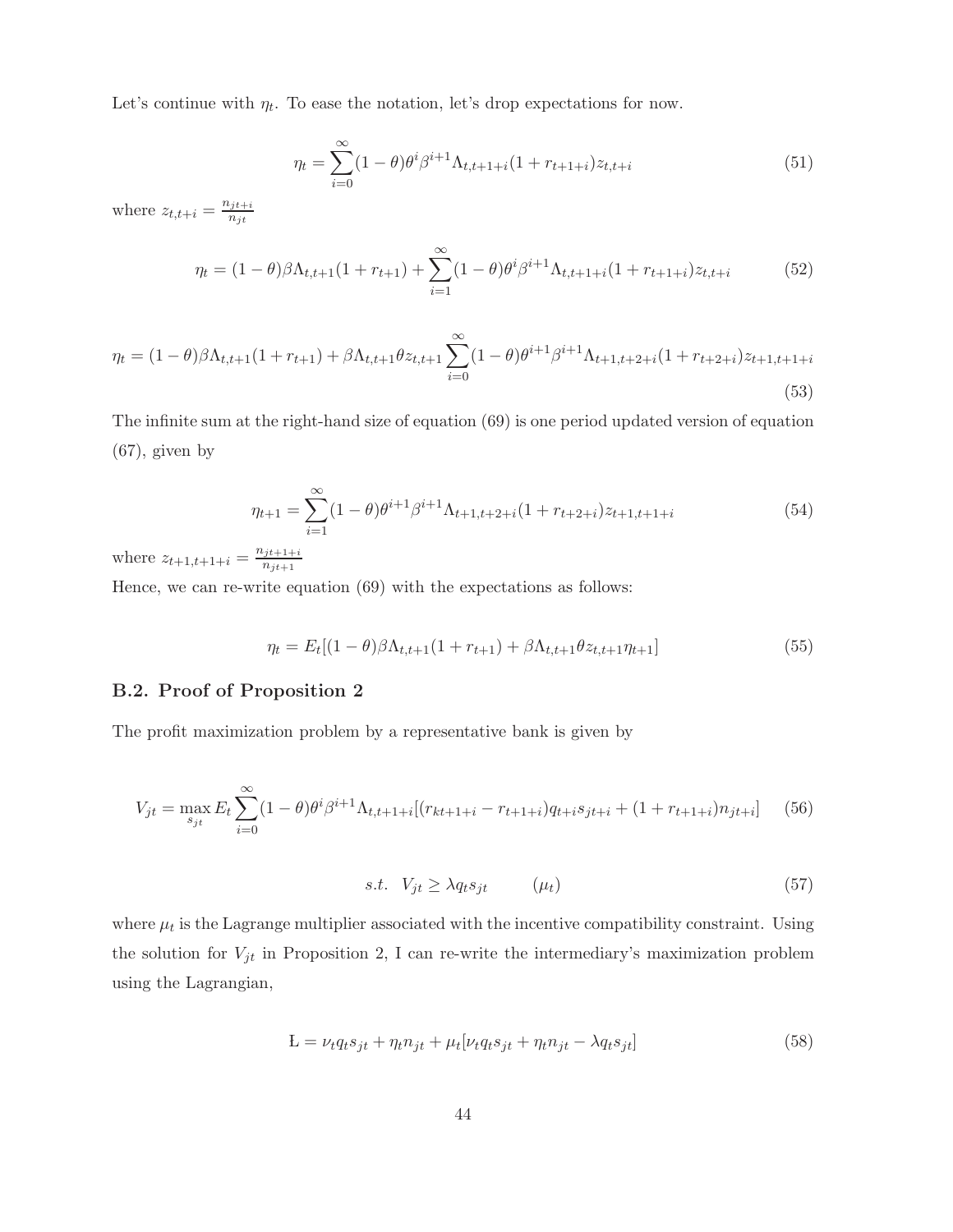The first order conditions w.r.t.  $s_{jt}$  and  $\mu_t$  are given respectively by

$$
(1 + \mu_t)\nu_t q_t = \mu_t \lambda q_t \tag{59}
$$

$$
V_{jt} - \lambda q_t s_{jt} = 0 \tag{60}
$$

Rearranging (75) gives us the following expression,

$$
\nu_t = \frac{\mu_t \lambda}{(1 + \mu_t)}\tag{61}
$$

Therefore, we establish that the incentive compatibility constraint binds ( $\mu_t > 0$ ) as long as expected discounted marginal gain of increasing bank assets is positive. Replacing the definition of  $\nu_t$ , we obtain

$$
E_t[(1-\theta)\beta\Lambda_{t,t+1}(r_{kt+1}-r_{t+1})+\beta\Lambda_{t,t+1}\theta\frac{q_{t+1}s_{jt+1}}{q_ts_{jt}}\nu_{t+1}] = \frac{\mu_t\lambda}{(1+\mu_t)}
$$
(62)

Imposing the steady-state, we get the following expression,

$$
\frac{(1-\theta)\beta(r_k-r)}{(1-\beta\theta)} = \frac{\mu\lambda}{(1+\mu)}
$$
\n(63)

Rearranging gives us

$$
(r_k - r) = \frac{(1 - \beta \theta)\mu\lambda}{(1 - \theta)\beta(1 + \mu)}
$$
\n(64)

As long as  $\mu$  is positive, i.e. the incentive compatibility constraint binds, risk premium is positive. Since I solve the model using linear approximation around the steady-state and the shocks are sufficiently small, the premium is always positive in numerical simulations.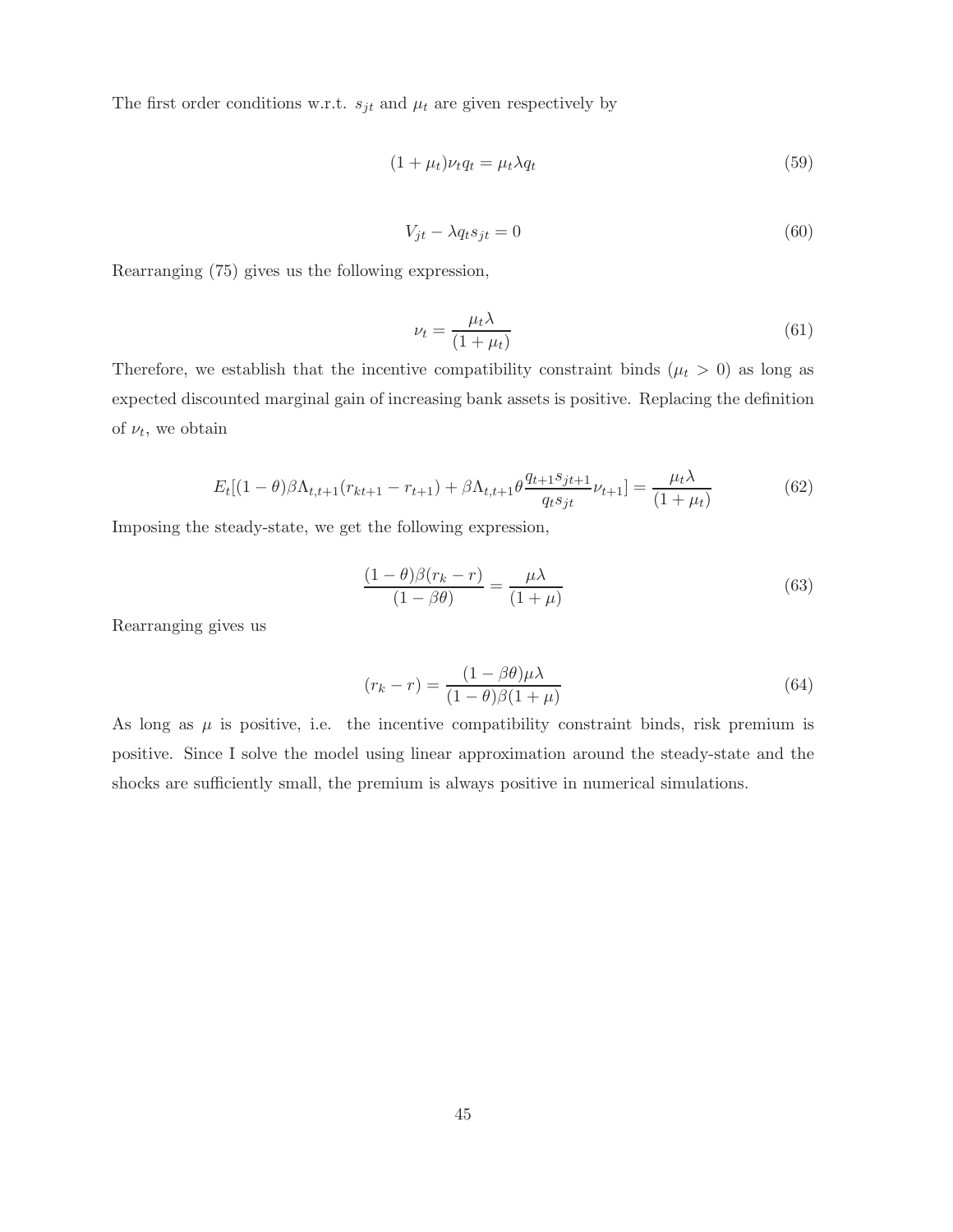## Appendix C: Competitive Equilibrium

A competitive equilibrium of this model economy consists of sequences of allocations  $\{c_t, L_t,$  $K_{t+1}, s_t, n_t, \widetilde{n}_t, I_t, \eta_t, \nu_t, H_t\}_{t=0}^{\infty}$ , of prices  $\{w_t, r_{kt+1}, r_{t+1}, q_t\}_{t=0}^{\infty}$  and of exogenous processes  $\{z_t, \omega_t\}_{t=0}^{\infty}$ such that (i) the allocations solve the household's, the firm's and the financial intermediary's problems at the equilibrium prices and (ii) markets for factor inputs clear. The following equilibrium conditions must be satisfied:

$$
\frac{U_l(t)}{U_c(t)} = w_t \tag{65}
$$

$$
U_c(t) = \beta (1 + r_{t+1}) E_t U_c(t+1)
$$
\n(66)

$$
r_{kt+1} = \frac{z_{t+1} F_K(K_{t+1}, H_{t+1}) + q_{t+1} (1 - \delta)}{q_t} - 1
$$
\n(67)

$$
w_t = z_t F_H(K_t, H_t) \tag{68}
$$

$$
n_t = \omega_t \tilde{n}_t \tag{69}
$$

$$
q_t s_t = \frac{\eta_t}{\lambda - \nu_t} n_t \tag{70}
$$

$$
\nu_t = E_t[(1-\theta)\beta\Lambda_{t,t+1}(r_{kt+1} - r_{t+1}) + \beta\Lambda_{t,t+1}\theta \frac{q_{t+1}s_{t+1}}{q_ts_t}\nu_{t+1}]
$$
\n(71)

$$
\eta_t = E_t[(1-\theta)\beta\Lambda_{t,t+1}(1+r_{t+1}) + \beta\Lambda_{t,t+1}\theta \frac{n_{t+1}}{n_t}\eta_{t+1}]
$$
\n(72)

$$
\widetilde{n}_{t+1} = \theta \left[ (r_{kt+1} - r_{t+1}) \frac{\eta_t}{\lambda - \nu_t} + (1 + r_{t+1}) \right] n_t + \epsilon n_t \tag{73}
$$

$$
q_t s_t = q_t K_{t+1} \tag{74}
$$

$$
K_{t+1} = (1 - \delta)K_t + \Phi\left(\frac{I_t}{K_t}\right)K_t
$$
\n(75)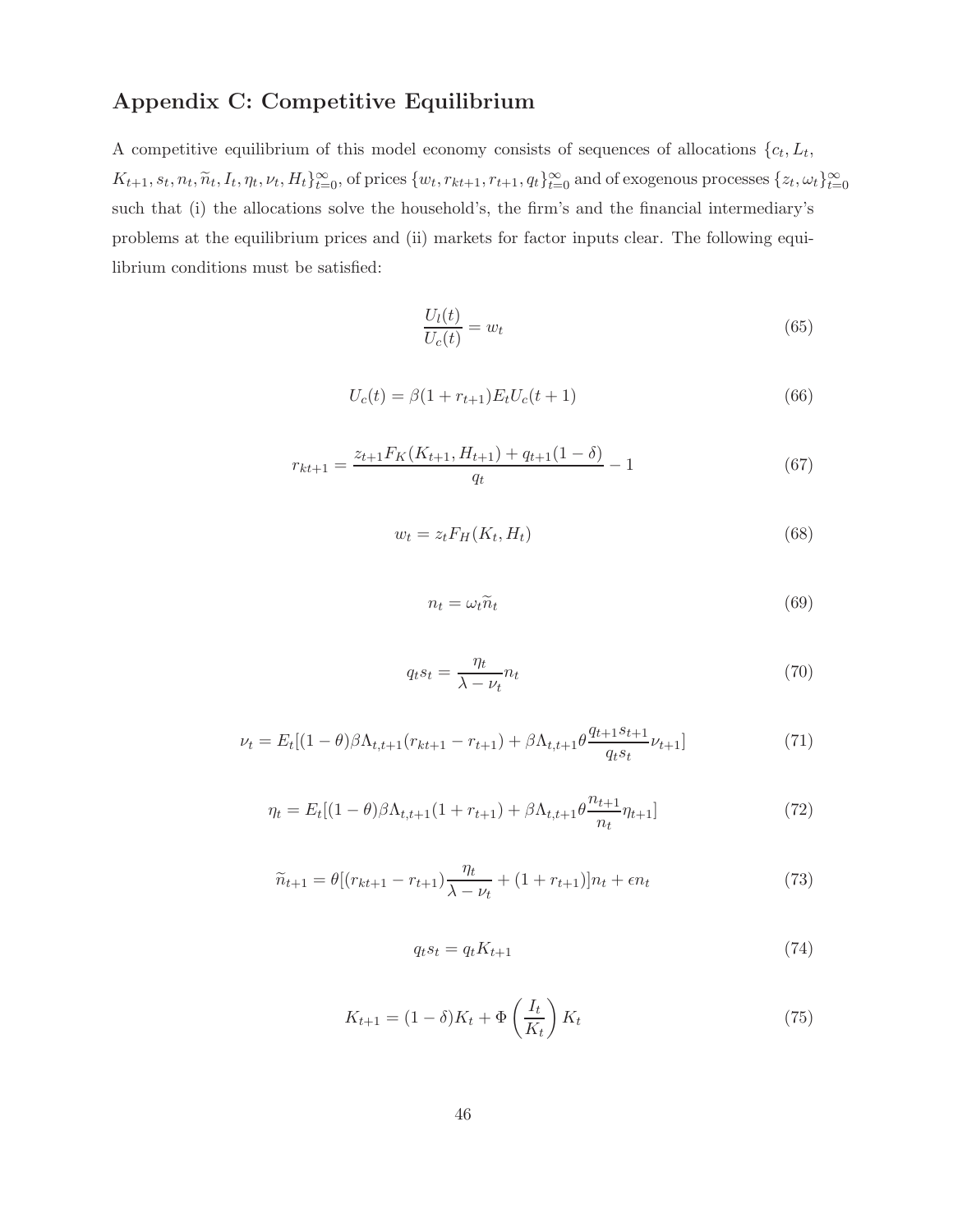$$
q_t = \left[ \Phi' \left( \frac{I_t}{K_t} \right) \right]^{-1} \tag{76}
$$

$$
L_t = H_t \tag{77}
$$

$$
C_t + I_t = z_t F(K_t, H_t)
$$
\n<sup>(78)</sup>

$$
log(z_{t+1}) = \rho_z log(z_t) + \epsilon_{t+1}^z
$$
\n(79)

$$
log(\omega_{t+1}) = \rho_{\omega} log(\omega_t) + \epsilon_{t+1}^{\omega}
$$
\n(80)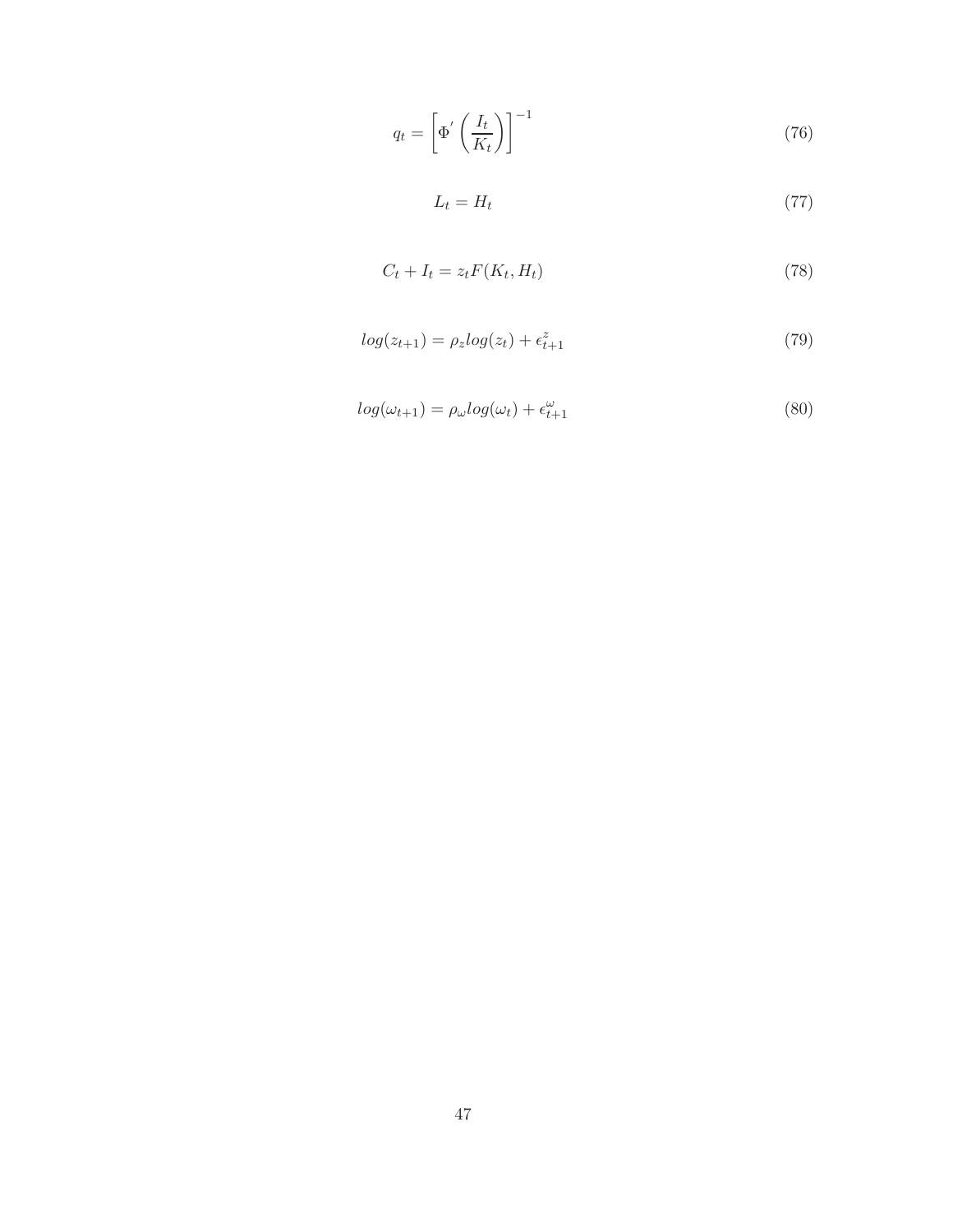## Appendix D: Business Cycle Statistics of Aggregate Financial Variables of the whole U.S. Financial Sector

For interested readers, this section documents empirical cyclical properties of aggregate measures of the leverage ratio, debt and equity of U.S. financial firms and of the credit spread using quarterly data for the period 1952-2009. In particular, I compute standard business cycle statistics of the aggregate financial variables, such as their standard deviations, cross-correlations with output.

I use quarterly balance sheet data from the Flow of Funds Accounts of the Federal Reserve Board.<sup>27</sup> The theoretical model described below treats the entire financial intermediary sector as a group of identical institutions although there is a considerable amount of heterogeneity among financial institutions in terms of both their functions and balance sheet structures. For example, some financial intermediaries such as private pension funds, mutual funds, retirement funds, are financed only by equity while some others such as banks, security-brokers and dealers use leverage extensively. In order to be consistent with the model, I only select financial institutions that always carry some leverage.

I focus on both depository and non-depository financial institutions. The depository institutions are U.S. chartered commercial banks, savings institutions, and credit unions. The non-depository institutions are issuers of asset-backed securities, bank holding companies, security brokers and dealers, finance companies, insurance companies, funding corporations, and real estate investment trusts. These institutions perform the majority of activity in the U.S. financial sector as measured by their total assets.<sup>28</sup> Liabilities are defined as the sum of "Total liabilities" of each of the aforementioned depository and non-depository financial institutions in the U.S. financial system, while Net Worth is defined as the sum of "Total financial assets" minus the sum of "Total liabilities" of the same institutions. Leverage ratio is the ratio of Liabilities to Net Worth. Credit spread measure I use is the difference between quarterly real return to capital and quarterly real deposit rate. Quarterly real return to capital data are taken from Gomme et.al. (2011). Quarterly deposit rate data is taken from Federal Reserve Economic

<sup>&</sup>lt;sup>27</sup>Total financial assets and total liabilities in the Flow of Funds Accounts are partly measured at book values and may be different from market values. The differences between book values and market values are more likely to disappear when the balance sheet of a particular financial institution is marked to market and/or when total financial assets or liabilities are short-term.

<sup>&</sup>lt;sup>28</sup>The total assets of these institutions is 90% of the total assets of the U.S. financial sector. Moreover, our definition of U.S. financial sector includes important marked based financial institutions such as security broker&dealers, finance companies, asset backed security (ABS) issuers, and commercial banks as Adrian and Shin (2009) suggest. They argue that the balance sheet fluctuations of these institutions are important determinants of real fluctuations.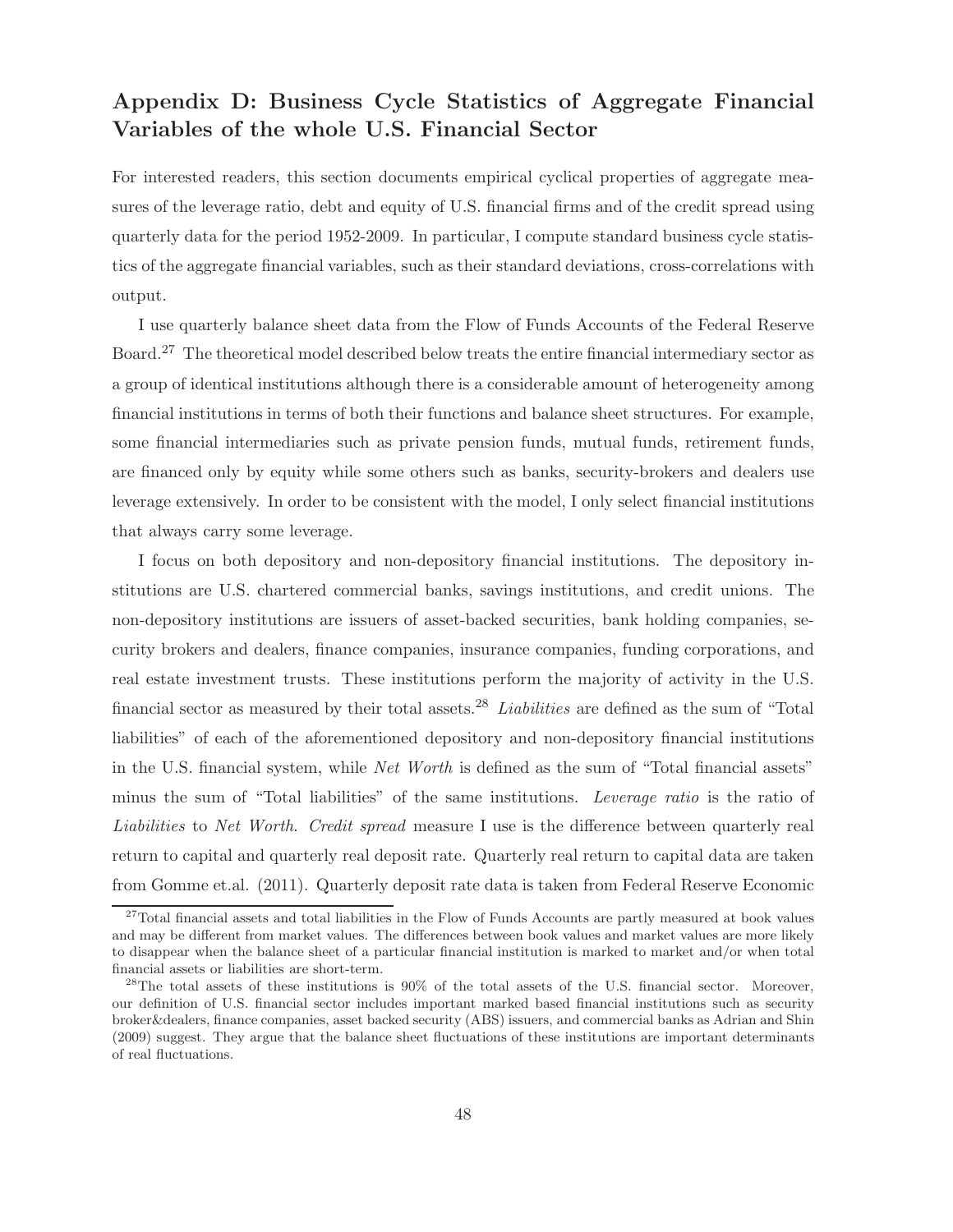Data (FRED) of St. Louis FED. I use quarterly inflation rate computed using GDP deflator to make nominal deposit rates real.

Quarterly financial data are taken from the Flow of Funds Accounts (FFA) of the Federal Reserve Board. Quarterly real data except Hours and deposit rate data are taken from Federal Reserve Economic Data (FRED) of St. Louis FED. Hours data are taken from Current Employment Statistics survey published by the Bureau of Labor Statistics. The return to capital data are taken from Gomme et al. (2011). This paper constructs an empirical measure of the return to capital for the U.S., which directly corresponds to the definition of the return to capital in this paper. The balance sheet data in the level tables of FFA are nominal and are not seasonally adjusted. All financial data are seasonally adjusted using Census X12 and are deflated using GDP deflator. I use FFA coded level tables released on March 10, 2011 when I refer to the balance sheet items of financial sector. Financial and real data sources for figures 1 and 2, and tables 1 and 2 are given below.

Liabilities are the sum of "Total liabilities" of each of the following financial institutions: U.S. chartered commercial banks (Table L.110, Line 23), savings institutions (Table L.114, Line 23), credit unions (Table L.115, Line 16), issuers of asset-backed securities (Table L.126, Line 11), bank holding companies (Table L.112, Line 11), security brokers and dealers (Table L.129, Line 13), finance companies (Table L.127, Line 10), property-casualty insurance companies (Table L.116, Line 16), life insurance companies (Table L.117, Line 16), funding corporations (Table L.130, Line 12), and real estate investment trusts (Table L.128, Line 11).

Net Worth is the sum of "Total financial assets" minus the sum of "Total liabilities" of each of the following financial institutions: U.S. chartered commercial banks (Table L.110, Line 1 minus Line 23), savings institutions (Table L.114, Line 1 minus Line 23), credit unions (Table L.115, Line 1 minus Line 16), issuers of asset-backed securities (Table L.126, Line 1 minus Line 11), bank holding companies (Table L.112, Line 1 minus Line 11), security brokers and dealers (Table L.129, Line 1 minus Line 13), finance companies (Table L.127, Line 1 minus Line 10), property-casualty insurance companies (Table L.116, Line 1 minus Line 16), life insurance companies (Table L.117, Line 1 minus Line 16), funding corporations (Table L.130, Line 1 minus Line 12), and real estate investment trusts (Table L.128, Line 1 minus Line 11).

Leverage Ratio is is the ratio of Liabilities to Net Worth. Finally, Credit Spread is computed as the difference between the quarterly return to capital and the quarterly deposit rate.

Consumption is the sum of "Personal consumption expenditures on nondurables" (PCND) and "Personal consumption expenditures on services". Investment is the sum of "Personal con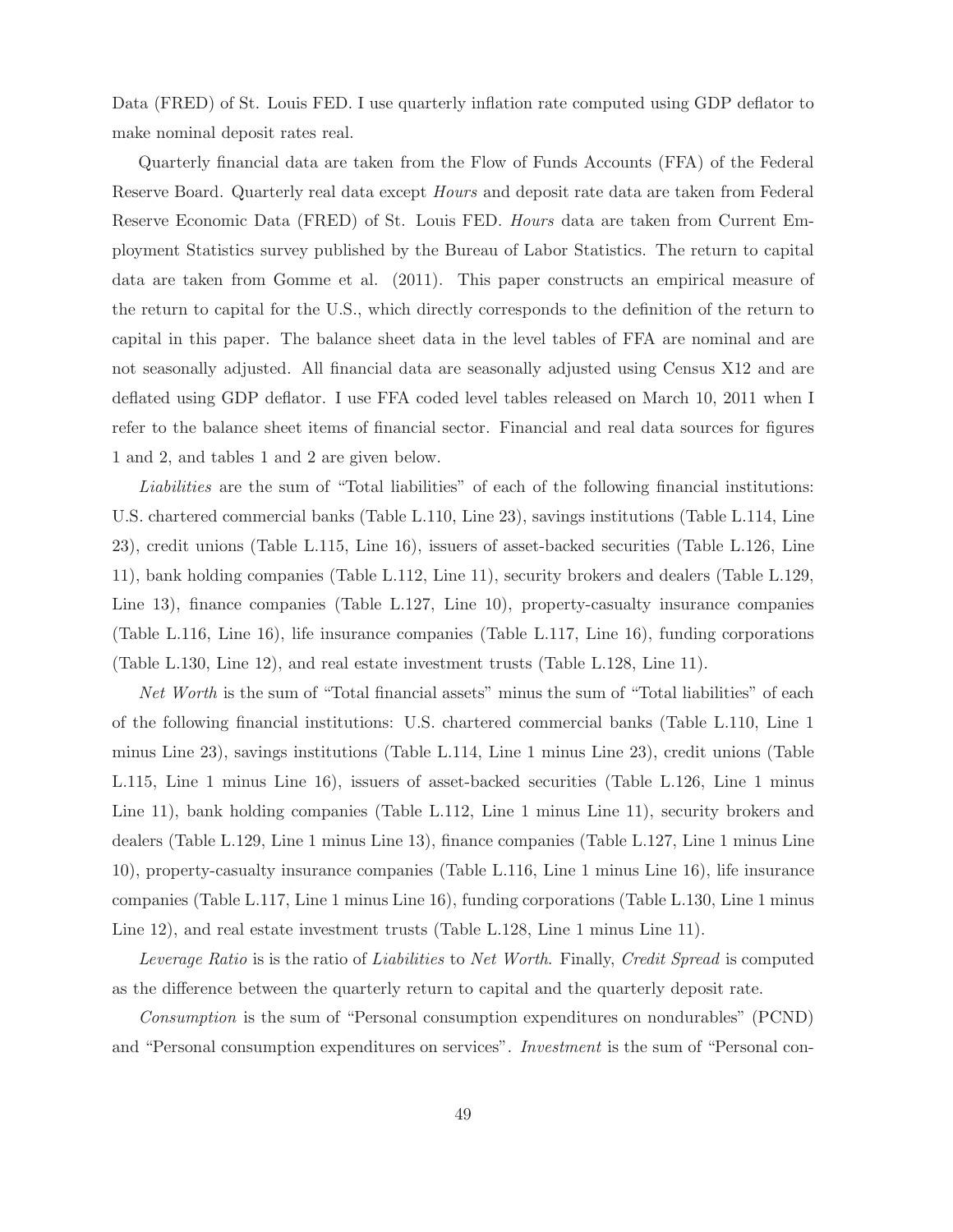sumption expenditures on durables" (PCDG) and "Gross private domestic investment" (GPDI). GDP is the sum of *Consumption* and *Investment. Hours* is computed as the multiplication of "average weekly hours in private sector" with "average number of workers in private sector".

|                       |                  | GDP                      |      |      | Leverage R. | Liabilities | Net Worth | Credit Spread |
|-----------------------|------------------|--------------------------|------|------|-------------|-------------|-----------|---------------|
| Standard              | deviation $(\%)$ |                          |      | 5.56 | 5.33        | 2.16        | 5.76      | 0.22          |
| Quarterly             | autocorrelation  |                          |      | 0.82 | 0.74        | 0.92        | 0.79      | 0.75          |
|                       | GDP              |                          | 0.54 | 0.96 | $-0.08$     | 0.57        | 0.28      | $-0.56$       |
|                       | С                | $\overline{\phantom{a}}$ |      | 0.29 | 0.10        | 0.07        | $-0.08$   | $-0.05$       |
| Correlation<br>matrix |                  | -                        |      |      | $-0.10$     | 0.63        | 0.33      | $-0.62$       |
|                       | Leverage R.      |                          |      |      |             | $-0.03$     | $-0.92$   | 0.14          |
|                       | Liabilities      |                          |      |      |             |             | 0.40      | $-0.51$       |
|                       | Net Worth        |                          |      |      |             |             |           | $-0.32$       |
|                       | Credit Spread    |                          |      |      |             | -           |           |               |

Table 5: Business Cycle Statistics, Quarterly U.S. Data, 1952-2009

 $a<sup>a</sup>$  Business cycle statistics for GDP, consumption and investment are computed using quarterly data from FRED database. Consumption is the sum of personal consumption expenditures on nondurables and services (PCND + PCESV). Investment is the sum of personal consumption expenditures on durable goods and gross private domestic investment (PCDG + GPDI). GDP is the sum of consumption and investment.

 $<sup>b</sup>$  Business cycle statistics in the table are based on HP-filtered cyclical components over the period 1952-2009.</sup>

 $c$  The correlation coefficients greater than 0.13 are statistically significant at 5% significance level.

Table 5 presents business cycle statistics for the aggregate leverage ratio, aggregate liabilities, and aggregate equity of U.S. financial sector together with those for the credit spread. The volatility of the leverage ratio is nearly 3 times larger than that of output and is roughly equal to that of investment. Table 1 shows that the financial leverage ratio is acyclical. The contemporaneous correlation between the financial leverage ratio and output is -0.08. The volatility of aggregate equity is 3 times larger than that of output, while the volatility of aggregate debt is roughly equal to that of output.<sup>29</sup> The contemporaneous correlation between aggregate liabilities and output is 0.57 while that between aggregate equity and output is 0.28, indicating that both series are procyclical.<sup>30</sup> Moreover, the contemporaneous correlation with between credit spread and GDP is -0.56, showing that it is countercyclical.

Table 6 displays the cross-correlations of financial variables with different lags and leads of GDP. It shows that aggregate financial variables lead business cycles in the U.S. In particular, the financial leverage ratio, equity and credit spread lead output by three, two and one quarters, respectively. However, liabilities contemporaneously move with output.

The following facts emerge from the empirical analysis above: (1) Financial leverage ratio and equity are three times more volatile than output, liabilities are a little more volatile than

 $^{29}$ Using the Flow of Funds database, Jermann and Quadrini (2009) shows that relative volatilities of nonfinancial sector debt and equity to nonfinancial business sector GDP are 1.29 and 1.05, respectively.

<sup>30</sup>Jermann and Quadrini (2009) find that debt is countercyclical and equity is procyclical for non-financial firms for the same time period. In addition, using Compustat database, Covas and Den Haan (2006) shows that debt and equity issuance is procyclical for the majority of publicly listed firms.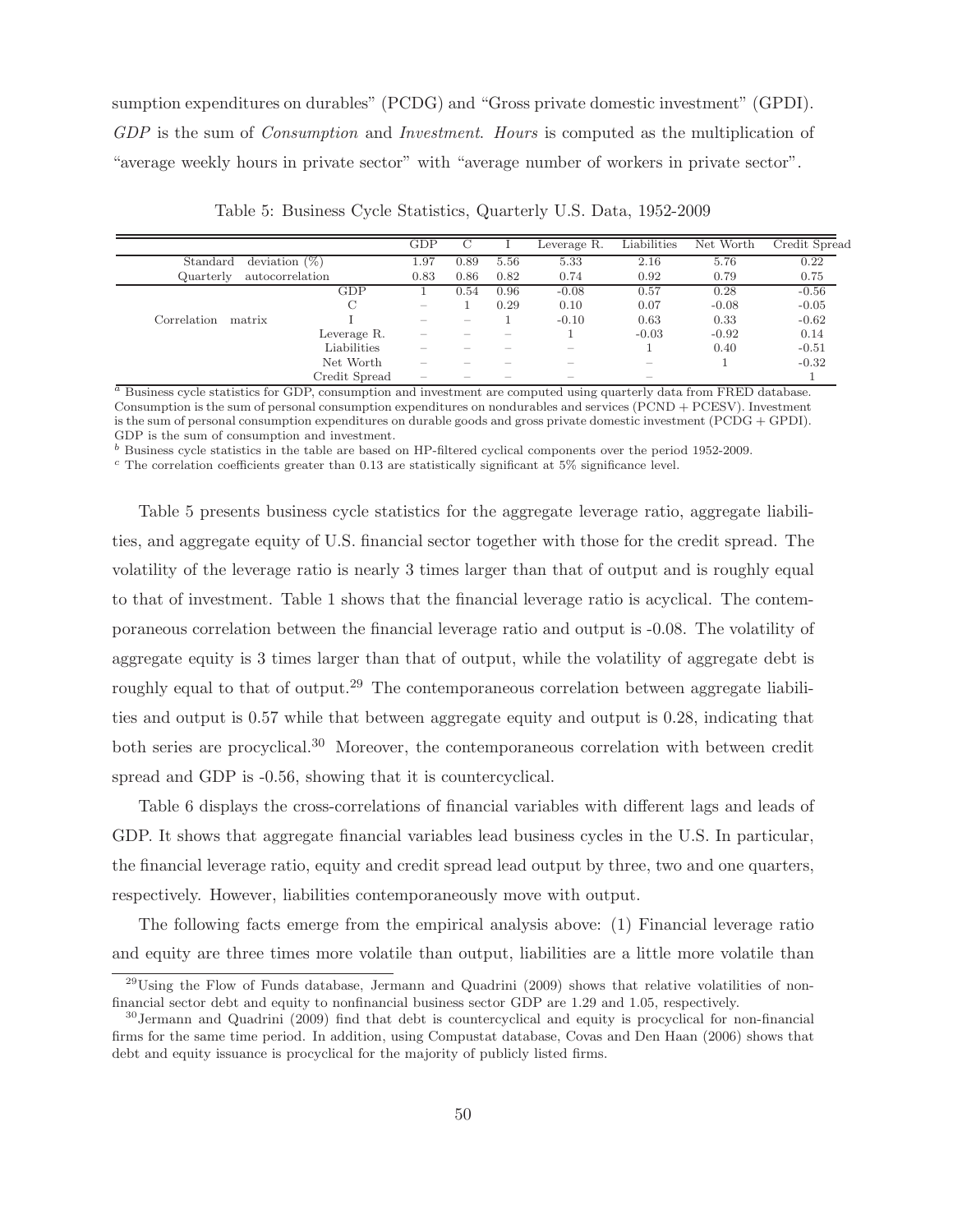| Variable    | $Y_{t-5}$      | $Y_{t-4}$ |          | $Y_{t-3}$ $Y_{t-2}$ $Y_{t-1}$ |         | $Y_t$   | $Y_{t+1}$ | $Y_{t+2}$ | $Y_{t+3}$ | $Y_{t+4}$ | $Y_{t+5}$ |
|-------------|----------------|-----------|----------|-------------------------------|---------|---------|-----------|-----------|-----------|-----------|-----------|
| Liabilities | 0.01           | 0.13      | 0.27     | 0.41                          | 0.52    | 0.57    | 0.57      | 0.50      | 0.39      | 0.26      | 0.12      |
| NetWork     | $0.00^{\circ}$ | 0.04      | 0.09     | 0.14                          | 0.21    | 0.28    | 0.34      | 0.35      | 0.31      | 0.20      | 0.05      |
| Leverage R. | 0.00           | 0.00      | $0.00\,$ | $0.00\,$                      | $-0.03$ | -0.08   | $-0.14$   | -0.18     | $-0.18$   | $-0.10$   | 0.00      |
| Spread      | 0.28           | 0.17      | 0.03     | $-0.15$                       | -0.34   | $-0.56$ | $-0.67$   | $-0.60$   | $-0.46$   | $-0.29$   | $-0.11$   |

Table 6: Cross Correlations of Financial Variables with Lags and Leads of GDP

<sup>a</sup> See the footnote (b) in Table 2 for the construction of aggregate financial variables.

b Business cycle statistics in the table are based on HP-filtered cyclical components over the period 1952-2009.

 $c$  The correlation coefficients greater than 0.13 are statistically significant at 5% significance level.

output, (2) liabilities and equity are procyclical, financial leverage ratio is acyclical, and credit spread is countercyclical, and (3) Financial leverage ratio, equity and credit spread lead output by three, two and one quarters, respectively, while liabilities contemporaneously move with output.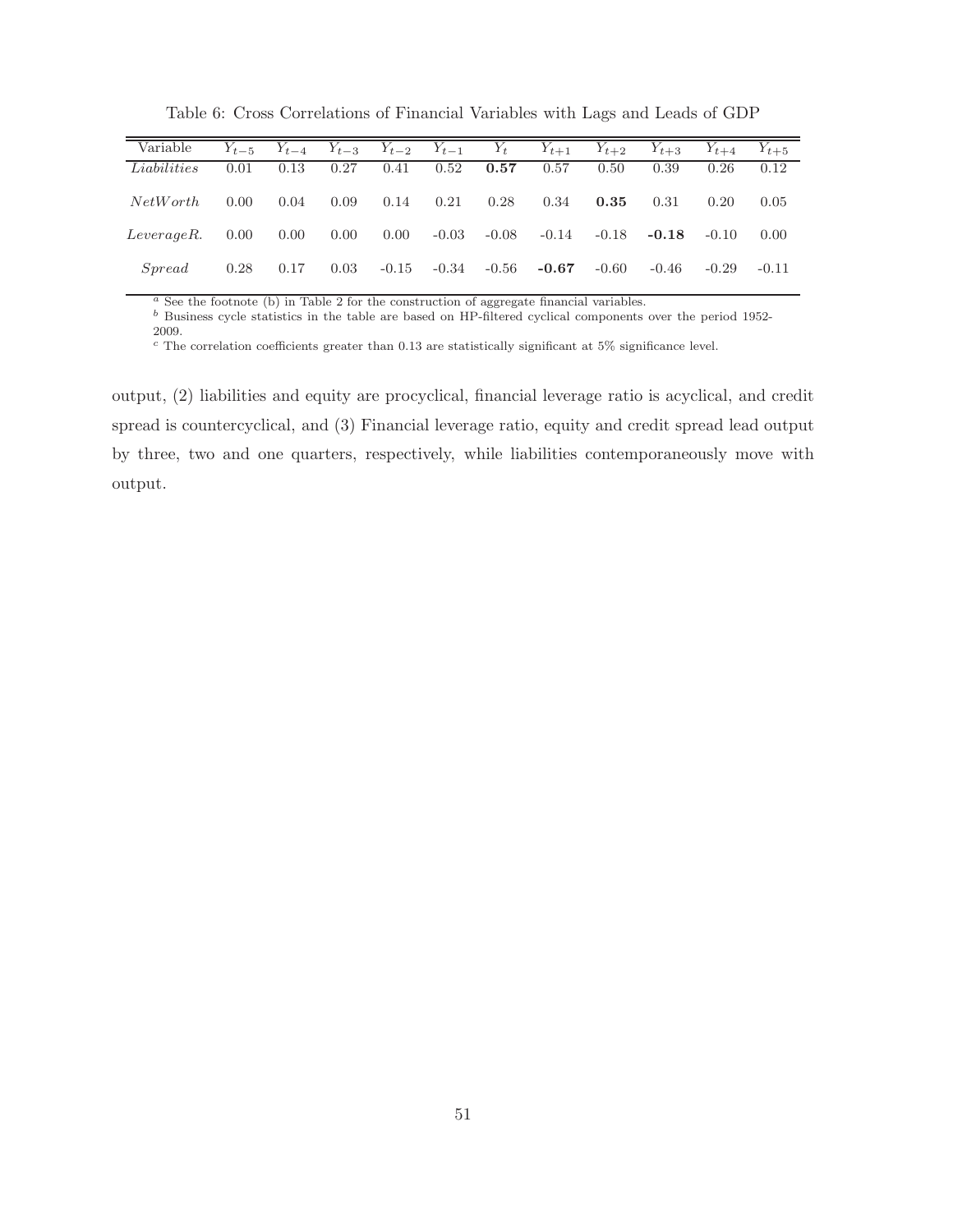## Appendix E: Alternative Financial Shocks

This section presents alternative measures of financial shocks and the simulation results of the benchmark models under these alternative measures. I label the benchmark model presented in the text as Benchmark 1.

The first alternative measure for  $\omega_t$  series is constructed using the charge-off and delinquency rates of all loans, the level of outstanding loans, and net worth of U.S. commercial banks from the Federal Reserve Board:

$$
\omega_t = \frac{(1 - Loanlossrates) * Outstandingloans}{Network}
$$
\n(81)

Then I construct the log-deviation of  $\omega_t$  series by linearly detrending the log of these series over the period 1987.Q1-2010.Q4. The  $\omega_t$  series can be interpreted as the level of recovery rates of loans as a percentage of net worth. These recovery rates determine the level of credit conditions in the economy since banks' ability to extend loans to non-financial businesses depends on their level of net worth, which can be seen from equation (20). Therefore, the innovations to  $\omega_t$  are shocks to the recovery rates, hence to the level of financial conditions in the economy. First, I estimate a VAR(1) for both TFP series and this alternative measure of  $\omega$ . However, the cross-terms in the VAR coefficient matrix are not statistically significant at 5% significance level. Then I estimate two independent  $AR(1)$  processes for both series. The resulting persistence of the  $\omega$  series is  $\rho_{\omega} = 0.9690$  and the standard deviation of the shock is  $\sigma_{\omega} = 0.003111$ . The levels of  $z_t$  and  $\omega_t$  series and the innovations to those series are plotted in Figure 11. I label the model driven by both standard productivity shock and this alternative measure of financial shock as Benchmark 2.

The second alternative measure for  $\omega_t$  series is constructed by calibrating the persistence,  $\rho_{\omega}$ , and the standard deviation of the shock,  $\sigma_{\omega}$ , to match the persistence and the volatility of net worth in the data. The resulting persistence is  $\rho_{\omega} = 0.55$ , and the resulting standard deviation of the shock is  $\sigma_{\omega} = 0.04$ . I label the model driven by both standard productivity shock and this alternative measure of financial shock as Benchmark 3.

Finally, the third alternative measure for  $\omega_t$  series is constructed as in the main text. However, this time I estimate a VAR(1) for both TFP and  $\omega$  series instead of estimating two independent AR(1) processes as follows: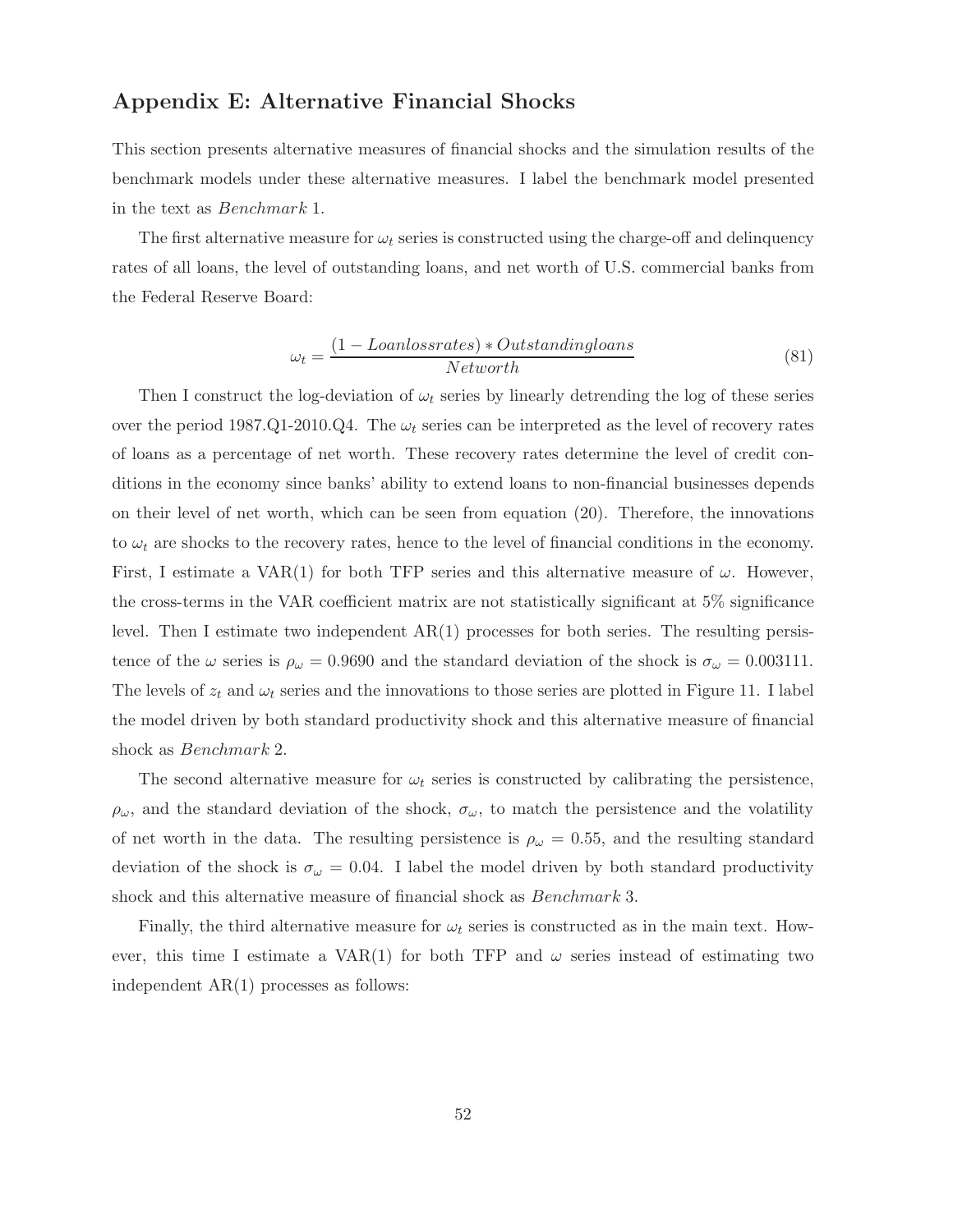$$
\begin{bmatrix} \hat{z}_{t+1} \\ \hat{\omega}_{t+1} \end{bmatrix} = \begin{bmatrix} \rho_z & \rho_{z,\omega} \\ \rho_{\omega,z} & \rho_{\omega} \end{bmatrix} \begin{bmatrix} \hat{z}_t \\ \hat{\omega}_t \end{bmatrix} + \begin{bmatrix} \epsilon_{z,t+1} \\ \epsilon_{\omega,t+1} \end{bmatrix}
$$

The resulting parameters are  $\rho_z = 0.9467$ ,  $\rho_{z,\omega} = -0.0142$ ,  $\rho_{\omega,z} = 0.9129$ ,  $\rho_{\omega} = 0.2824$ ,  $\sigma_z$ = 0.006378, and  $\sigma_{\omega}$  = 0.0489. I assume that the shocks are i.i.d. as the correlation coefficient between the innovations is not statistically significant at 5% significant level. I label the model driven by both standard productivity shock and this alternative measure of financial shock as Benchmark 4.

| Statistic             | Data       | Benchmark 1 | Benchmark 2 | Benchmark 3 | Benchmark $4\,$ |
|-----------------------|------------|-------------|-------------|-------------|-----------------|
| $\sigma_Y$            | $1.80\,$   | 1.81        | $1.65\,$    | 1.83        | $2.75\,$        |
| $\sigma_C$            | 0.45       | 0.75        | 0.52        | 0.77        | 0.57            |
| $\sigma_I$            | $2.73\,$   | 4.64        | $3.77\,$    | 4.68        | 5.13            |
| $\sigma_L$            | 0.91       | 0.84        | $\,0.64\,$  | 0.88        | $\rm 0.94$      |
| $\rho_{Y,I}$          | 0.97       | $0.87\,$    | $\rm 0.92$  | 0.88        | 0.97            |
| $\rho_{Y,C}$          | 0.82       | $-0.03$     | 0.34        | $-0.09$     | $-0.70$         |
| $\rho_{Y,L}$          | $0.83\,$   | $\rm 0.81$  | 0.86        | $0.81\,$    | 0.96            |
| $\sigma_{Assets}$     | 0.93       | 0.58        | $\rm 0.53$  | $0.57\,$    | 0.69            |
| $\sigma_{Deposits}$   | 0.69       | 0.87        | 0.44        | 0.74        | 0.74            |
| $\sigma_{NetWorth}$   | 5.17       | 5.90        | 2.10        | $5.17*$     | 4.21            |
| $\sigma_{LeverageR.}$ | $5.61\,$   | 6.40        | 2.18        | 5.92        | 3.68            |
| $\sigma_{Spread}$     | $0.08\,$   | $0.23\,$    | $0.11\,$    | $\rm 0.22$  | 0.17            |
| $\rho_{Y,Assets}$     | $0.30\,$   | 0.88        | 0.91        | $0.87\,$    | 0.86            |
| $\rho_{Y,Deposits}$   | $-0.39$    | $-0.23$     | 0.48        | $-0.21$     | 0.19            |
| $\rho_{Y,NetWorld}$   | $\rm 0.52$ | 0.68        | 0.82        | 0.67        | 0.70            |
| $\rho_{Y,LeverageR.}$ | $-0.49$    | $-0.71$     | $-0.57$     | $-0.66$     | $-0.60$         |
| $\rho_{Y,Spread}$     | $-0.39$    | $-0.67$     | $-0.78$     | $-0.70$     | $-0.83$         |

Table 7: Real and Financial Statistics

 $a$  Business cycle statistics in the table are based on HP-filtered cyclical components of quarterly simulated time series (smoothing parameter:1600).

 $b<sup>b</sup>$  The standard deviation of output is expressed in percent; standard deviations of the remaining variables are normalized by the standard deviation of output  $(std(x)/std(GDP))$ .

<sup>c</sup> <sup>∗</sup> denotes calibration target.

.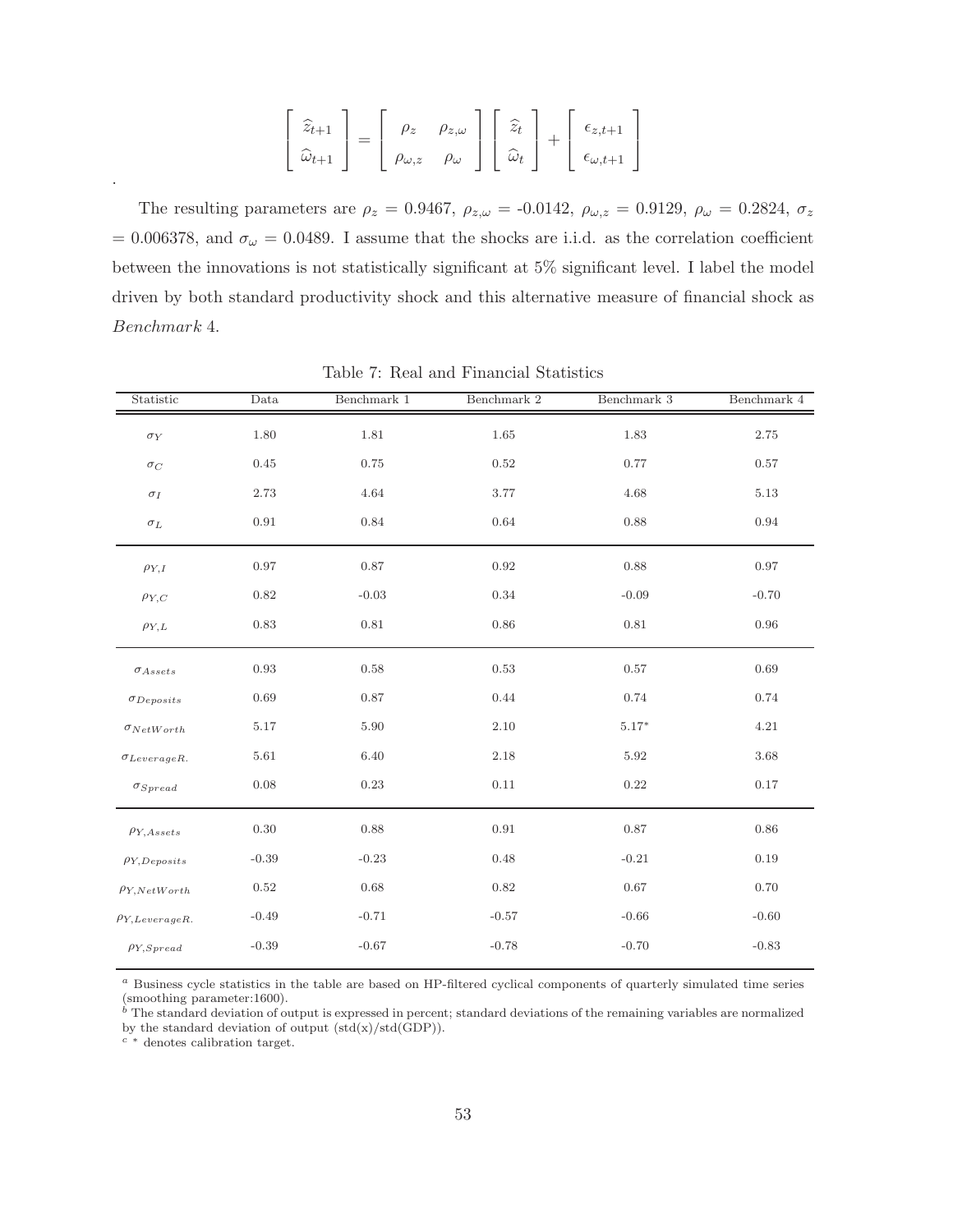Table 7 presents the business cycle properties of real and financial variables of four different benchmark models under alternative financial shock measures. The table suggests that main results of the paper don't change across under alternative financial shock series: all of the benchmark models are able to reproduce the key business cycle facts about real variables: consumption and hours are less volatile than output, while investment is more volatile. Investment and hours are highly procyclical. However, Benchmark 1, 3 and 4 generates a counterfactual negative or zero correlation between consumption and output. Moreover, Benchmark 4 predicts higher volatilities in real variables compared to other three models. In terms of financial variables, all of the benchmark models can explain most of the key empirical regularities about aggregate financial variables: bank assets, deposits, and spread are less volatile than output, while net worth and leverage ratio are more volatile. Assets and net worth are procyclical, while leverage ratio and spread are countercyclical. Benchmark 1 and 3 predict countercyclical deposits, consistent with the data, while Benchmark 2 and 4 generate procyclical deposits, contrary to the data. Overall, regardless of which financial shock measure is taken, we can say that financial shocks help the theoretical model explain financial fluctuations better, while preserving most of its predictions about real variables.

For interested readers, I also include the figures (Figure 12 - 19) that display the quarterly time series of real variables in the data, in the standard RBC model with capital adjustment costs, and in the benchmark model economies (2 and 4) and that display the quarterly time series of financial variables in the data, in the model driven only by productivity shocks, and in the benchmark model economies (2 and 4).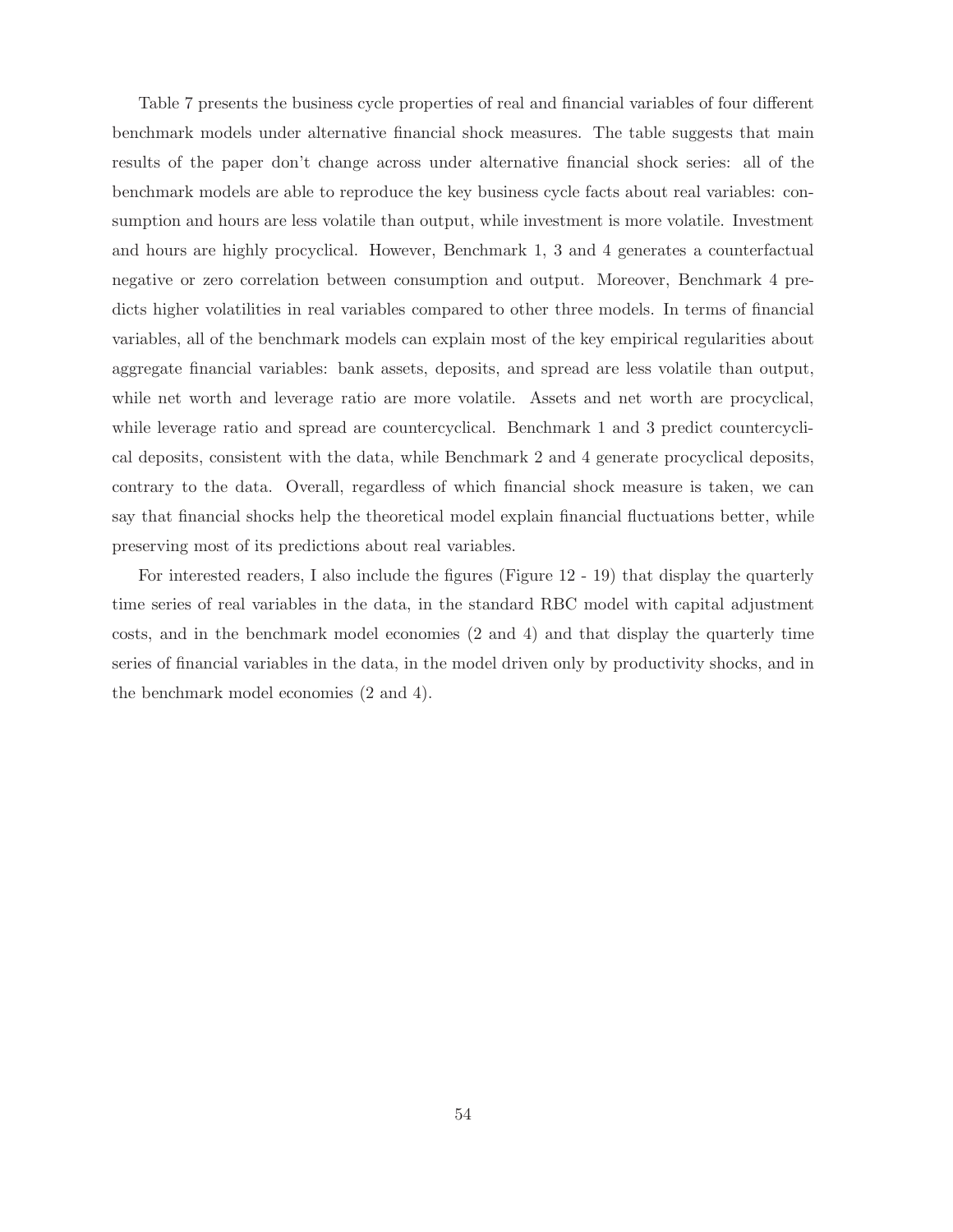

Figure 11: Time Series of Shocks to Productivity and Credit Conditions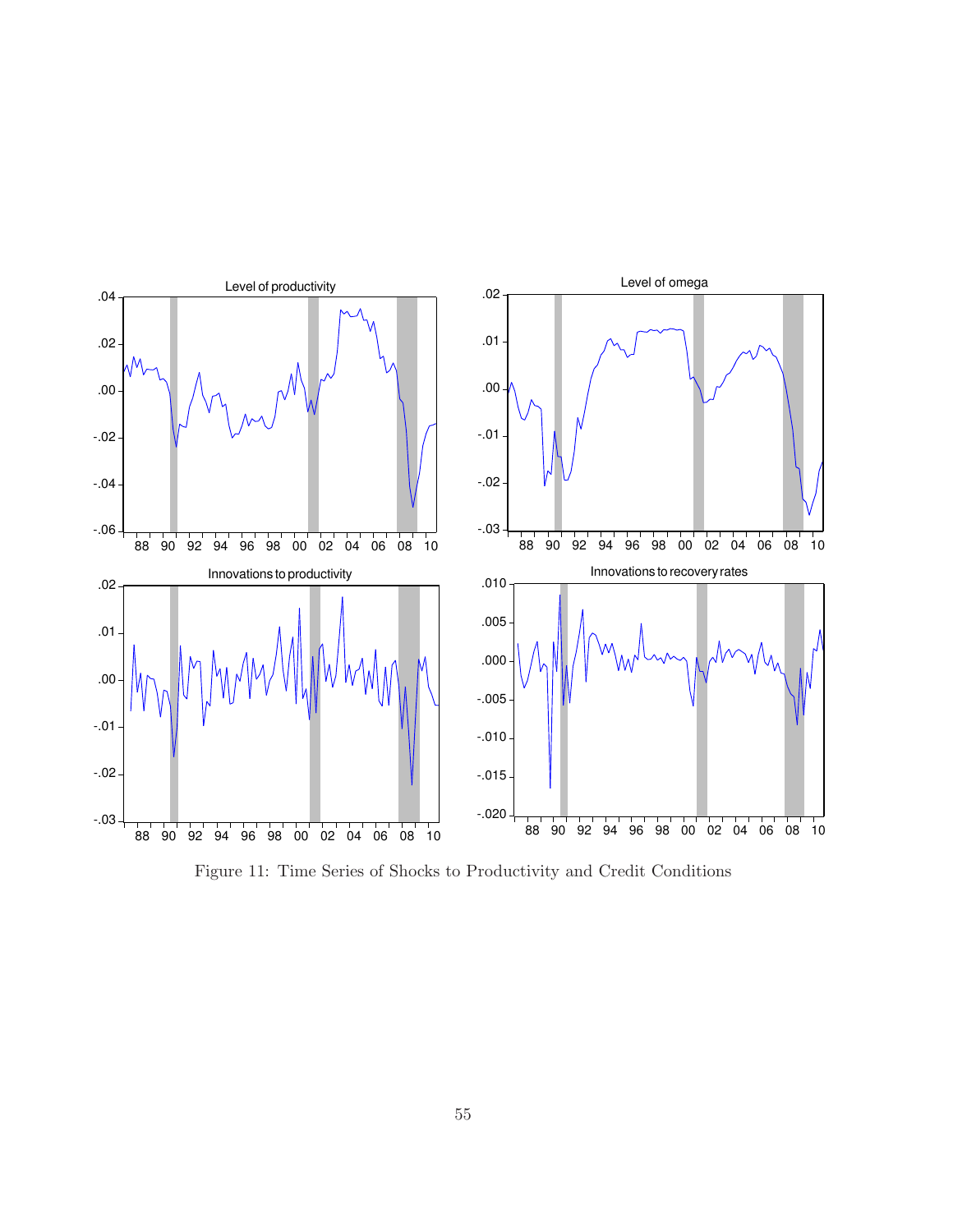

Figure 12: Real Fluctuations: Benchmark 2 vs. RBC model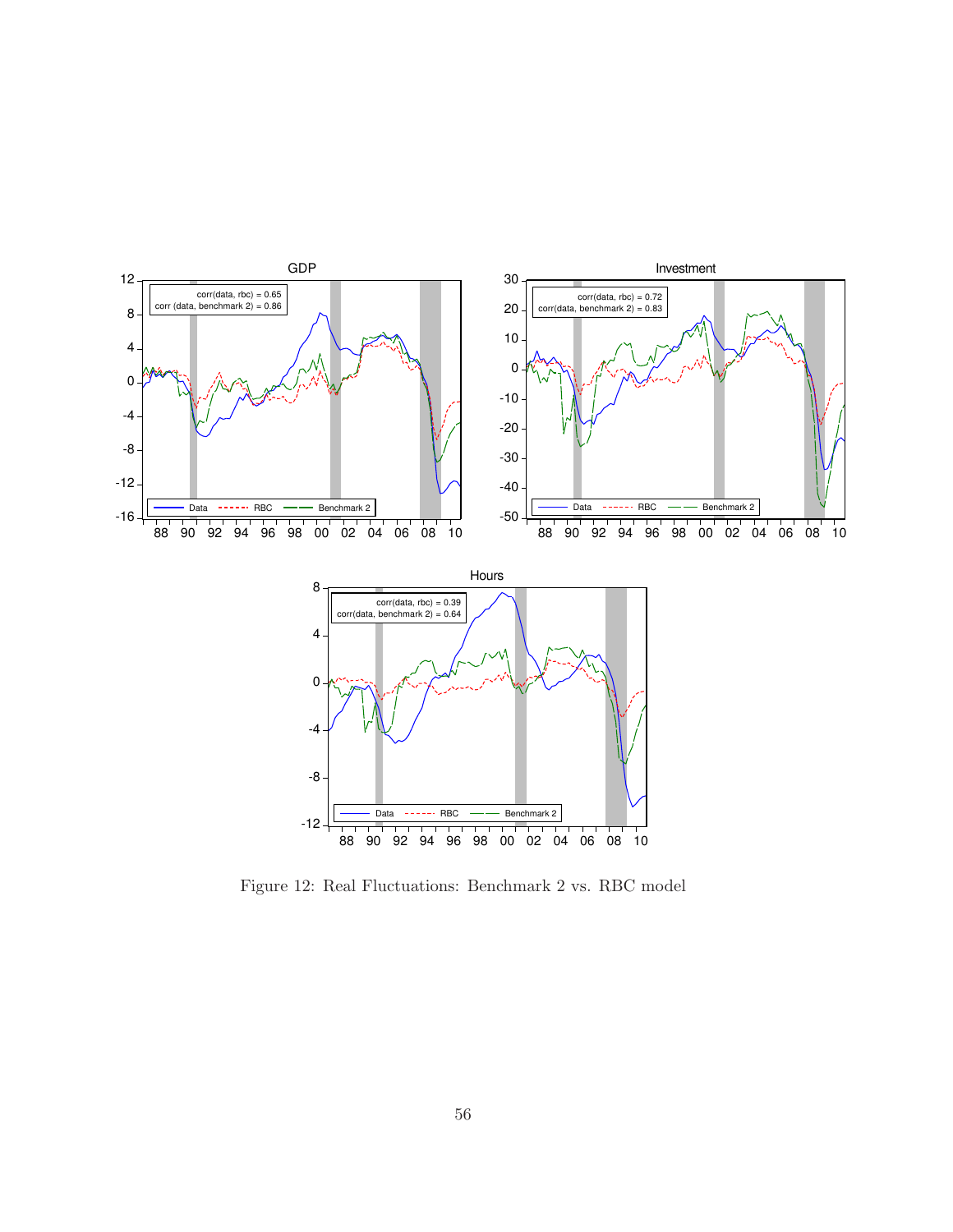

Figure 13: Real Fluctuations: Benchmark 2 vs. Only Productivity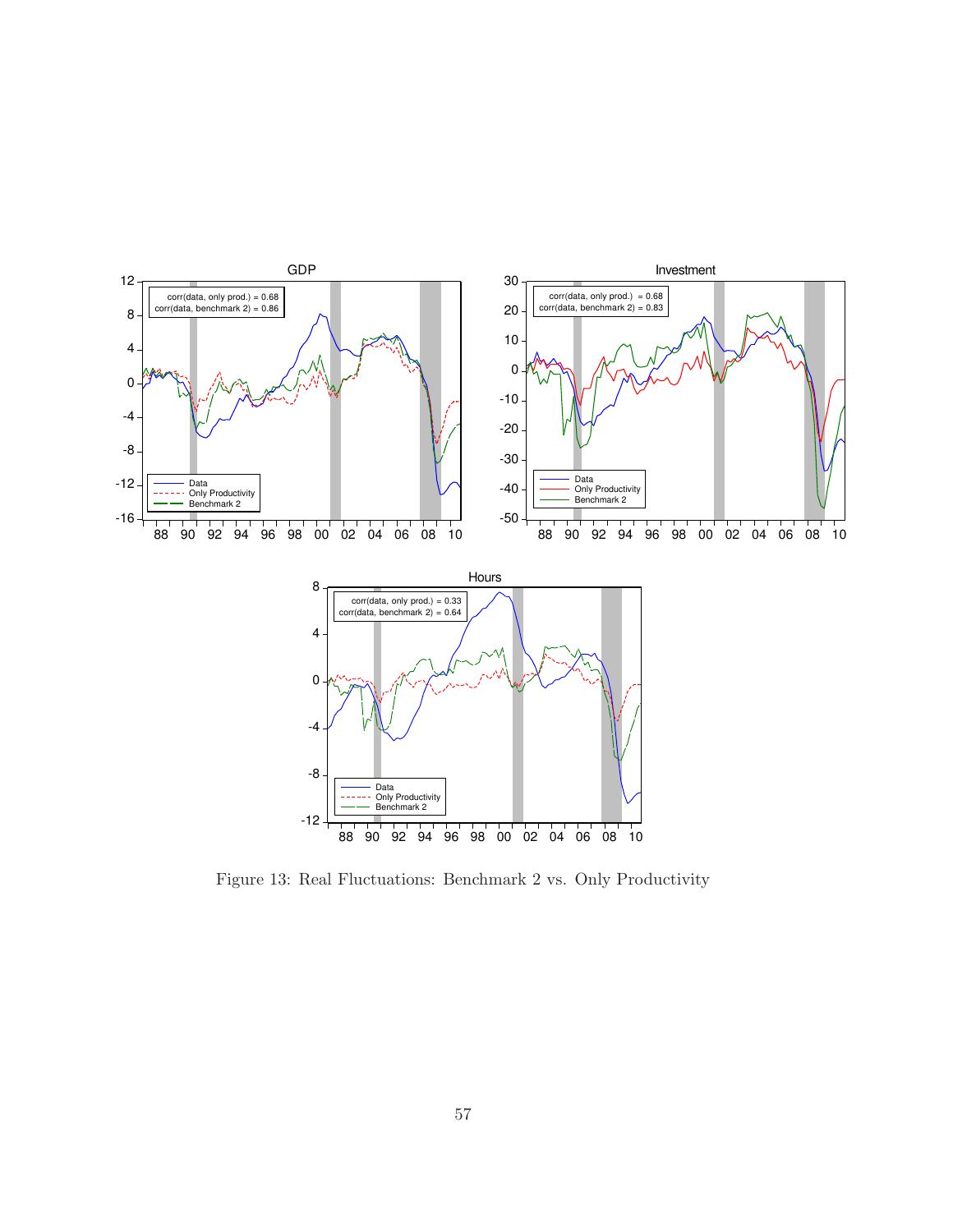

Figure 14: Real Fluctuations: RBC vs. Only Productivity with Benchmark 2 calibration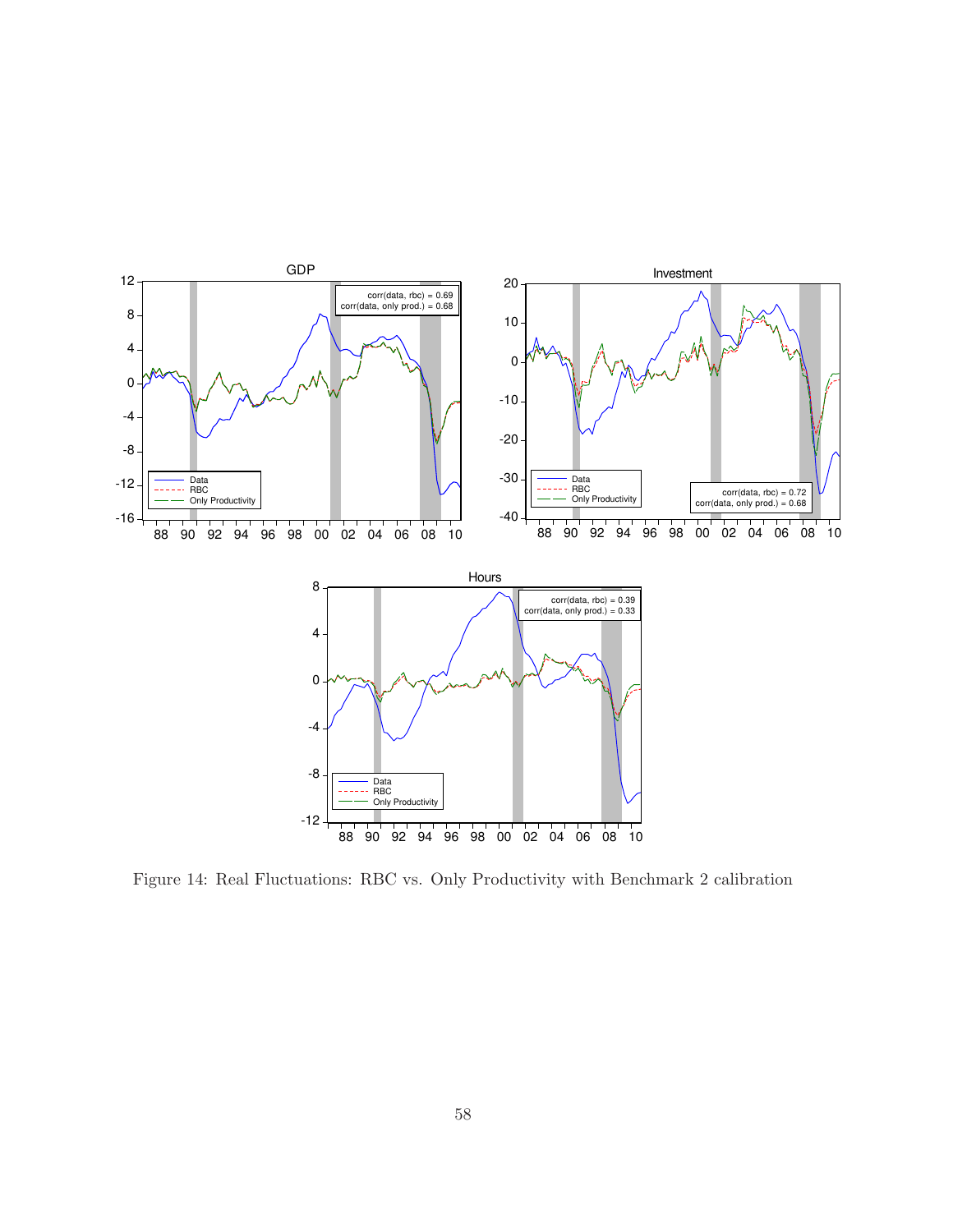

Figure 15: Financial Fluctuations: Benchmark 2 vs. Only Productivity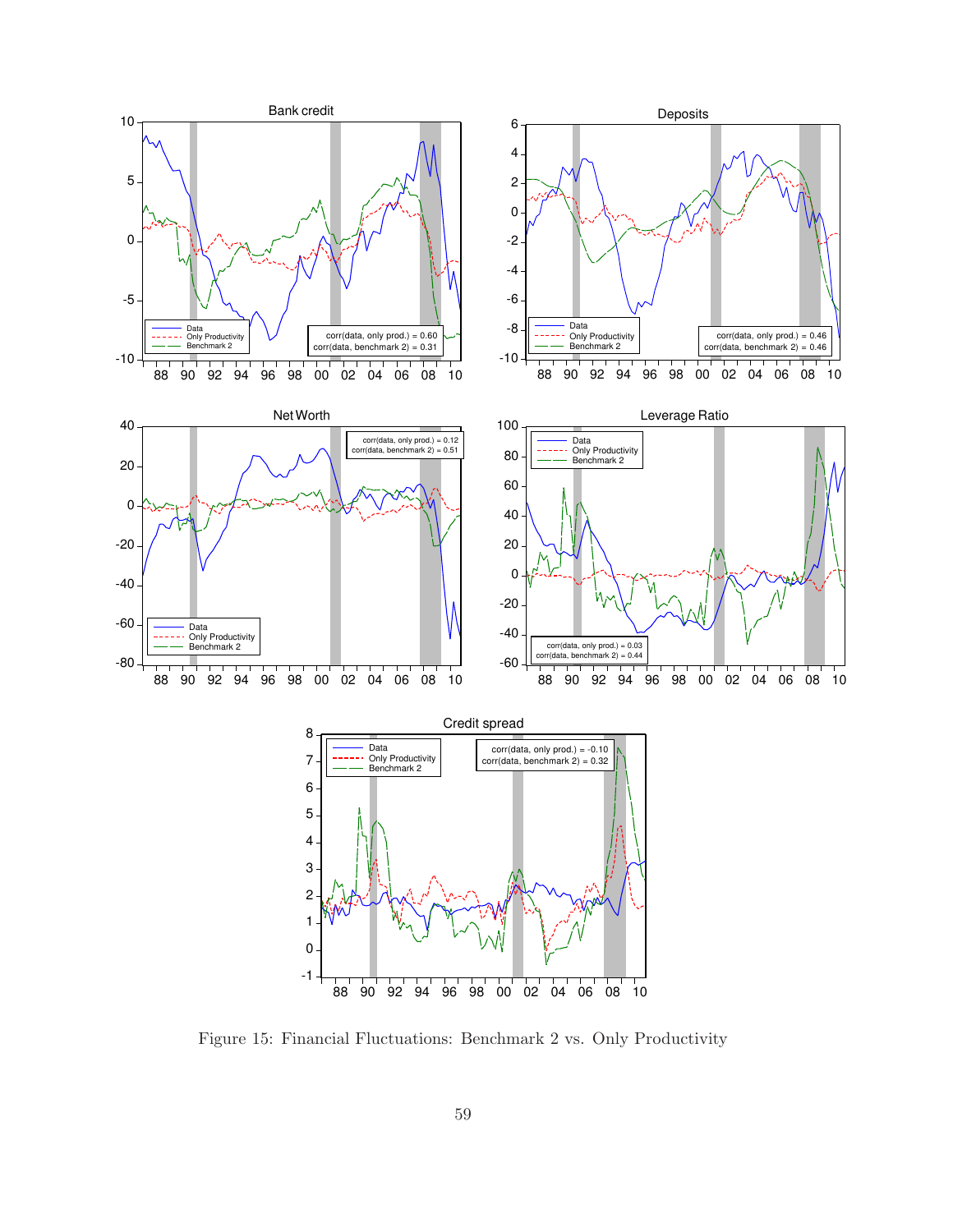

Figure 16: Real Fluctuations: Benchmark 4 vs. RBC model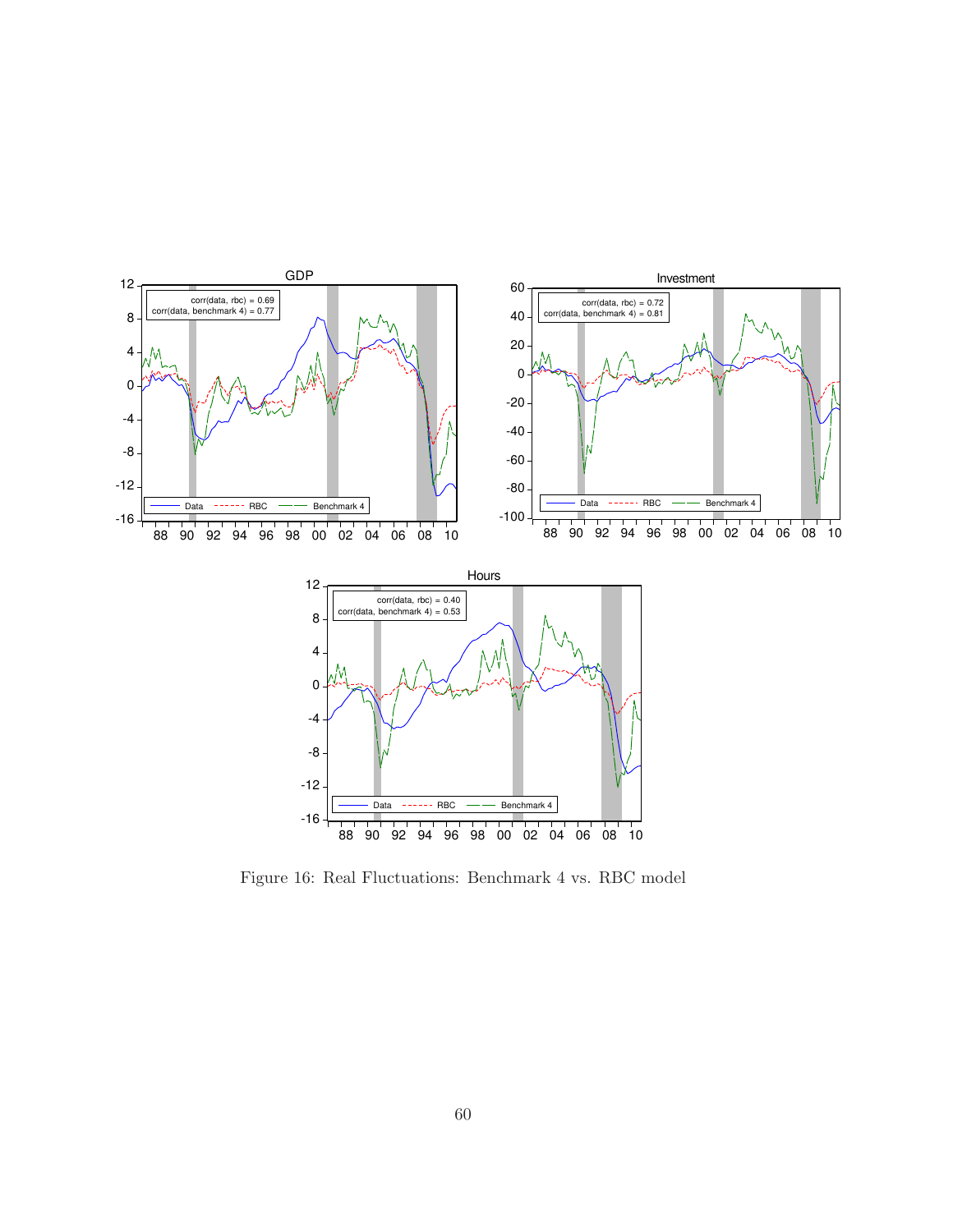

Figure 17: Real Fluctuations: Benchmark 4 vs. Only Productivity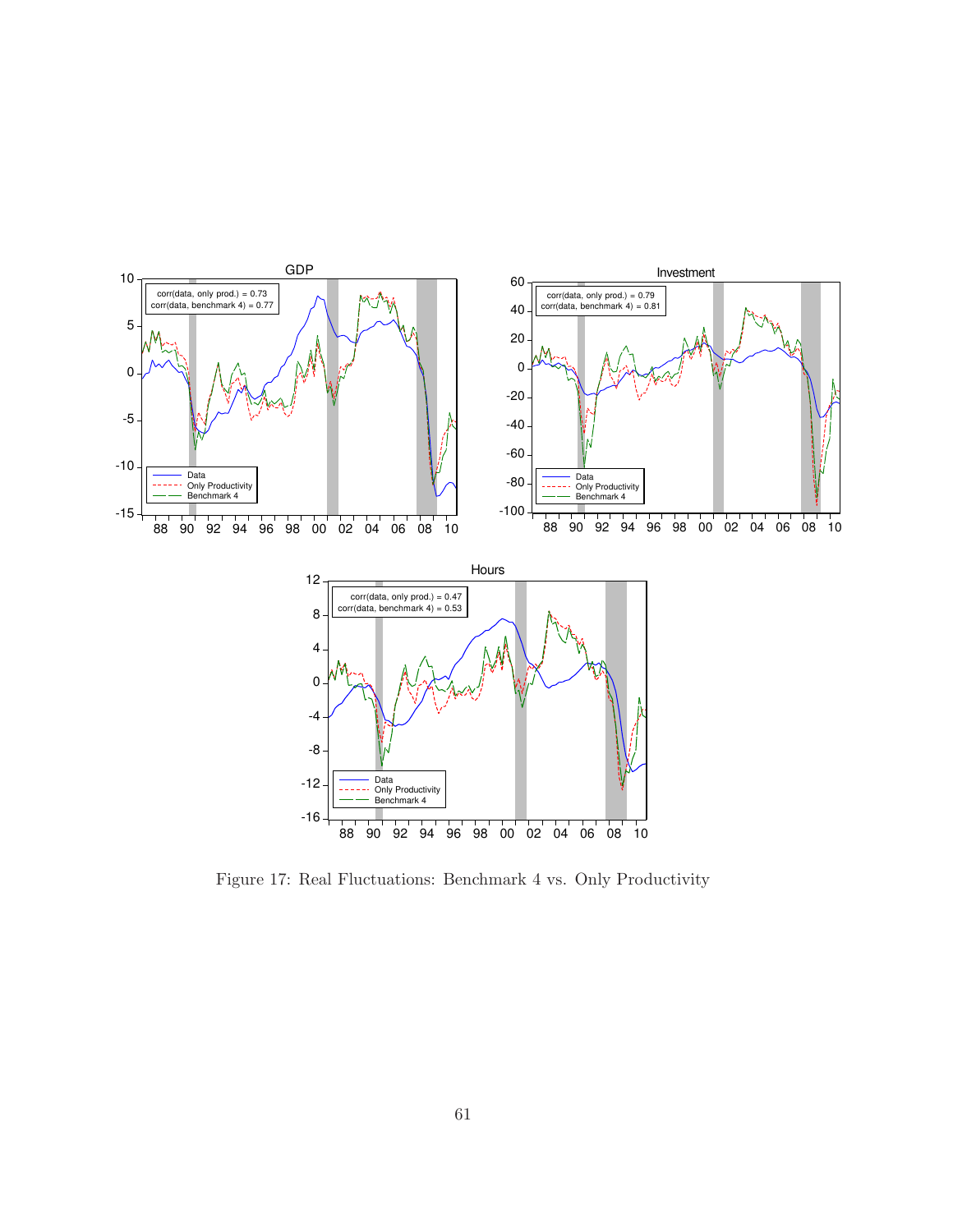

Figure 18: Real Fluctuations: RBC vs. Only Productivity with Benchmark 4 calibration